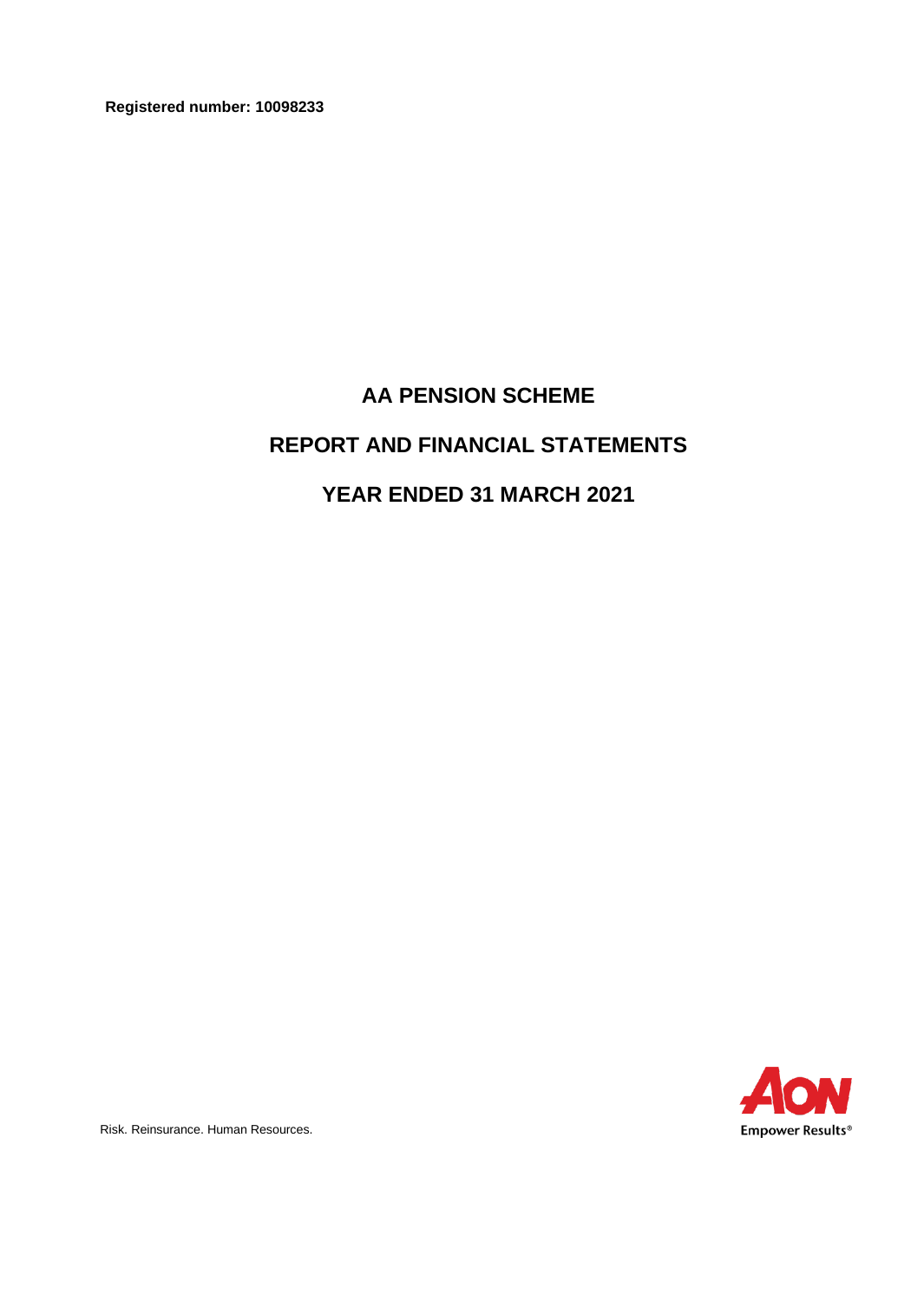# **CONTENTS**

| Independent Auditor's Statement about Contributions to the Trustee of AA Pension Scheme  47 |  |
|---------------------------------------------------------------------------------------------|--|
|                                                                                             |  |
|                                                                                             |  |
|                                                                                             |  |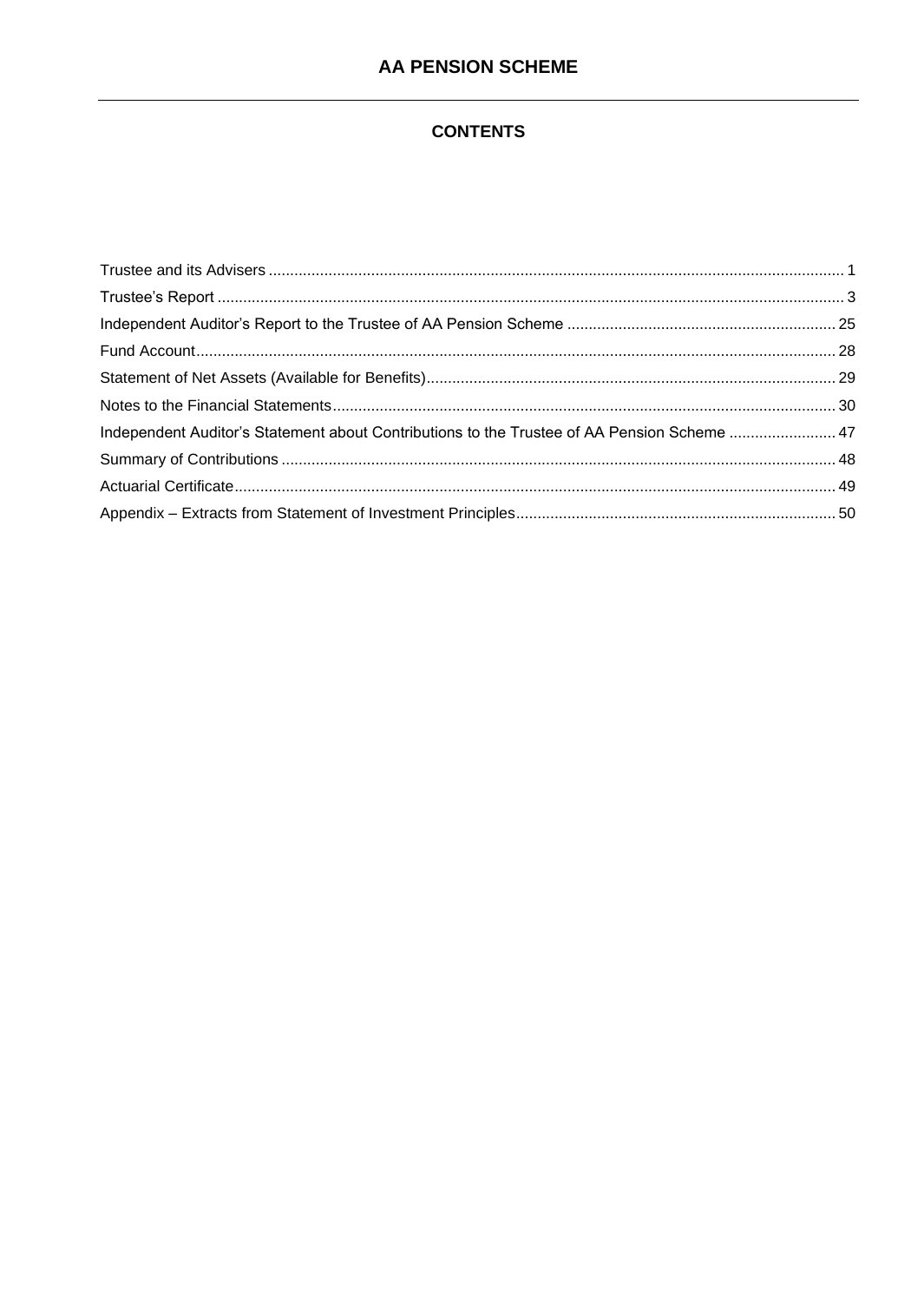# **TRUSTEE AND ITS ADVISERS YEAR ENDED 31 MARCH 2021**

<span id="page-2-0"></span>

| <b>Trustee</b>                     | A.A. Pensions Trustees Limited                                                                                                                                                                                                                                                                                                                                                                                                                                                                                                                                                                                                                                                                                                                                                                                                                                                                                                                                                                                                               |
|------------------------------------|----------------------------------------------------------------------------------------------------------------------------------------------------------------------------------------------------------------------------------------------------------------------------------------------------------------------------------------------------------------------------------------------------------------------------------------------------------------------------------------------------------------------------------------------------------------------------------------------------------------------------------------------------------------------------------------------------------------------------------------------------------------------------------------------------------------------------------------------------------------------------------------------------------------------------------------------------------------------------------------------------------------------------------------------|
| <b>Company Appointed Directors</b> | Mr T Bonnin-Barkham (resigned 4 September 2020)<br>Mr L Jones<br>Mr J Stewart<br>Mr M Sullivan                                                                                                                                                                                                                                                                                                                                                                                                                                                                                                                                                                                                                                                                                                                                                                                                                                                                                                                                               |
| <b>Member-Nominated Directors</b>  | Mr P Foster (resigned 31 October 2020)<br>Mr D Glover (resigned 3 September 2021)<br>Mr S Millman<br>Mr L Sayers (appointed 1 November 2020)                                                                                                                                                                                                                                                                                                                                                                                                                                                                                                                                                                                                                                                                                                                                                                                                                                                                                                 |
| <b>Independent Director</b>        | Mr S Delo representing PAN Trustees UK LLP (Chairman)                                                                                                                                                                                                                                                                                                                                                                                                                                                                                                                                                                                                                                                                                                                                                                                                                                                                                                                                                                                        |
| <b>Principal Employer</b>          | Automobile Association Developments Limited                                                                                                                                                                                                                                                                                                                                                                                                                                                                                                                                                                                                                                                                                                                                                                                                                                                                                                                                                                                                  |
| <b>Secretary to the Trustee</b>    | Mrs L Birks                                                                                                                                                                                                                                                                                                                                                                                                                                                                                                                                                                                                                                                                                                                                                                                                                                                                                                                                                                                                                                  |
| <b>Actuary</b>                     | Mr D Eteen, FIA<br><b>Aon Solutions UK Limited</b>                                                                                                                                                                                                                                                                                                                                                                                                                                                                                                                                                                                                                                                                                                                                                                                                                                                                                                                                                                                           |
| Administrator                      | Aon Solutions UK Limited                                                                                                                                                                                                                                                                                                                                                                                                                                                                                                                                                                                                                                                                                                                                                                                                                                                                                                                                                                                                                     |
| <b>Independent Auditor</b>         | Crowe U.K. LLP                                                                                                                                                                                                                                                                                                                                                                                                                                                                                                                                                                                                                                                                                                                                                                                                                                                                                                                                                                                                                               |
| <b>Banker</b>                      | Bank of Scotland plc                                                                                                                                                                                                                                                                                                                                                                                                                                                                                                                                                                                                                                                                                                                                                                                                                                                                                                                                                                                                                         |
| <b>Covenant Adviser</b>            | RSM Restructuring Advisory LLP ('RSM')                                                                                                                                                                                                                                                                                                                                                                                                                                                                                                                                                                                                                                                                                                                                                                                                                                                                                                                                                                                                       |
| <b>Investment Advisers</b>         | Aon Solutions UK Limited<br><b>Valuation Consulting LLP</b>                                                                                                                                                                                                                                                                                                                                                                                                                                                                                                                                                                                                                                                                                                                                                                                                                                                                                                                                                                                  |
| <b>Investment Managers</b>         | Aon Investments Limited ('AIL')<br>Arcmont Asset Management ('Arcmont')<br>Ares Management LLC ('Ares')<br>BlackRock Investment Management (UK) Limited ('BlackRock')<br>BlackRock Private Equity ('BlackRock Quellos')<br>Blackstone Capital Holdings L.P. ('Blackstone')<br>Bluebay Asset Management ('Bluebay') (removed 3 April 2020)<br>Brockton Capital LLP ('Brockton')<br>BV Partners ('BV')<br>Clearbell Capital LP ('Clearbell')<br>DRC Capital LLP ('DRC')<br>EMK Capital Fund II (appointed 12 June 2020) ('EMK')<br>Invesco Real Estate Finance Fund (GBP), SLP (formerly GAM Fund<br>Management Limited ('Invesco))<br>Insight Investment Management (Global) Limited ('Insight')<br>Keyhaven Capital Partners Limited ('Keyhaven')<br>Legal & General Investment Management Limited ('LGIM')<br>Mesirow Advanced Strategies Inc. ('Mesirow')<br>Nuveen Real Estate Limited (formerly TH Real Estate) ('Nuveen')<br>Threadneedle Asset Management Limited ('Threadneedle')<br>Warburg Pincus Global Growth-E, L.P. ('Warburg') |
| <b>Fiduciary Managers</b>          | Aon Solutions UK Limited<br>Kempen Capital Management (UK) Limited (appointed 2 October 2021)                                                                                                                                                                                                                                                                                                                                                                                                                                                                                                                                                                                                                                                                                                                                                                                                                                                                                                                                                |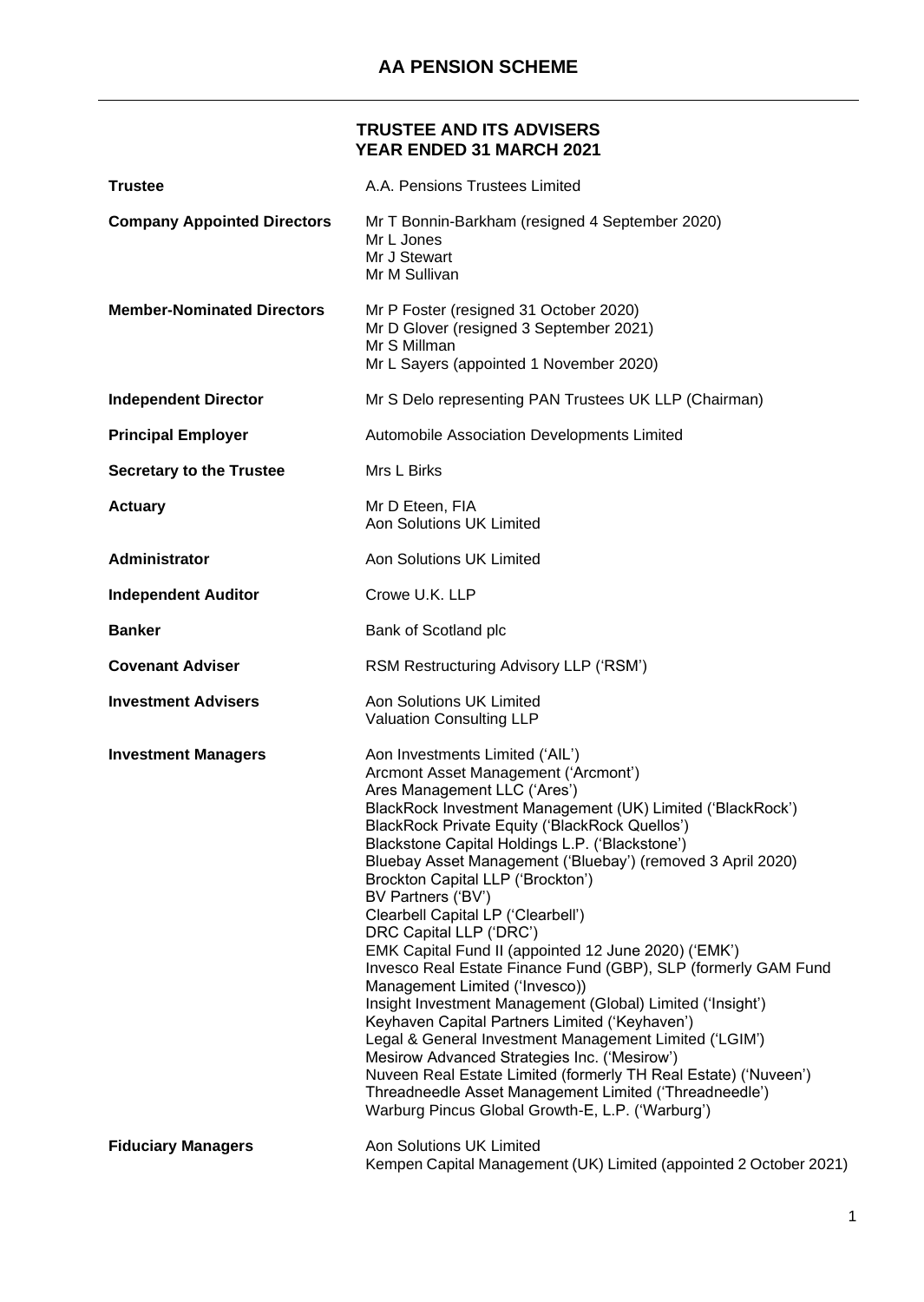# **TRUSTEE AND ITS ADVISERS YEAR ENDED 31 MARCH 2021**

| <b>Fiduciary Overseer</b>            | Hymans Robertson LLP                                                                                                                                           |
|--------------------------------------|----------------------------------------------------------------------------------------------------------------------------------------------------------------|
| <b>AVC Providers</b>                 | Utmost Life and Pensions ('Utmost')<br>The Prudential Assurance Company Limited ('Prudential')                                                                 |
| <b>Insurance Providers (annuity)</b> | Canada Life Limited ('Canada Life')<br>Just Retirement Limited ('Just')                                                                                        |
| Custodian                            | Bank of New York Mellon Corporation ('BNYM')                                                                                                                   |
| <b>Legal Advisers</b>                | <b>Burness Paul LLP</b><br>Hogan Lovells LLP<br>Squire Patton Boggs (UK) LLP                                                                                   |
| <b>Data Consultant</b>               | <b>ITM Limited</b>                                                                                                                                             |
| <b>Contact Details</b>               | Mrs L Birks<br>Trustee Services Manager<br>The AA<br>Fanum House<br><b>Basing View</b><br>Basingstoke<br>Hants, RG21 4EA<br>pensions@theaa.com<br>01256 648806 |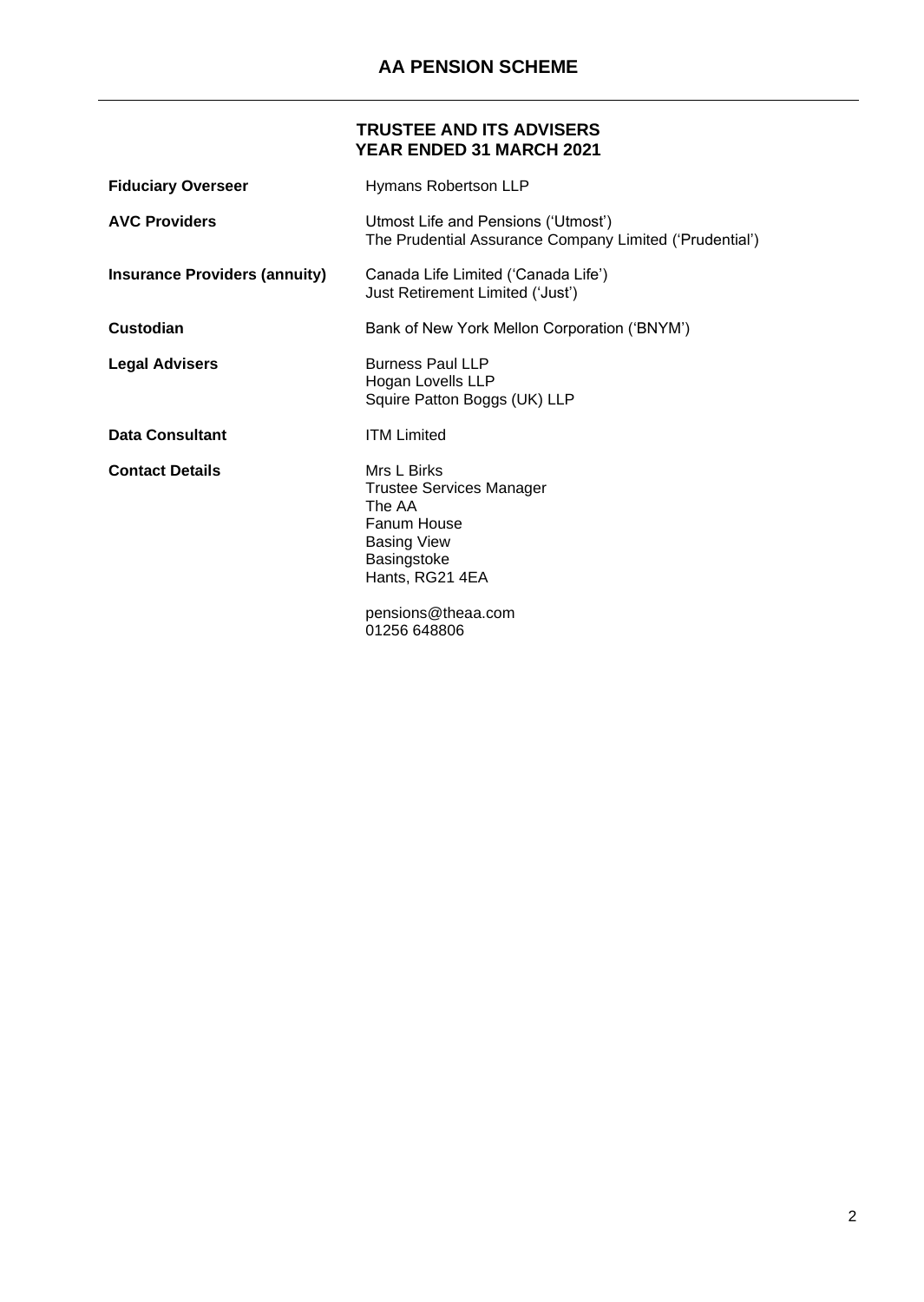#### <span id="page-4-0"></span>**Introduction**

The Trustee of AA Pension Scheme (the 'Scheme') is pleased to present the annual report together with the audited financial statements for the year ended 31 March 2021.

#### **Constitution and management**

The Scheme is a Defined Benefit ('DB') scheme. The Scheme is governed by a Trust Deed as amended from time to time and is administered by Aon Solutions UK Limited in accordance with the establishing document and Rules solely for the benefit of its members and other beneficiaries.

The Scheme has five categories of benefits:

- Staff Section
- Management (Sections 1, 2 and 3)
- Career Average Revalued Earnings Section ('CARE')

The Scheme was closed to future accrual with effect from 1 April 2020.

The Trustee is shown on page 1.

Each Trustee Director is eligible to vote, whether Member-Nominated or Company Appointed and the Memorandum of Association and Scheme Rules set out the basis on which decisions are made.

The Principal Employer may appoint Trustee Directors and may remove any Trustee Director it has appointed at any time. Member-Nominated Trustee Directors ('MNTDs') are appointed for four years but can be re-selected for a further term of office provided they are still eligible. A Trustee Director can resign by giving written notice to the Secretary to the Trustee at any time. The power of removing and/or appointing the Corporate Trustee rests with the Principal Employer.

In accordance with the Pensions Act 2004 at least one third of the total number of Trustee Directors must be nominated by Scheme members. The Member-Nominated Trustee Directors are selected from the membership.

The Trustee has appointed professional advisers and other organisations to support it in delivering the Scheme objectives. These individuals and organisations are listed on pages 1 and 2. The Trustee has written agreements in place with each of them.

In addition to the professional advisers, the Trustee is supported by the AA Pensions Department, from which secretarial services are provided.

# **Trustee meetings**

The Trustee Board met formally four times during the year to consider the business of the Scheme. During the year, the Audit, Risk and Compliance Committee, Administration Committee, Investment Committee and a regulatory involvement committee continued to operate.

# **Scheme changes**

It was agreed by the Principal Employer and the Trustee to close the Scheme for future accrual effective 1 April 2020.

After the Scheme year-end, the Trustee made the decision to appoint Kempen as an additional Fiduciary Manager. During the 2021/22 Scheme year, it is expected that c10% of the assets currently managed by Aon Investments Limited will be transferred to Kempen, to be managed to a comparable mandate.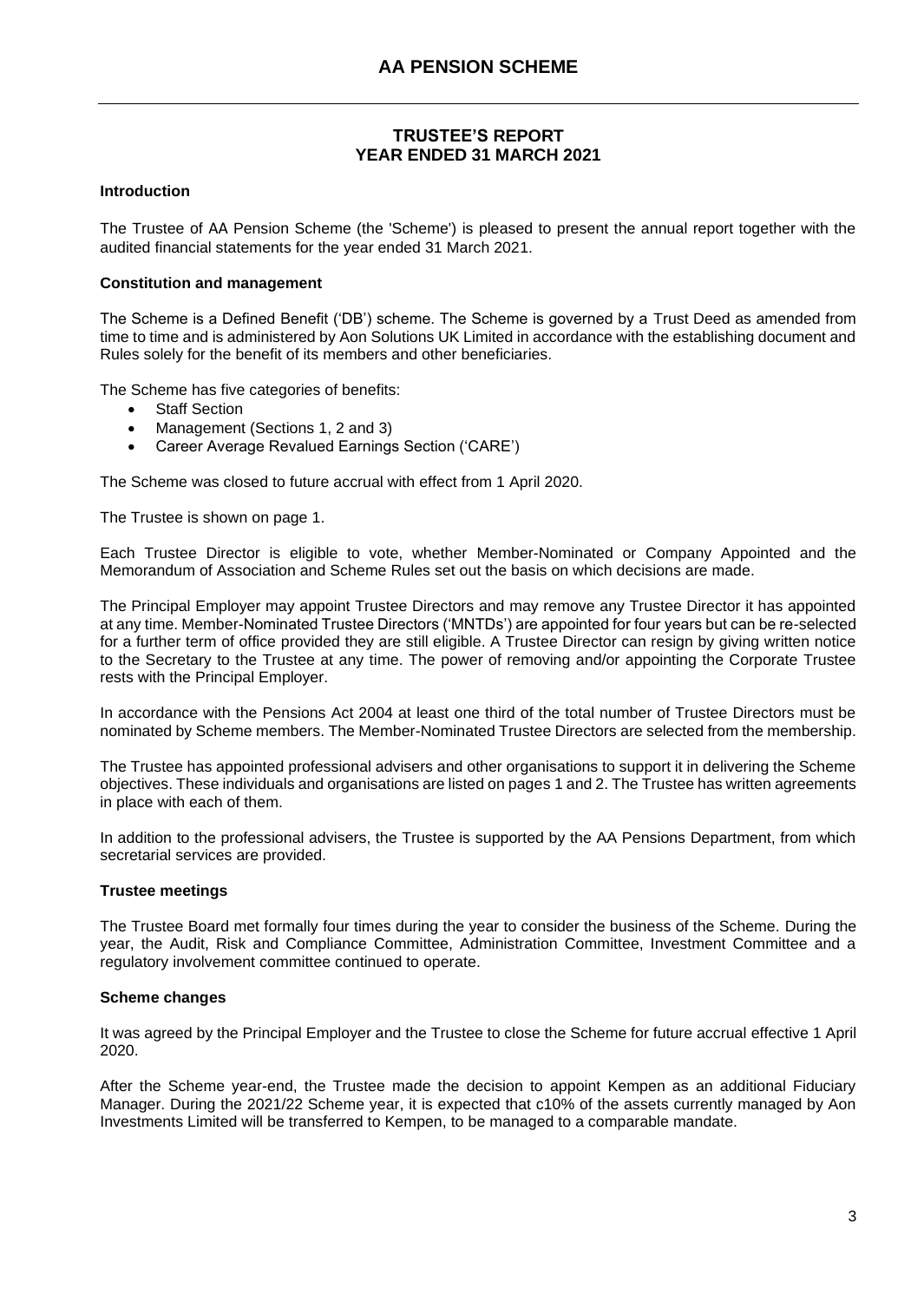#### **Financial statements**

The financial statements included in this annual report have been prepared and audited in accordance with the regulations made under Sections 41 (1) and (6) of the Pensions Act 1995.

#### **Membership**

Details of the membership changes of the Scheme in the year are as follows:

|                                         | <b>Actives</b> | <b>Deferreds</b> | <b>Pensioners</b> | <b>Total</b> |
|-----------------------------------------|----------------|------------------|-------------------|--------------|
| Members at the start of the year        | 2,784          | 12,971           | 8,657             | 24,412       |
| Adjustments to members                  | (38)           | (27)             | 33                | (32)         |
| New spouses and dependants              |                |                  | 109               | 109          |
| <b>Retirements</b>                      | (12)           | (468)            | 480               |              |
| Members leaving with preserved benefits | (2,734)        | 2,734            |                   |              |
| Deaths                                  |                | (18)             | (296)             | (314)        |
| Trivial commutations                    |                | (2)              | (26)              | (28)         |
| Cessation of pension                    |                |                  | (21)              | (21)         |
| Transfers out                           |                | (100)            |                   | (100)        |
| Members at the end of the year          |                | 15,090           | 8,936             | 24,026       |
|                                         | <b>Actives</b> | <b>Deferreds</b> | <b>Pensioners</b> | Total        |
| <b>Staff</b>                            |                | 9,429            | 8,244             | 17,673       |
| <b>Management Section 1</b>             |                | 167              | 64                | 231          |
| <b>Management Section 2</b>             |                | 57               | 113               | 170          |
| <b>Management Section 3</b>             |                | 6                |                   | 6            |
| CARE                                    |                | 5,431            | 515               | 5,946        |
| Members at the end of the year          |                | 15,090           | 8,936             | 24,026       |

These membership figures do not include movements notified to the Administrator after the completion of the annual renewal.

The adjustments to members shown above are the result of retrospective updating of member records.

Included in the above are 3,466 (2020: 3,476) pensioners and 650 (2020: 643) beneficiaries whose benefits are financed by insurance (annuity) policies.

Pensioners include 1,340 (2020: 1,305) individuals receiving a pension upon the death of their spouse who was a member of the Scheme. Pensioners also include 88 (2020: 95) child dependants in receipt of a pension in respect of the following Sections:

|                                | <b>Child</b>  |                   |       |
|--------------------------------|---------------|-------------------|-------|
|                                | <b>Widows</b> | <b>Dependents</b> | Total |
| <b>Staff</b>                   | 1,305         | 67                | 1,372 |
| <b>Management Section 1</b>    | 5             |                   | 5     |
| <b>Management Section 2</b>    |               |                   |       |
| <b>CARE</b>                    | 30            | 20                | 50    |
| Members at the end of the year | 1.340         | 88                | 1.428 |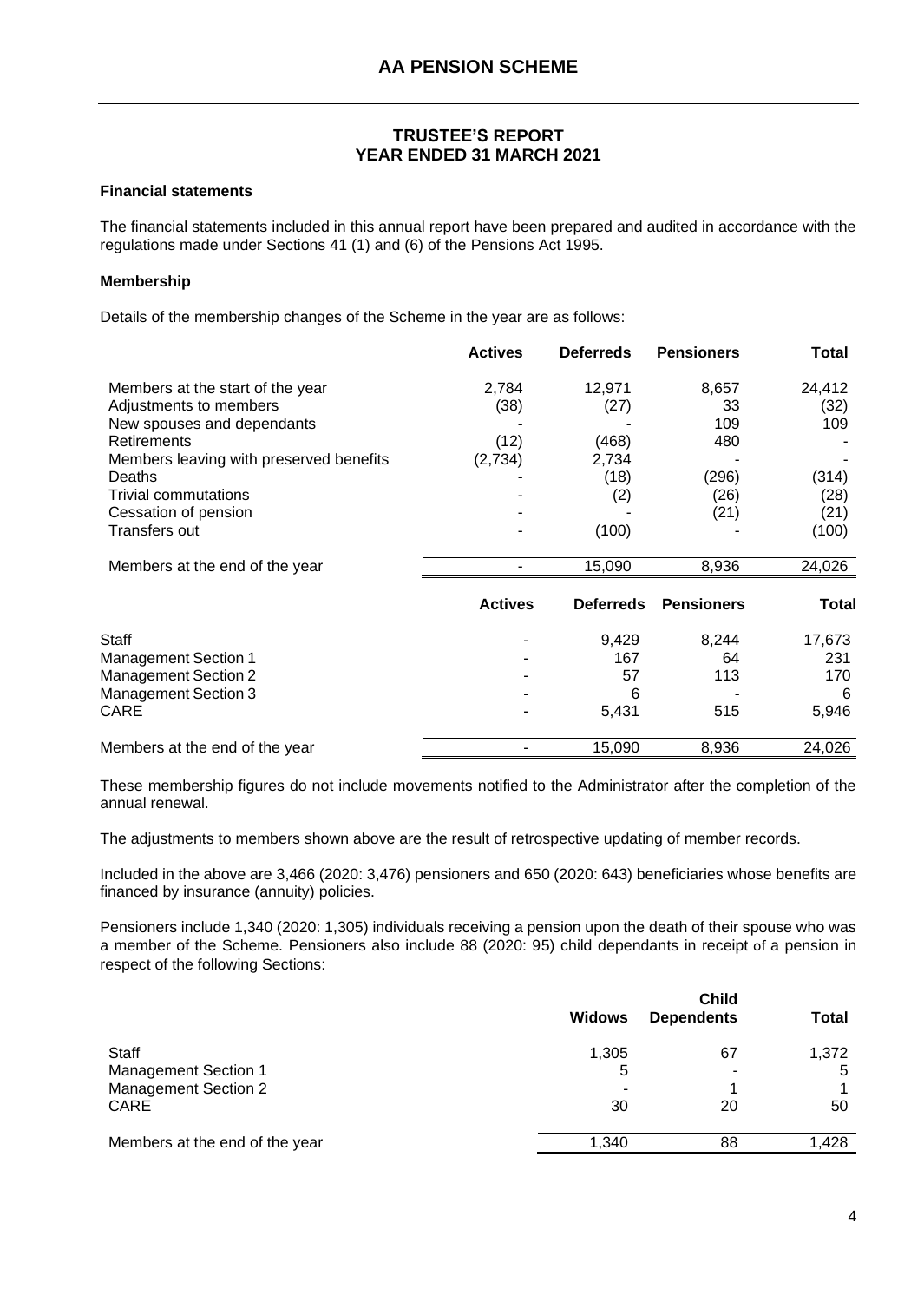#### **Pension increases**

Pensions in payment are increased in April each year in line with the increase in the Consumer Prices Index ('CPI') up to a maximum of 5.0% for pre-1 July 2010 service and up to a maximum of 2.5% for post 1 July 2010 service. Proportional increases are applied to new pensioners during the year.

A history of recent non-CARE, Jersey and Guernsey pension increases are summarised below:

| April 2015 | 2.3% on pre-1 July 2010 accrued pension: 2.3% on post 1 July 2010 accrued pension |
|------------|-----------------------------------------------------------------------------------|
| April 2016 | 0.8% on pre-1 July 2010 accrued pension: 0.8% on post 1 July 2010 accrued pension |
| April 2017 | 2.0% on pre-1 July 2010 accrued pension: 2.0% on post 1 July 2010 accrued pension |
| April 2018 | 3.9% on pre-1 July 2010 accrued pension; 2.5% on post 1 July 2010 accrued pension |
| April 2019 | 3.3% on pre-1 July 2010 accrued pension; 2.5% on post 1 July 2010 accrued pension |
| April 2020 | 2.4% on pre-1 July 2010 accrued pension; 2.4% on post 1 July 2010 accrued pension |

As the CPI was less than 5.0% for the purposes of the April 2020 pension increases, increases were not capped in accordance with the Scheme Rules. Certain limited elements of members' pensions are not subject to a cap and received full increases in line with the Retail Prices Index ('RPI') or CPI in accordance with the Scheme Rules.

A different level of pension increase, in excess of Guaranteed Minimum Pension ('GMP'), was awarded to CARE pensioners:

| Pre-1 July 2010 accrued pension  | 1.7% increase on 1 April 2020 (CPI capped at 5.0% and floored at<br>0.0%) |
|----------------------------------|---------------------------------------------------------------------------|
| Post 1 July 2010 accrued pension | 1.7% increase on 1 April 2020 (CPI capped at 2.5% and floored at<br>0.0%) |

Different levels of pension increase, in excess of GMP, are awarded to pensioners whose service accrued in Jersey and Guernsey:

| Jersey                 |                                                                                                   |
|------------------------|---------------------------------------------------------------------------------------------------|
| Pre-23 September 1999: | 2.7% increase on 1 April 2020 (Jersey cost of living index floored at<br>$0.0\%$                  |
| Post 23 Sept 1999:     | 2.7% increase on 1 April 2020 (Jersey cost of living index capped at<br>5.0% and floored at 0.0%) |
| Guernsey               |                                                                                                   |
| Pre-23 September 1999: | 2.0% increase on 1 April 2020 (Guernsey retail price index floored at<br>$0.0\%$                  |
| Post 23 Sept 1999:     | 2.0% increase on 1 April 2020 (Guernsey retail price index capped at<br>5.0% and floored at 0.0%) |

There were no discretionary pension increases in the year.

Deferred benefits are increased in line with legislation and the Scheme Rules.

#### **Transfers**

Cash equivalents paid during the year with respect to transfers have been calculated and verified in the manner prescribed by the Pension Schemes Act 1993 and do not include discretionary increases.

Transfers into the Scheme are not allowed.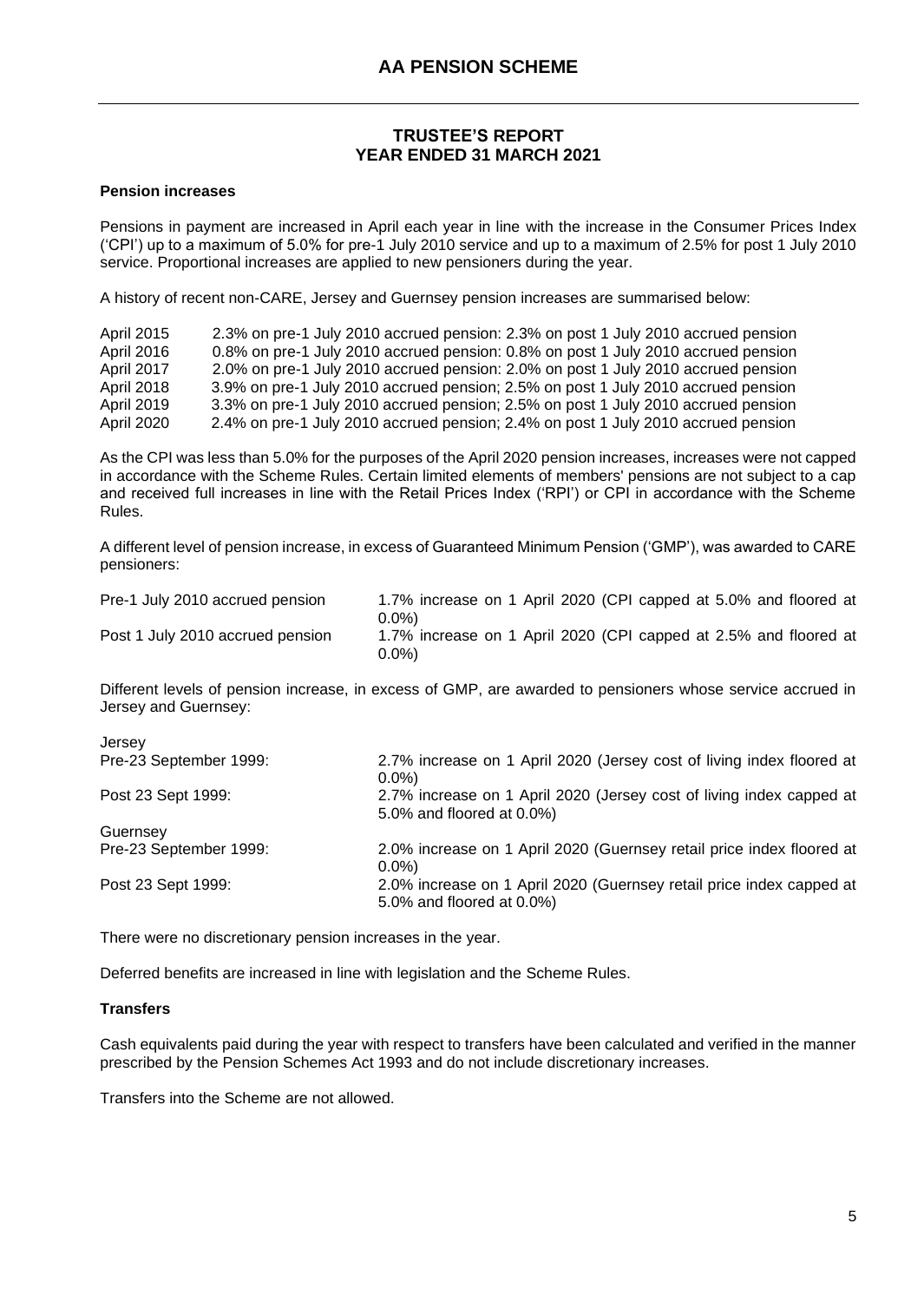#### **Contributions**

Contributions were paid in accordance with the Schedule of Contributions certified by the Scheme Actuary on 24 February 2020.

No normal Employer or Employee contributions were due as the Scheme closed for future accrual effective 1 April 2020.

Deficit contributions are payable as follows:

- Asset Backed Funding ('ABF') contributions are payable monthly by the Employer at a rate of £1,212,863. The Schedule of Contributions specifies that these deficit contributions are increased annually in line with RPI and be offset against monthly payments received by the Scheme from the ABF arrangement.
- Additional cash deficit funding contributions are receivable as follows:
	- from the Employer at an amount of £833,333 per month from April 2020 to March 2021;
	- from the Employer at an amount of £916,667 per month from April 2021 to March 2022; and
	- from the Employer at an amount of £1,000,000 per month from April 2022 to July 2025.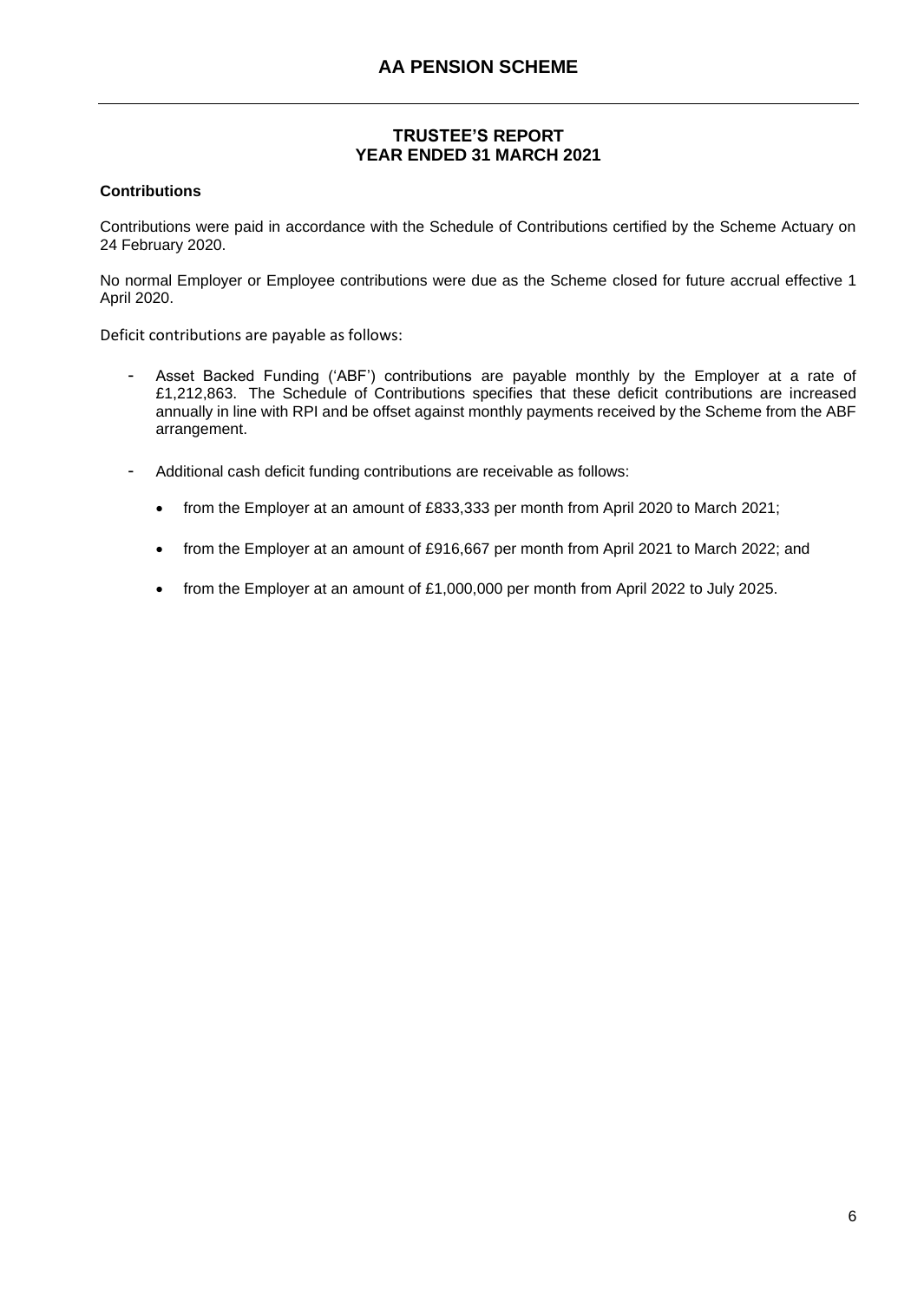#### **Going concern and COVID-19**

On 9 March 2021, the Principal Employer's ultimate and controlling parent undertaking AA Limited (previously AA plc), was acquired by Basing Bidco Limited, a company controlled by two private equity firms – Warburg Pincus International LLC and TowerBrook Capital Partners (U.K.) LLP (the 'Consortium'). AA Limited's ordinary shares were de-listed from the London Stock Exchange on 10 March 2021 and on 17 March 2021 was reregistered as a private limited company. The change in ownership has been seen as beneficial to the AA Limited covenant and has enabled the Principal Employer to continue successfully with its refinancing timetable – no problems or issues were experienced. At the request of the Pensions Regulator, a new information sharing protocol has been put into place to ensure a two-way flow of information continues between the Principal Employer/Consortium and the Trustee. All parties have also met to discuss pension strategy over the longer term.

The Trustee, at the date of signing , is of the view that while there is no going concern issue at present, there could be challenges in the future if the Consortium planned any significant change to the Scheme benefit.

The Trustee has been considering the impact of COVID-19 on the Scheme and its covenant since early 2020. Operations have proven robust and Aon, as Scheme administrator, has been able to maintain an acceptable level of service and has demonstrated a robust approach to having many staff operating from home. There has been no evidence of significant member issues emerging during this period that would suggest the administration service has been compromised. The Scheme has been employing a well-diversified (sectorally and internationally) investment strategy and has maintained a high level of interest rate and inflation hedging - this strategy has therefore been resilient in the face of market fluctuations and should continue to be robust in the future. The Trustee continues to have ongoing dialogue with the Principal Employer on how the business is faring and continues to be reassured that the business is faring well in the face of COVID adversity. The end of year results reported earlier this year were encouraging. The Trustee has also sought covenant advice from RSM which has provided reassurance regarding the ability of the Company to trade successfully following COVID 19 impacts. The Trustee, including sub-committees, continues to meet virtually on an on-line/videoconference basis and is continues to operate the governance of the Scheme in a rigorous and comprehensive manner.

The Trustee does not believe that COVID-19 and the changes to the Principal Employer's refinancing programme will give rise to a material uncertainty on the Scheme's going concern status for the next 12 months from the date of signing the annual report.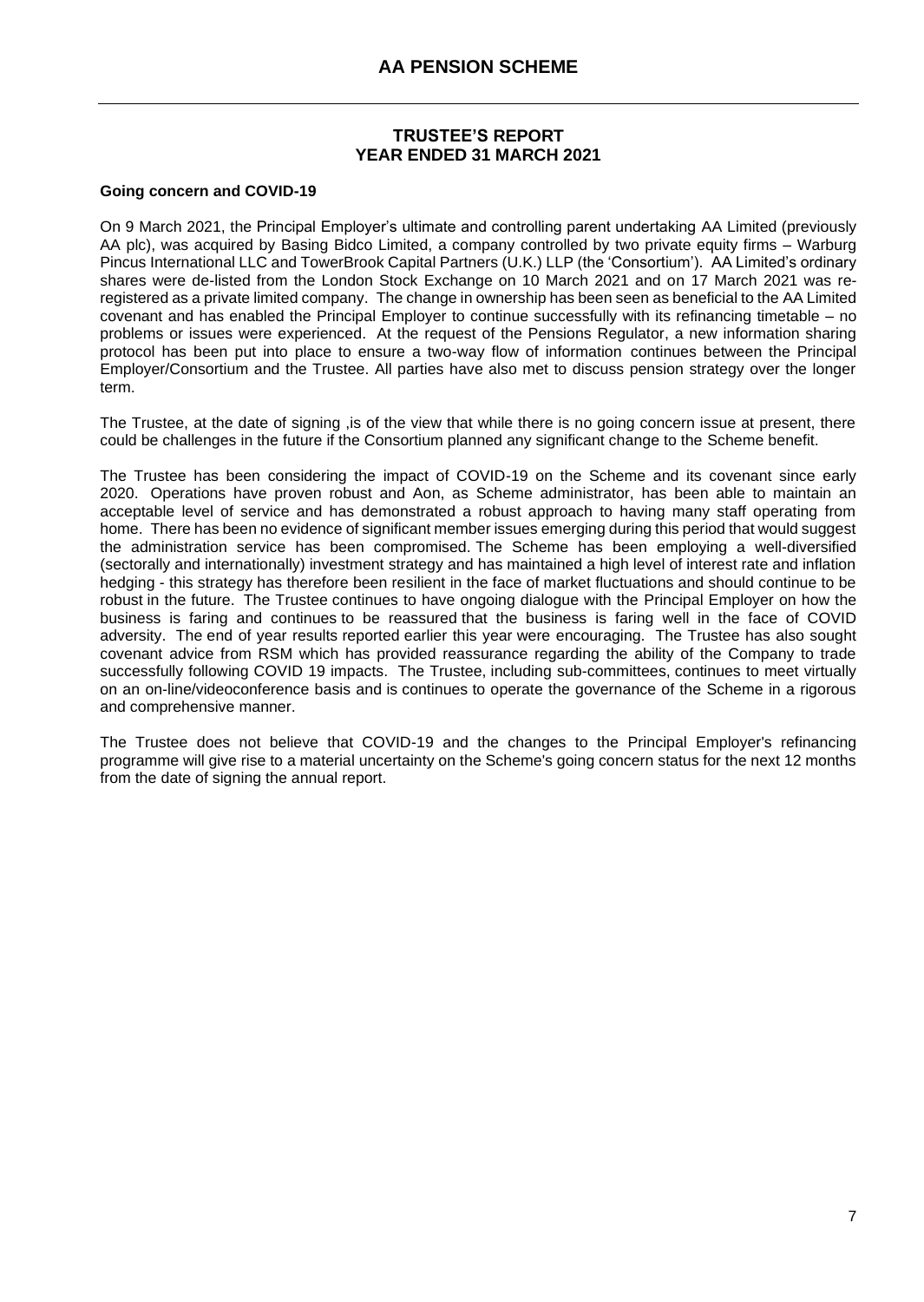#### **Report on Actuarial Liabilities**

As required by Financial Reporting Standard 102, "The Financial Reporting Standard applicable in the United Kingdom and the Republic of Ireland" ('FRS 102'), the financial statements do not include liabilities in respect of promised retirement benefits.

Under Section 222 of the Pensions Act 2004, every scheme is subject to the Statutory Funding Objective, which is to have sufficient and appropriate assets to cover its technical provisions. The technical provisions represent the present value of the benefits members are entitled to based on pensionable service to the valuation date. This is assessed using the assumptions agreed between the Trustee and the Employer and set out in the Statement of Funding Principles, which is available to Scheme members on request.

The most recent triennial actuarial valuation of the Scheme was carried out as at 31 March 2019. A further update was carried out as at 31 March 2020 – this update is not as detailed as a triennial valuation but allows monitoring of any changes in funding level. The position as at both dates is set out below. All figures quoted exclude AVC investments from both the assets and liabilities.

|                                                                          | <b>Technical provisions</b>                 |                           |
|--------------------------------------------------------------------------|---------------------------------------------|---------------------------|
|                                                                          | 31 March 2019<br>(triennial valuation date) | 31 March 2020<br>(update) |
| The Scheme's assets                                                      | £2,404 million                              | £2,500 million            |
| The amount needed to provide members'<br>benefits (the 'funding target') | £2,535 million                              | £2,695 million            |
| The shortfall (or 'deficit')                                             | £131 million                                | £195 million              |
| The funding level                                                        | 95%                                         | 93%                       |

The Scheme's assets increased in value over the year to 31 March 2020. This was due mainly to the assets that are held to match the Scheme's benefits increasing as a result of falling long term interest rates and the contributions the Principal Employer paid during this period.

However, the amount needed to provide members' benefits rose by a greater amount, mainly because of falling long-term interest rates.

The result is that at 31 March 2020, the Scheme's funding level had gone down to an estimated 93%.

Although there are no current plans to discontinue the Scheme and buy-out liabilities with an insurance company, the Trustee also considers the level of funding relative to the estimated costs of such a buy-out (known as "solvency liabilities") at the valuation date, 31 March 2019, as set out below:

| Value of solvency liabilities                          | £3,886 million |
|--------------------------------------------------------|----------------|
| Value of assets available to meet solvency liabilities | £2.405 million |
| As a percentage of solvency liabilities                | 62.0%          |

The value of technical provisions is based on Pensionable Service to the valuation date and assumptions about various factors that will influence the Scheme in the future, such as the levels of investment returns and price inflation, when members will retire and how long members will live. The method and significant actuarial assumptions used in the calculations are as follows: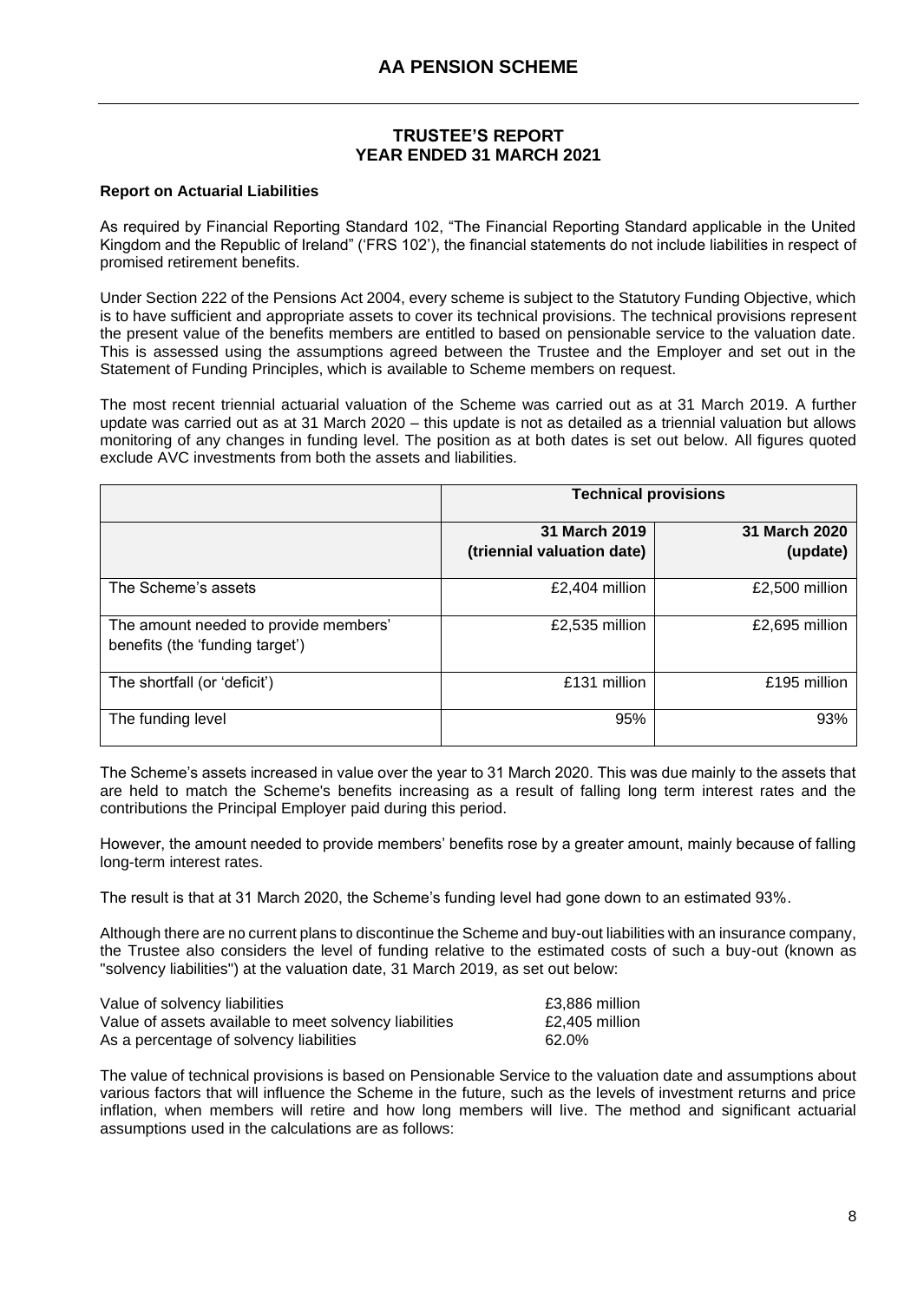#### **Report on Actuarial Liabilities (continued)**

#### **Method**

The actuarial method to be used in the calculation of the technical provisions is the Projected Unit Method.

#### **Significant actuarial assumptions**

**Pre-retirement discount rate:** The term dependent rates on the Aon Solutions UK Limited gilt yield curve based on the Bank of England gilt yield curve at the actuarial valuation date plus 2.75% p.a.

**Post-retirement discount rate:** The term dependent rates on the Aon Solutions UK Limited gilt yield curve based on the Bank of England gilt yield curve at the actuarial valuation date.

**Future Retail Price Inflation ('RPI'):** The term dependent rates on the Aon Solutions UK Limited RPI yield curve based on the Bank of England RPI curve. No allowance is made for any inflation risk premium.

**Future Consumer Price Inflation ('CPI'):** The assumption is derived at the actuarial valuation date by deducting 1.1% p.a. from the RPI inflation assumption.

The difference between the long term assumption for RPI and CPI inflation may vary over time to reflect changing views of long term structural differences between the calculation of RPI and CPI inflation at the date subsequent calculations are carried out.

**Pension increases:** Inflation-linked pension increase assumptions are derived from the RPI inflation assumption (except in respect of post 5 April 1988 GMP and CARE pension increases which are derived from the CPI inflation assumption) on the advice of the Scheme Actuary, allowing for the maximum and minimum annual increase, and the fact that inflation varies from year to year.

# **Deferred revaluations:**

- Final Salary Sections: revaluation of deferred pensions in excess of GMP are in line with the CPI inflation assumption. Where the total inflation over the period from date of leaving to retirement is higher than the cap applied to the increase for a certain tranche of pension benefit (for example, the 2.5% p.a. compound cap for pensions accruing after 5 April 2009), the assumption for revaluations of deferred pensions in excess of GMP will instead revert to the relevant cap.
- CARE Section: Derived from CPI inflation assumption in a similar manner to that used to derive the pension increase assumptions i.e. on the advice of the Scheme Actuary, allowing for the maximum and minimum annual increase, and the fact that inflation varies from year to year. The same approach is applied to derive the assumption for in service revaluations for active members of the CARE Section.

**Pay increases:** Each member's salary is assumed to increase in line with the assumed rate of RPI inflation plus 1.1% p.a. together with an allowance for promotional increases.

Accrual in the Final Salary Sections ceased on 30 June 2017. As a result, benefits accrued up to 30 June 2017 are treated as deferred benefits and assumed to increase in future in line with deferred revaluations rather than salary increases.

All active members have accrued CARE benefits from 1 July 2017 to 31 March 2020. Accrual in the CARE Section ceased on 31 March 2020. All pension benefits accrued from 1 July 2017 to 31 March 2020 are treated as deferred benefits and will increase in future in line with appropriate deferred revaluations.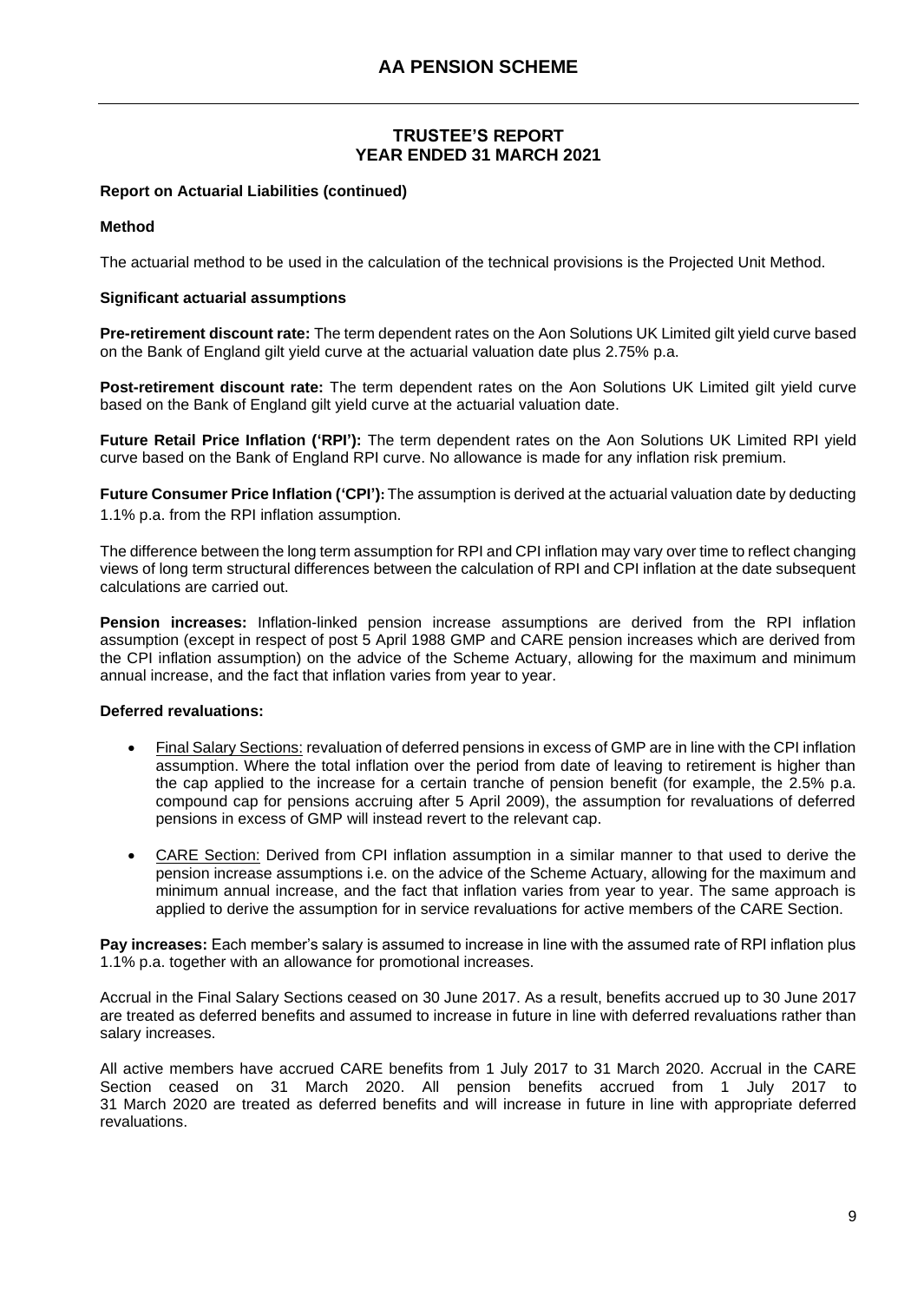#### **Report on Actuarial Liabilities (continued)**

**Mortality:** for the period in retirement, standard tables S3PMA for male members and S3PFA for female members, adjusted for year of birth with an allowance for improvements between 2013 and 2018. Applicable average scaling factors for each member category are set out below:

| <b>Member category</b> | <b>Males</b> | <b>Females</b> |
|------------------------|--------------|----------------|
| Active members         | 116%         | 116%           |
| Deferred members       | 113%         | 111%           |
| Pensioner members      | 111%         | 110%           |

An allowance for future improvements has been made in line with the CMI\_2018 with an A parameter of 0.25, a Sk parameter of 7 and a long-term annual rate of improvement in mortality rates of 1.5% for men and women.

These arrangements were formalised in a Schedule of Contributions which the Scheme Actuary certified on 24 February 2020. A copy of this certificate is included on page 49.

#### **Next actuarial valuation**

The next actuarial valuation is due as at 31 March 2022.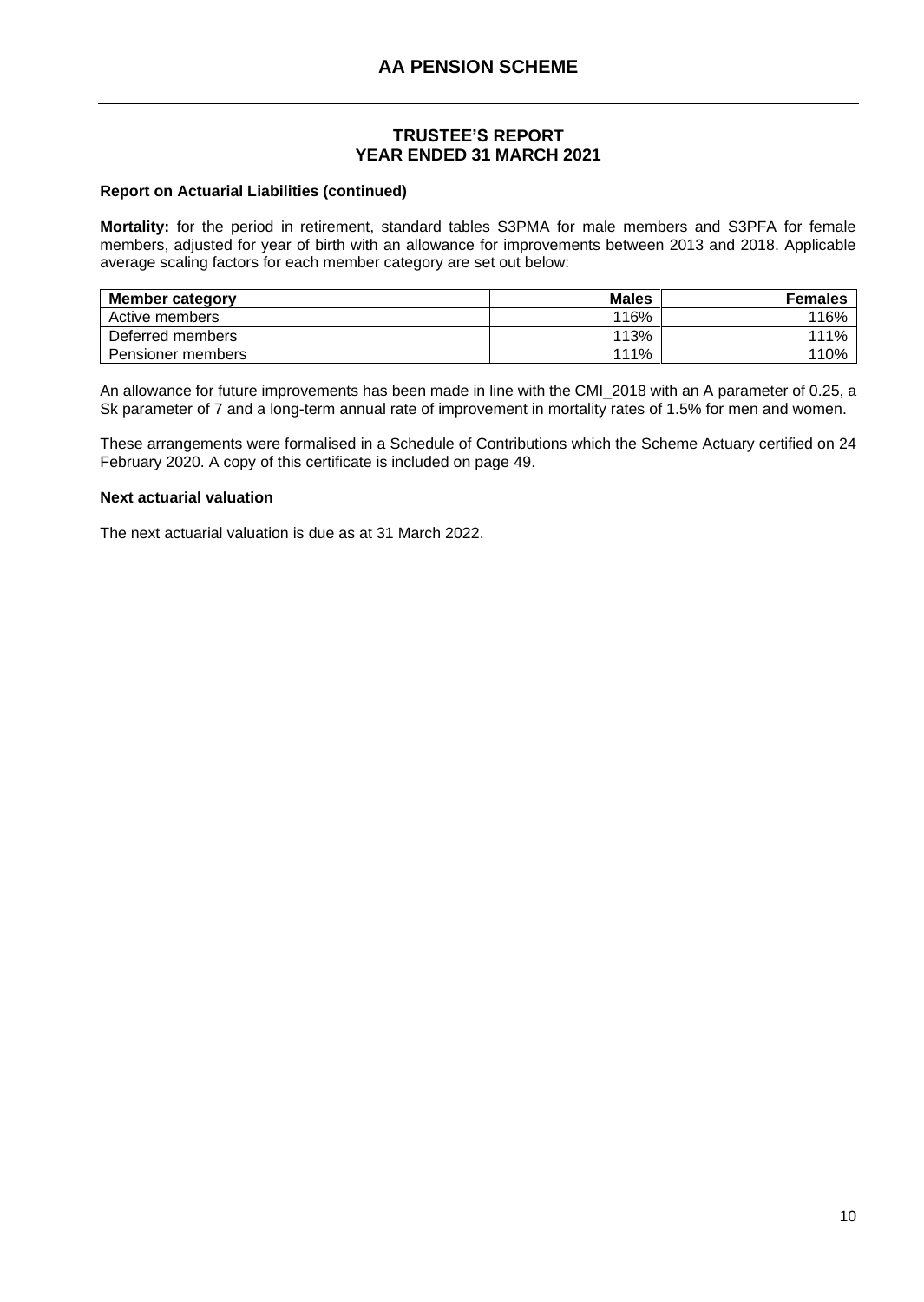#### **Investment matters**

#### **Management and custody of investments**

As required by Section 35 of the Pensions Act 1995, the Trustee has prepared a Statement of Investment Principles ('SIP') setting out its policy on investment, which includes the Trustee's policy on Socially Responsible Investment. A copy of the SIP can be found on the Scheme's website at: [aapensions.com](https://aapensions.com/document-library/financial-information) and is available on request from Mrs L Birks.

The Trustee has delegated management of investments to the investment managers shown on page 1. These managers, who are regulated by the Financial Conduct Authority in the United Kingdom, manage the investments in line with the investment managers' agreements which are designed to ensure that the objectives and policies captured in the SIP are followed.

Some of the Scheme's assets are invested in insurance contracts with Just and Canada Life both of, which are authorised by the Prudential Regulation Authority and regulated by the Financial Conduct Authority and the Prudential Regulation Authority.

The Trustee has considered environmental, social and governance factors ('ESG') for investments (including but not limited to climate change) and has delegated to the investment managers the responsibility for taking these considerations into account when assessing the financial potential and suitability of an investment and for exercising the rights (including voting rights) relating to the Scheme's investments.

The investment managers are paid fees for their services. The fees are calculated as a percentage of the market value of the part of the Scheme that they manage. Where applicable some managers are paid a performancebased fee in addition.

Where a custodian is required to hold the Scheme assets, the Trustee has appointed BNYM as custodian. Pooled investment vehicles managers make their own arrangements for the custody of underlying investments.

The Custodian is responsible for the safe keeping, monitoring and reconciliation of documentation relating to the ownership of listed investments. Investments are held in the name of the Custodian's nominee company, in line with common practice for pension scheme investments.

The Trustee has considered the nature, disposition, marketability, security and valuation of the Scheme's investments and believe them to be appropriate relative to the reasons for holding each class of investments.

#### **Statement of Investment Principles**

With effect 30 September 2020, the Trustee updated their SIP for their policies in relation to: 'Arrangements with asset managers'; 'Monitoring of Investment Manager Costs'; and 'Evaluation of Investment Manager Performance and Remuneration'. The Trustee policies in these areas are covered in detail in the SIP, dated September 2020, but broadly summarise as:

*Arrangements with asset managers:* The Trustee, with support from their Investment Advisers, monitor the Scheme investments to consider the extent to which the investment strategy and decisions of the investment managers are aligned with the Trustee policies. This extends to existing investment managers and on the appointment of any new investment manager. The policies are aligned by amending the appropriate governing documentation or where this is not possible, expressing the expectation to the investment managers by other means. There is typically no set duration for arrangements with investment managers, although the continued appointment all for investment managers will be reviewed periodically, and at least every three years.

*Monitoring of Investment Manager Costs:* The Trustee will receive annual cost transparency reports from their Investment Adviser which will monitor the total cost and the impact these costs can have on the overall value of the Scheme's assets. The Scheme's investment advisers monitor total investment manager costs on behalf of the Trustee as part of the ongoing manager monitoring they provide to the Trustee and flags to the Trustee where there are concerns.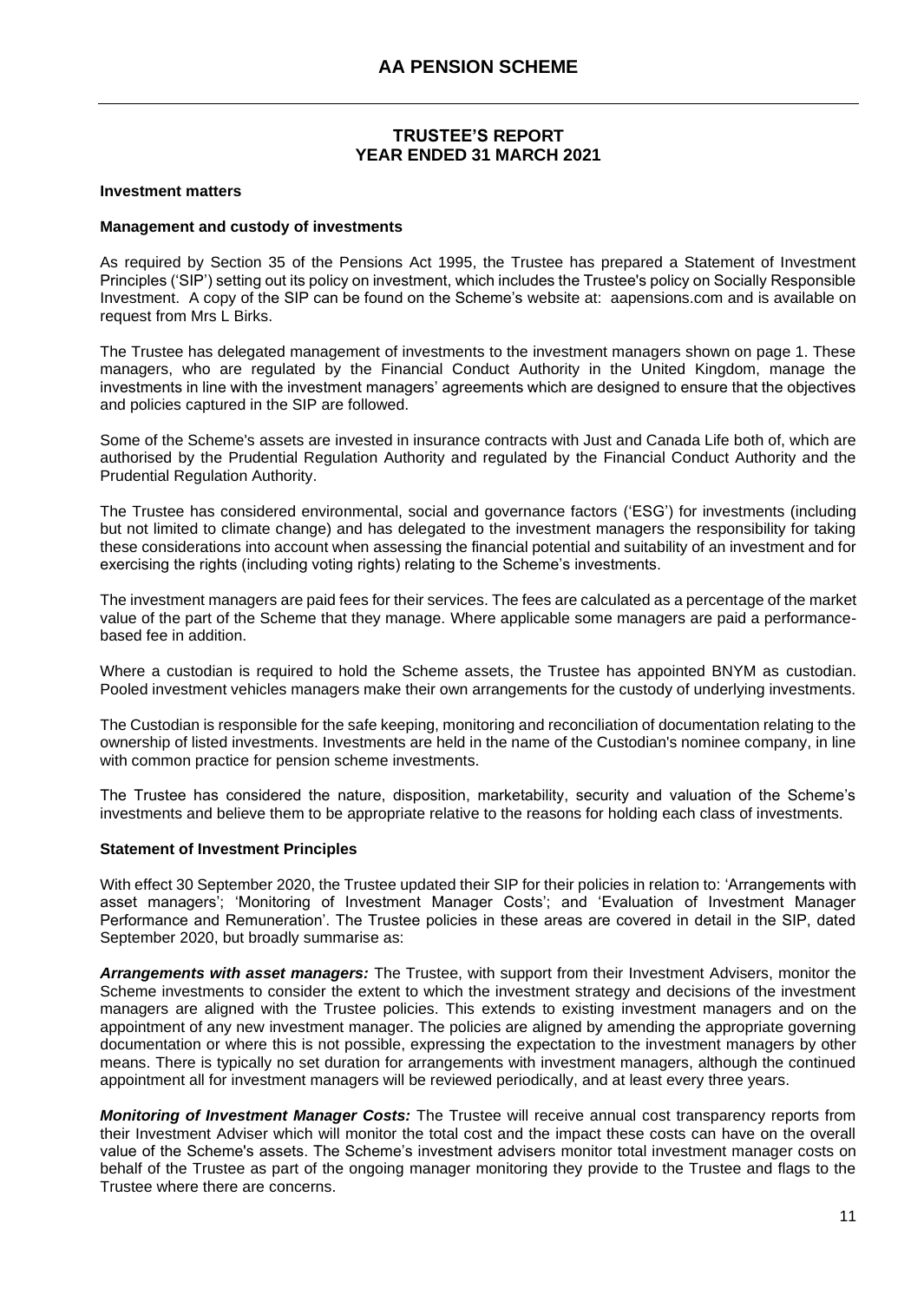#### **Statement of Investment Principles (continued)**

*Evaluation of Investment Manager Performance and Remuneration:* The Trustee will assess the (net of all costs) performance of their investment managers on a rolling three-year basis against the Scheme's investment objectives as per the investment strategy review following triennial actuarial valuation.

The Trustee believes that having appropriate governing documentation, setting clear expectations to the investment managers by other means (where necessary), and regular monitoring of investment managers' performance and investment strategy, is in most cases sufficient to incentivise the Trustee's appointed investment managers to make decisions that align with the Trustee's policies, and are based on assessments of medium- and long-term financial performance.

#### **Investment strategy**

The Trustee is responsible for determining the Scheme's investment strategy.

The Trustee sets the investment strategy taking into account considerations such as the strength of the Principal Employer covenant, the long term liabilities, the level of overall risk (called value at risk) and the funding agreed with the Principal Employer. The Investment strategy is set out in its SIP.

The investment strategy as at 31 March 2021 is to hold:

- 19.0% in a diversified portfolio (core property and illiquid) of pooled funds which hold return seeking investments comprising UK commercial property, opportunistic property, property debt, direct lending and private equity.
- 30% in leveraged and un-leveraged index linked gilts and fixed interest gilts (cashflow matching), where the market value moves in line with the long term liabilities of the Scheme, the purpose of which is to hedge against the impact of interest rate movement and inflation on long term liabilities, and two bulk annuity policies to match the benefit payments to selected members.
- 50% in a delegated investment portfolio where the investment manager AIL invests in a diversified portfolio of pooled funds which hold return seeking investments comprising UK and overseas equities, investment property, hedge funds, various credit instruments, infrastructure and liability hedging investments. The market value of the liability hedging assets moves in line with the actuarial value of the long term liabilities of the Scheme, as their purpose is to hedge against the impact of adverse movements in interest rates and inflation on the Scheme's funding position.
- 1.0% in cash to meet pension and other payments.

# **Investment transitions**

During the year the following investment transitions took place:

- 100% redemption (c. £37m) from LGIM equities This was a strategic overweight allocation and was sold to fund Scheme cashflows including capital commitments within the illiquid portfolio.
- In February 2021, c. £109m switched from non-leveraged LGIM Index-Linked Gilt Funds, into leveraged LGIM Index-Linked and Fixed Interest Gilt Funds. These switches were made to adjust the level of interest and inflation protection of the assets vs the Scheme liabilities.

#### **Employer related investments**

The investments of the Scheme are invested in accordance with Section 40 of the Pensions Act 1995. Details of any Employer related investments are disclosed in note 23 to the financial statements.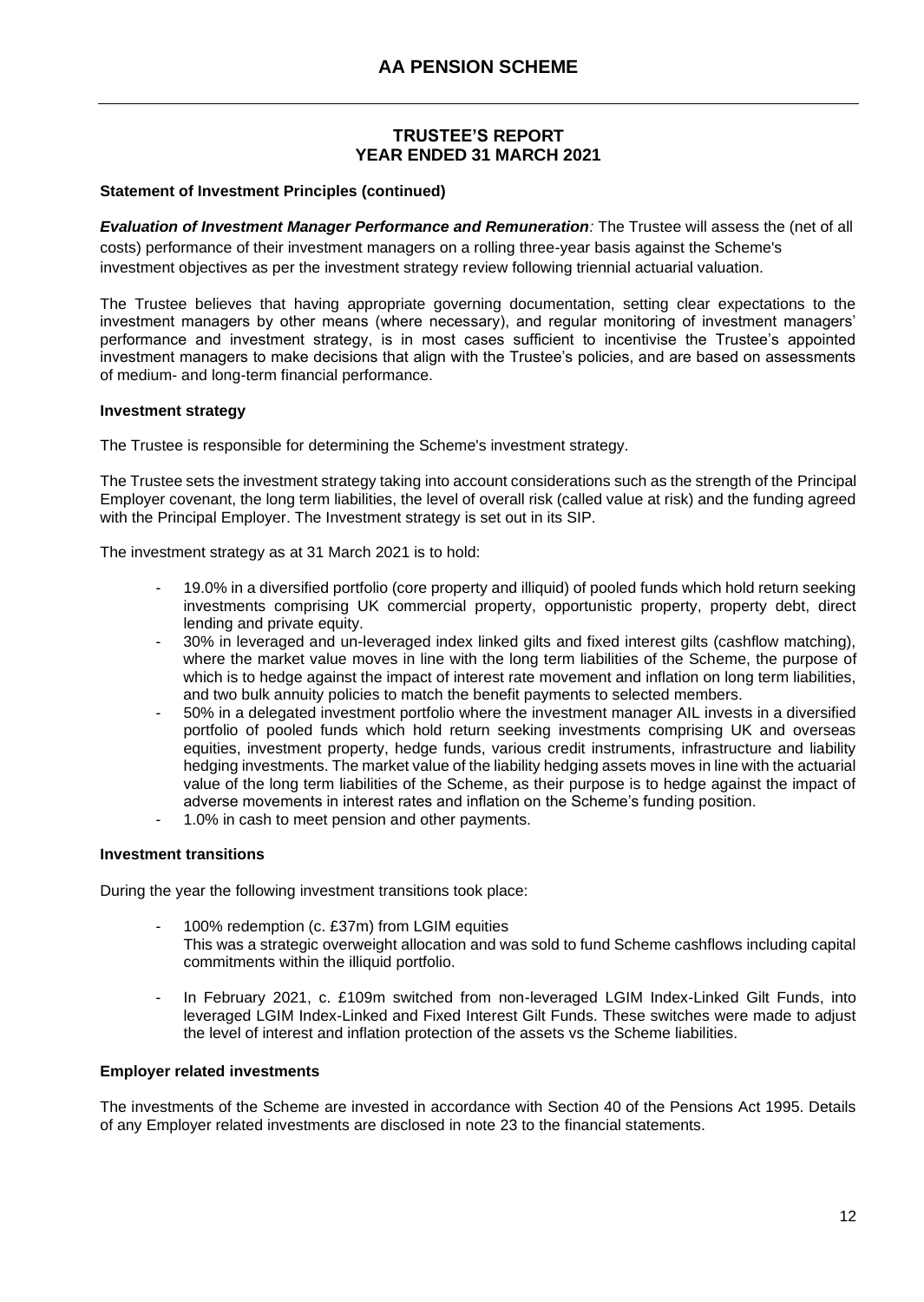#### **Investment report**

#### **Investment performance**

The Trustee assesses the performance of the Scheme's investments by reference to benchmarks and performance targets set and agreed with each manager. The Trustee receives monthly reports from its performance measurer ('BNYM') showing actual performance by investment manager and fund. Investment managers regularly present to the Investment Committee ('IC'), to report on compliance with their agreements and to be questioned by the IC members. Performance of the Scheme's investments (after fees excluding annuities) over short and longer periods to 31 March 2021 is summarised as follows:

| <b>Period</b> | Scheme return (% p.a.) | Benchmark return (% p.a.) |
|---------------|------------------------|---------------------------|
| 1 year        | 6.4                    | 2.3                       |
| 3 years       | 5.0                    | 6.4                       |
| 5 years       | 8.6                    | 9.1                       |

#### **Scheme performance**

Over the year to 31 March 2021, the Scheme returned 6.4%, outperforming its benchmark return of 2.3%, as reported by BNY Mellon.

After severe disruption in global markets in early 2020 from the Coronavirus pandemic, equity markets rebounded in Q2 and Q3 2020 as a slowdown in new cases and the relaxation of lockdown measures resulted in a sharp economic rebound. A second wave outbreak at the onset of winter, however, dampened economic optimism over Q4 2020. Equity markets continued to rally as huge fiscal and monetary stimulus and optimism over Covid-19 vaccine rollouts led to investor willingness to overlook the sharpest economic recession in generations.

The delegated investment portfolio returned 7.5% over the year, outperforming the investment objective<sup>1</sup> by 9.0%. Quarterly returns contributing to the 7.5% return on the delegated portfolio were as follows; 11.4% in Q2 2020 (rally in markets follow sell off in Q1 2020); -0.2% in Q3 2020 (negative return driven by rising gilt yields reducing the value of assets and liabilities); 3.7% in Q4 2020 (equity market rally boosted by optimism over Covid-19 vaccine roll-outs) and -6.7% in Q1 2021 (negative return driven by rising gilt yields driven by boosted economic outlook and Brexit developments).

The Scheme held a tactical overweight allocation (relative to strategic benchmark) to LGIM passive equities over the year and the funds performed within accepted tolerance levels over the year. In Q1 2021 the residual allocation was redeemed to help meet Scheme benefits as well as capital commitments on the illiquids subportfolio.

LGIM passive gilts performed within accepted levels over the year.

Core property returns were mixed over the year, but both funds returning positive returns, with BlackRock returning 4.0% and Threadneedle returning 1.6% against their shared benchmark of 2.5%.

Within the established private equity funds, BlackRock Quellos returned -2.5%, Keyhaven returned -8.8% and Warburg returned -3.4%, as reported by BNY Mellon.

Within the opportunistic property funds Brockton returned 2.1%, Clearbell II and III returned -1.1% and -4.0% respectively, as reported by BNY Mellon.

Within the Property Debt funds, DRC returned 0.9% in absolute terms, and Invesco returned -4.1% in absolute terms, as reported by BNY Mellon.

 $1$  To outperform the liability benchmark by 3% per annum over rolling three-year periods.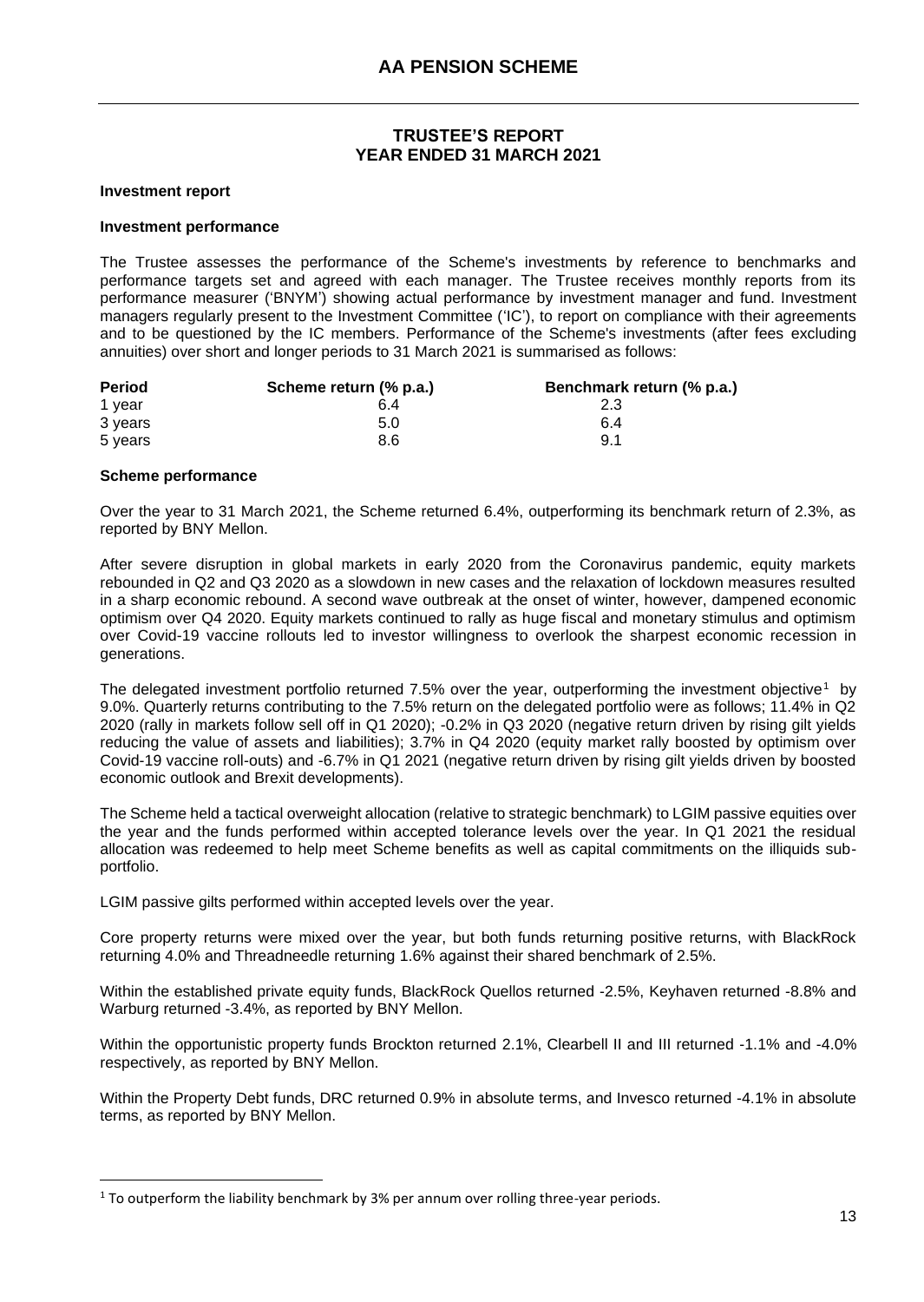#### **Investment report (continued)**

#### **Scheme performance (continued)**

Within the Direct Lending funds, Ares returned 6.1% in absolute terms, and Arcmont returned 5.1% in absolute terms, as reported by BNY Mellon.

Hedge fund performance was also weak over the year. For the year ending 31 March 2021, Mesirow returned absolute negative performance of 0.4% with a relative underperformance of 2.8%, as reported by BNY Mellon.

#### **Engagement Policy Implementation Statement**

#### **Introduction**

On 6 June 2019, the Government published the Occupational Pension Schemes (Investment and Disclosure) (Amendment) Regulations 2019 (the "Regulations"). The Regulations require that the Trustee produces an annual implementation statement which outlines the following:

- Explain how, and the extent to which, it has followed its engagement policy, which is outlined in the Statement of Investment Principles ("SIP").
- Describe the voting behaviour by, or on behalf of the Trustee (including the most significant votes cast) during the scheme year, and state any use of the services of a proxy voter.

The Engagement Policy Implementation Statement ("EPIS") for the AA Pension Scheme ("the Scheme") has been prepared by the Trustee and covers the Scheme year 1 April 2020 to 31 March 2021.

#### **Scheme Stewardship Policy Summary**

This statement has been prepared in line with the Trustee's stewardship policy as set out in the SIP, effective September 2020.

The relevant extracts from the SIP are in relation to 'Stewardship – Voting and Engagement' are 6.2-6.7. The SIP can be found on the AA website at www.aapensions.com and is included as an Appendix to the accounts.

The below bullet points detail the Scheme's Stewardship Policy in force over the majority of the reporting year to 31 March 2021.

Through this report, the Trustee reviews how the actions of its investment managers (and sub-investment managers within its fiduciary arrangement) have aligned with its expectations and principles set out in the SIP. The Trustee will set out where it expects more information or engagement to be undertaken by its managers.

#### **Scheme Stewardship Activity Over the Year**

#### **Training**

Over the year, the Trustee had responsible investment training sessions with their investment advisor, which provided updates on the evolving regulatory requirements and the importance of stewardship activity and appropriate consideration of ESG factors in investment decision making. In addition, the Trustee has received training on the Task Force on Climate-related Financial Disclosures (TCFD) requirements which the Scheme will need to comply with by 1 October 2022.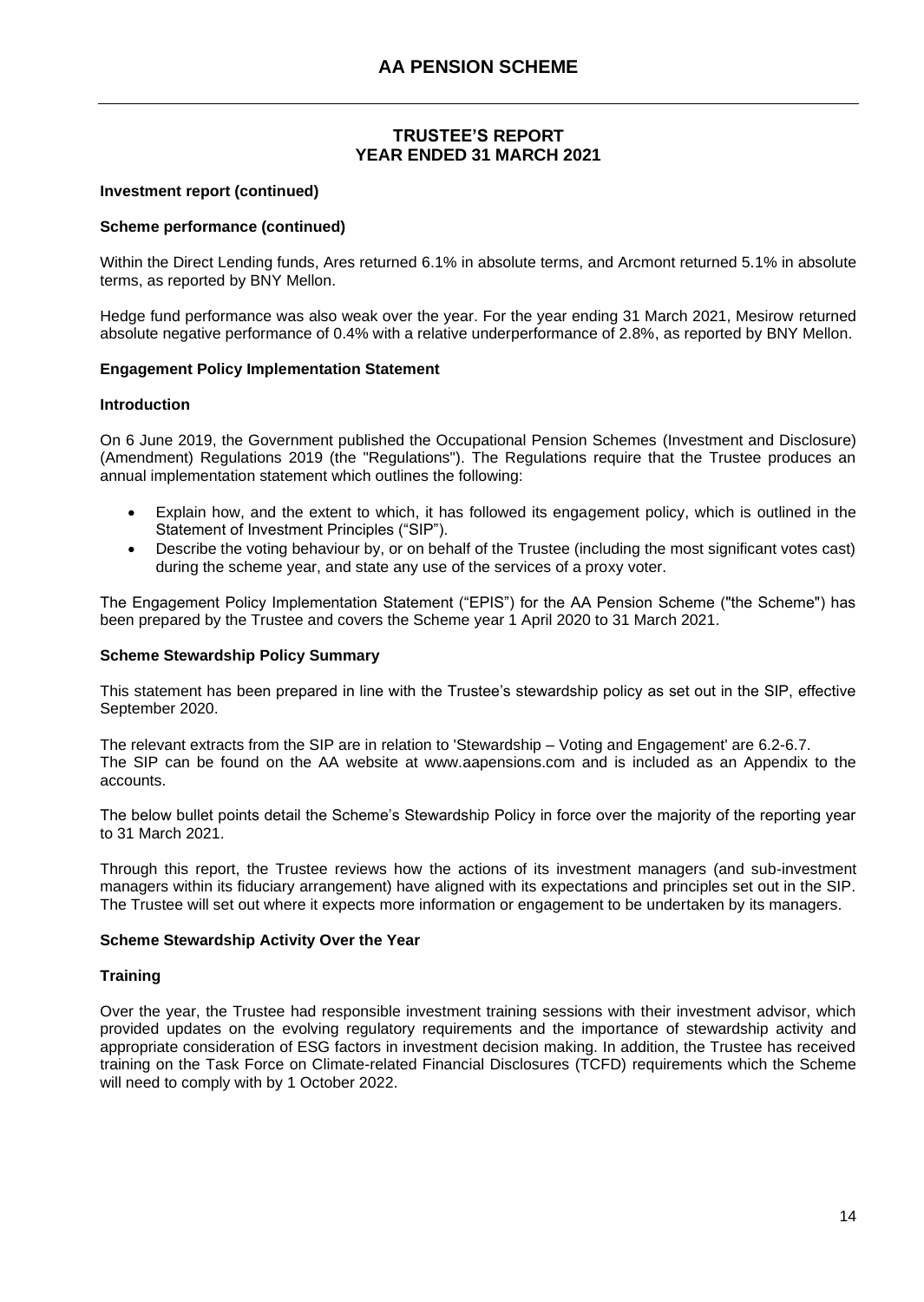#### **Updating the Stewardship Policy**

During the training sessions and throughout the year, the Trustee has been proactive to ensure the Scheme appropriately updated the Stewardship policy in the SIP.

In line with regulatory requirements, to expand the SIP for policies such as costs transparency and incentivising managers, the Trustee also reviewed and expanded the Stewardship policy in September 2020. The updated wording in the SIP illustrates how the Trustee recognises the importance of its role as a steward of capital, as well as indicating how the Trustee would review the suitability of the Scheme's investment managers and other considerations relating to voting and methods to achieve their Stewardship policy.

This has been made available on the AA website where it can be accessed by the public.

#### **Ongoing Monitoring**

Investment monitoring takes place on a quarterly basis with a monitoring reports being provided to the Trustee by Aon. The reports include ESG ratings and highlight any areas of concern, or where action is required. The ESG rating system is for buy rated investment strategies and is designed to assess whether investment managers integrate responsible investment, and more specifically, ESG considerations into their investment decision making process. The ESG ratings are based on a variety of qualitative factors, starting with a proprietary due diligence questionnaire, which is completed by the fund manager. Aon's researchers also conduct a review of the managers' responsible investment related policies and procedures, including a review of their responsible investment policy (if they have one), active ownership, proxy voting and/or stewardship policies. After a thorough review of the available materials, data and policies, as well as conversation with the fund manager, the lead researcher will award an ESG rating, which is subject to peer review using an agreed reference framework. Ratings will be updated to reflect any changes in a fund's level of ESG integration or broader responsible investment developments.

#### **TCFD**

The Scheme is currently progressing towards meeting the requirements as set out as part of the TCFD. The TCFD establishes a set of eleven clear, comparable and consistent recommended disclosures about the risks and opportunities presented by climate change. The increased transparency encouraged through the TCFD recommendations is intended to lead to decision-useful information and therefore better informed decisionmaking on climate-related financial risks. Aligning the Scheme to the TCFD can be a long process and requires careful planning. Aon are currently working with the Trustee to agree an action plan to meet the required deadline, 1 October 2022.

#### **Engagement**

The Scheme's fiduciary manager, Aon Investments Limited ("AIL") presented to the Investment Committee of the Trustee (IC) on a quarterly basis engaging on a number of areas including performance, strategy, risk, corporate governance. AIL report their ESG ratings for all rated managers within the fiduciary portfolio on a quarterly basis. These ESG Ratings reflect the extent of ESG integration as well as the features and impact of their respective Stewardship programs.

The Scheme's non-fiduciary managers present to the IC on an annual basis (including at manager days held in April 2020 and October 2020). The IC engaged with the managers on performance, strategy, risk, corporate governance and ESG practice. Reporting on performance and Aon's ESG rating of a manager is provided by the Scheme's investment adviser on a quarterly basis.

In appointing a new manager over the year (Blackstone), the IC considered the ESG policies of the manager before making the appointment and concluded these to be in line with the Trustee's ESG policy.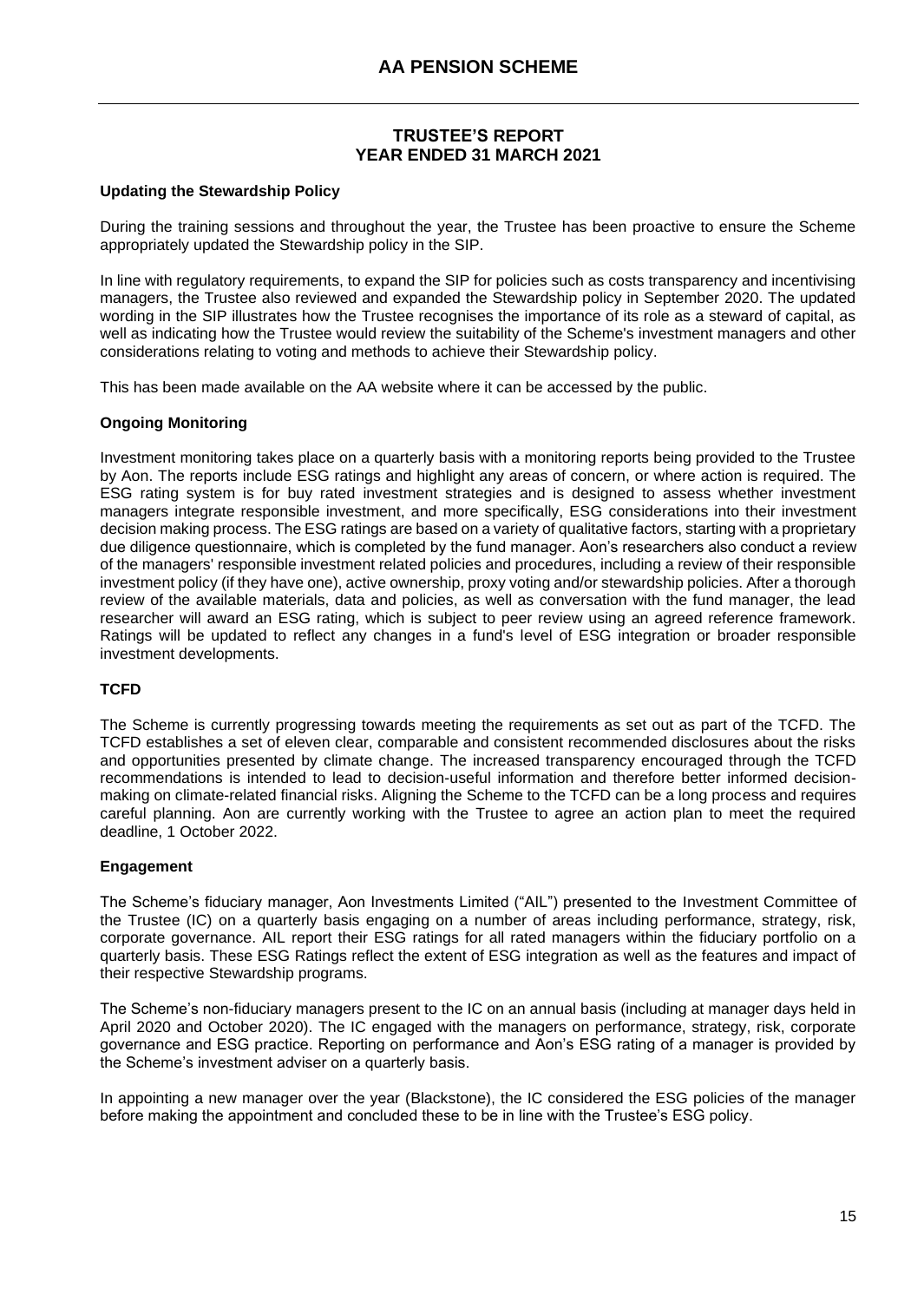#### **Engagement – Fiduciary Manager - Aon Investments Limited (AIL)**

Under the Trustee's fiduciary mandate managed by AIL, AIL appoint underlying asset managers to achieve an overall target return. The Scheme's assets are invested in a range of funds which can include multi-asset, multimanager and specialist third party liability matching funds.

The Trustee delegates the monitoring of ESG integration and stewardship quality to AIL and AIL have confirmed that over the relevant period, all equity and fixed income managers have been rated 2 or above on AIL's fourtier ESG ratings system. This means that all the appointed investment managers are at least aware of potential ESG risks in the investment strategy and have taken some steps to identify, evaluate and potentially mitigate these risks.

AIL have undertaken a considerable amount of engagement activity over the period. AIL held around 35 Environmental, Social and Governance ("ESG") specific "deep-dive" meetings in 2020 with most of their equity and fixed income managers across all delegated funds in which AIL's clients invest. At these meetings, AIL discussed the voting and engagement activities undertaken by the investment managers during calendar year 2019, highlighting areas of improvement and discussing manager strategy in the area of RI moving forward. Similar meetings have been ongoing through the beginning of 2021.

The Trustee received the AIL Annual Stewardship Report and is content that AIL is using its resources to appropriately influence positive outcomes in the strategies in which it invests.

#### **Voting and Engagement Activity – Underlying Managers**

Over the period the Scheme was invested in a number of equity, fixed income and alternative funds through their AIL fiduciary investment. In addition, the Scheme held assets outside of the fiduciary arrangement. This section provides an overview of the voting (where applicable) and engagement activities of some of the most material managers over the reporting period, noting where assets were not held within the AIL mandate.

#### **Voting and Engagement activity – Equity**

Over the year, the Scheme was invested in the following equity funds, either through the fiduciary arrangement with AIL or with funds managed by Legal and General Investment Management (LGIM).

- AIL Global Active Equity Strategy
- AIL Emerging Markets Wealth Strategy
- AIL Global Impact Strategy
- AIL Global Multi-Factor Equity Strategy (LGIM (Multi Factor Fund))

The Trustee acknowledges that a number of managers were unable to provide data on significant votes and notes that AIL continue to engage these managers to track and provide such information moving forward.

All equity managers in these funds utilise at least one of the Institutional Shareholder Service (ISS), Glass Lewis and/or ProxyEdge for various services that may include research, vote recommendations, vote execution and record keeping.

Voting statistics for the most material sub-investment managers within these strategies over the year are provided in the Appendices.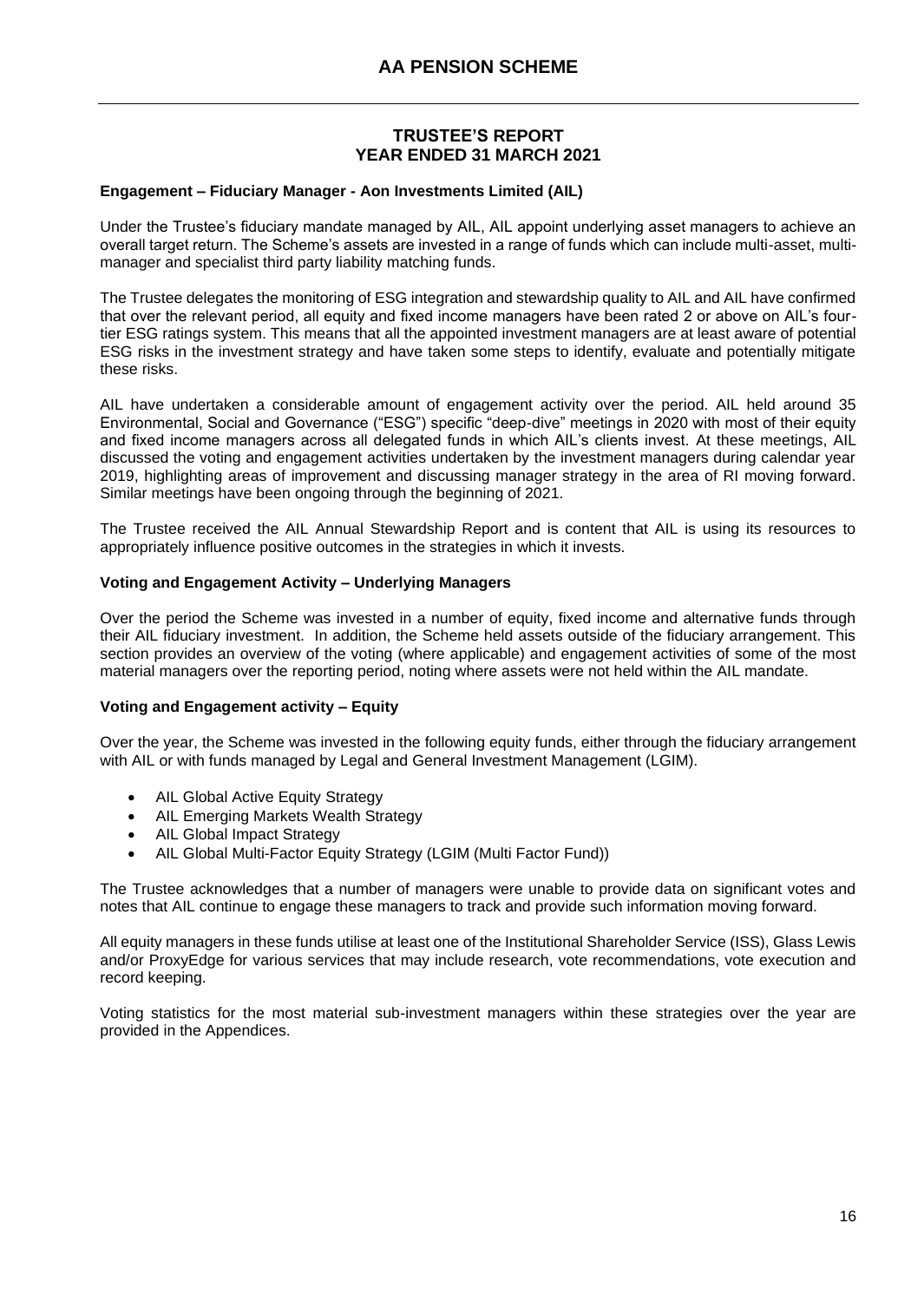#### **AIL Global Active Equity Strategy**

Within the Active Global Equity Strategy, all managers voted in over 95% of resolutions over the year to 31 March 2021. No more than 10% of votes were abstained by any manager during the period in question.

The Global Active Equity Strategy invests in a number of sub-investment managers, including Longview. In April 2020, Longview voted against management on a resolution to change shareholders' right to act by written consent, a proposal brought forward by a multinational financial services corporation. Longview's rationale for the voting decision was that written consent enables shareholders (including minority shareholders) to take action on important issues that arise between annual meetings.

AIL continue to engage with two investment managers in particular in this strategy to improve transparency of voting case studies relevant to the fund. They currently lag their peers in this area due to being based in jurisdictions where disclosure requirements are not as advanced or because they use a quantitative investment process.

#### **AIL Emerging Markets Wealth Strategy**

Within the Emerging Markets Wealth Strategy, all managers voted in over 95% of resolutions over the year to 31 March 2021. Notably, Neuberger Berman and Coronation had more than 10% of votes each that were votes against company management recommendation.

The most material manager engagement within this fund over the period was by Oaktree. In March 2021, Oaktree voted against management at mining company, Vale, in an amendment to reduce the number of ordinary meetings and amend the minimum number of members required to call a meeting of the board of directors. Oaktree voted against the proposal (which violated the manager's proxy guidelines). Oaktree believed this proposal would not benefit minority shareholders and engaged Vale management to offer suggestions on ways to improve governance practices.

With respect to engagement, Oaktree believe it can play a constructive role in helping companies improve their practices through their strong relationships with company management. The manager added capability to its research database allowing it to note ESG relevant activity and also implemented an ESG "Escalation Committee" to enhance decision-making process when a significant ESG-related event occurs at the company level. In general, AIL was satisfied with voting and engagement policies of managers within this fund.

Overall, AIL found the voting and engagement policies of all managers within this fund to be adequate.

# **AIL Global Impact Strategy**

An allocation to the Global Impact Strategy was implemented in October 2020, The Strategy invests in multiple funds addressing a range of impact themes that contribute to the transition to a more sustainable economy while also delivering competitive financial returns. Within the active global impact strategy, the managers voted in over 95% of eligible resolutions over the year to 31 March 2021, with the exception of Nordea falling below that mark. AIL appreciate the case by case approach Nordea take to making voting decisions, though have raised this concern with Nordea previously and will continue to do so moving forward. The Trustee shares this concern and notes that AIL will provide feedback that a higher level of voting frequency is expected.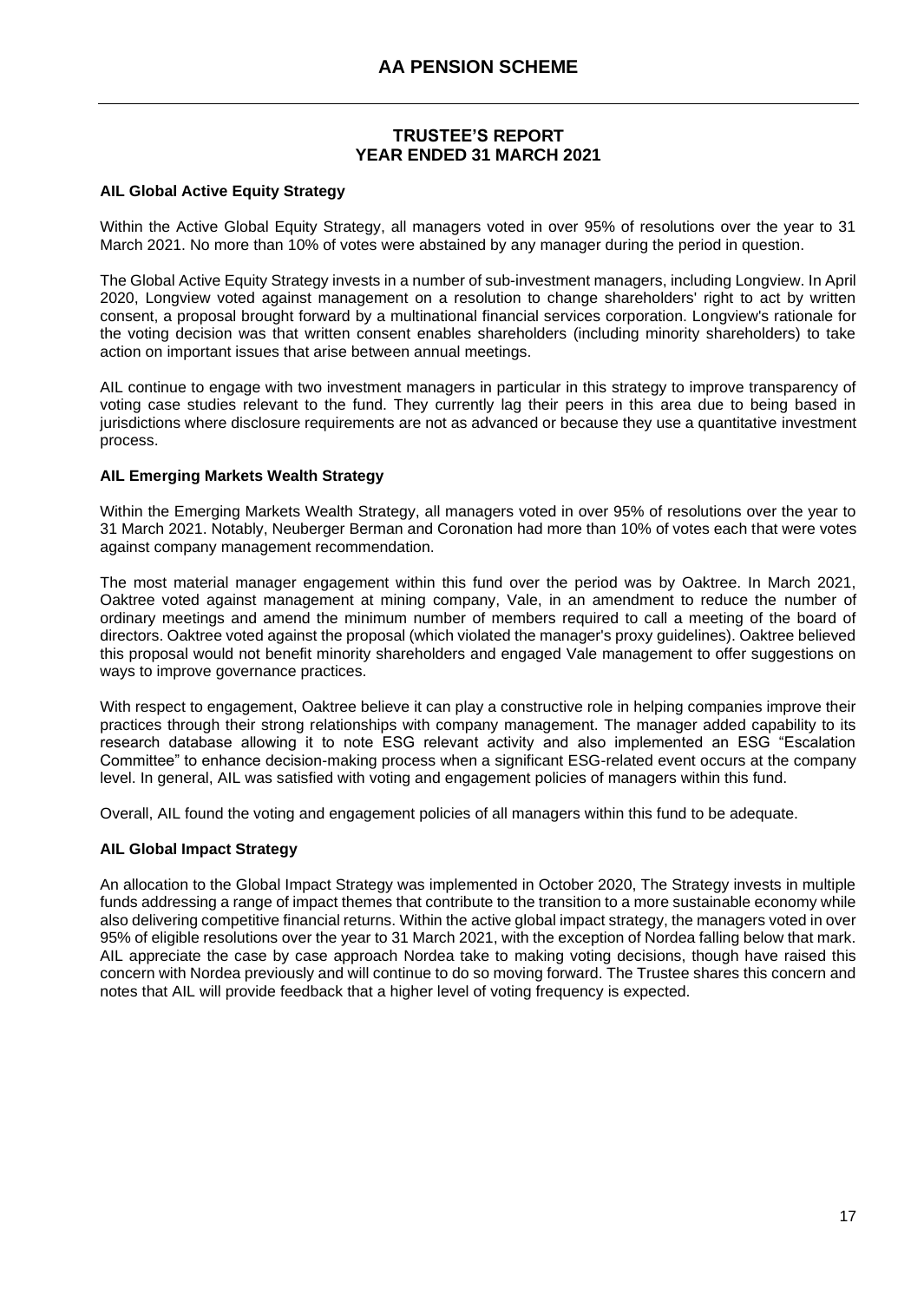The most material manager engagement within the Strategy as at the end of the period was by Mirova. The manager's voting principles are defined by Mirova's Responsible Investment Research Team. A significant voting example by Mirova is in March 2021 in relation to Novo Nordisk A/S where they abstained from voting (an against vote was not available) from the resolution to re-elect Kasim Kutay as director. The rationale for this vote was that the rate of female directors was below 40%. Mirova is aware that its views on Responsible Corporate Governance are disruptive, specifically in the US/Asia markets where the stakeholder-centred approach and the integration of Corporate Social Responsibility ("CSR") at governance level remain limited. They intend to continue promoting these values leveraging their votes. In addition, their Research Team, engage individually and collaboratively with companies on key sustainability issues. They also intend to be more active on the proxy voting sphere by co-filing and filing shareholder resolutions which would allow them to gain leverage and visibility.

The firm level engagement is conducted by each ESG analyst on their relative coverage. Mirova's ESG analysts engage in dialogue with the companies which represent the majority of Mirova's equity and fixed-income investment portfolios. This type of engagement aims not only at encouraging companies to adopt better ESG practices, but also at promoting the development of solutions to key environmental and social challenges in every sector via dedicated products and services.

# **AIL Global Multi-Factor Equity Strategy (LGIM Multi Factor Fund)**

The Scheme invests in the Global Multi Factor Equity Strategy, which primarily invests in the LGIM Multi Factor Fund. The Scheme also invests in this fund outside of the AIL fiduciary arrangement. Over the year to 31 March 2021, LGIM voted on over 99% of all resolutions in the Multi-Factor Fund and abstained from 0% of resolutions.

LGIM use ISS as a proxy advisor for voting on this fund. LGIM regularly monitor the proxy voting services through quarterly due diligence meetings to ensure execution is in line with their custom voting policy. An example of a significant vote was in September 2020, where LGIM voted against a remuneration policy put forward by an investee company Pearson.

The company put forward a resolution seeking shareholder approval to grant a co-investment share award (an award of the right to purchase shares as part of the remuneration policy), an unusual step for a UK company; if this resolution was not passed the proposed new CEO would not take up the role. Many shareholders were keen for the company to appoint a new CEO but were not happy with the share award plan being proposed. Shareholders were not able to vote separately on the two distinct items and felt forced to accept an unattractive remuneration structure in order to secure the new CEO.

LGIM spoke with the chair of the Pearson's board in relation to plans for the change in leadership and discussed the shortcomings of the company's current remuneration policy. LGIM also relayed their concerns prior to the EGM that the performance conditions within the remuneration policy were not appropriate and should be reevaluated to best align management incentives with those of the shareholders.

In the absence of any changes, LGIM decided to vote against the amendment to the remuneration policy. In all, 33% of shareholders voted against the remuneration policy and by default the appointment of the new CEO. While the proposal received sufficient support to be passed, the engagement highlighted concerns around governance, which LGIM has stated will be challenged through continued engagement going forward. Given the unusual approach taken by the company and LGIM's outstanding concerns, this vote was deemed to be significant.

LGIM make use of proprietary ESG tools to assess risks and opportunities in relation to its holdings. The manager has defined a framework for engagement activities from identifying issues to reporting on outcomes. More information on LGIM's engagement can be found in their annual reports: [LGIM Active ownership 2020](https://www.lgim.com/landg-assets/lgim/_document-library/capabilities/active-ownership-report-2020.pdf)  [2021](https://www.lgim.com/landg-assets/lgim/_document-library/capabilities/active-ownership-report-2020.pdf) .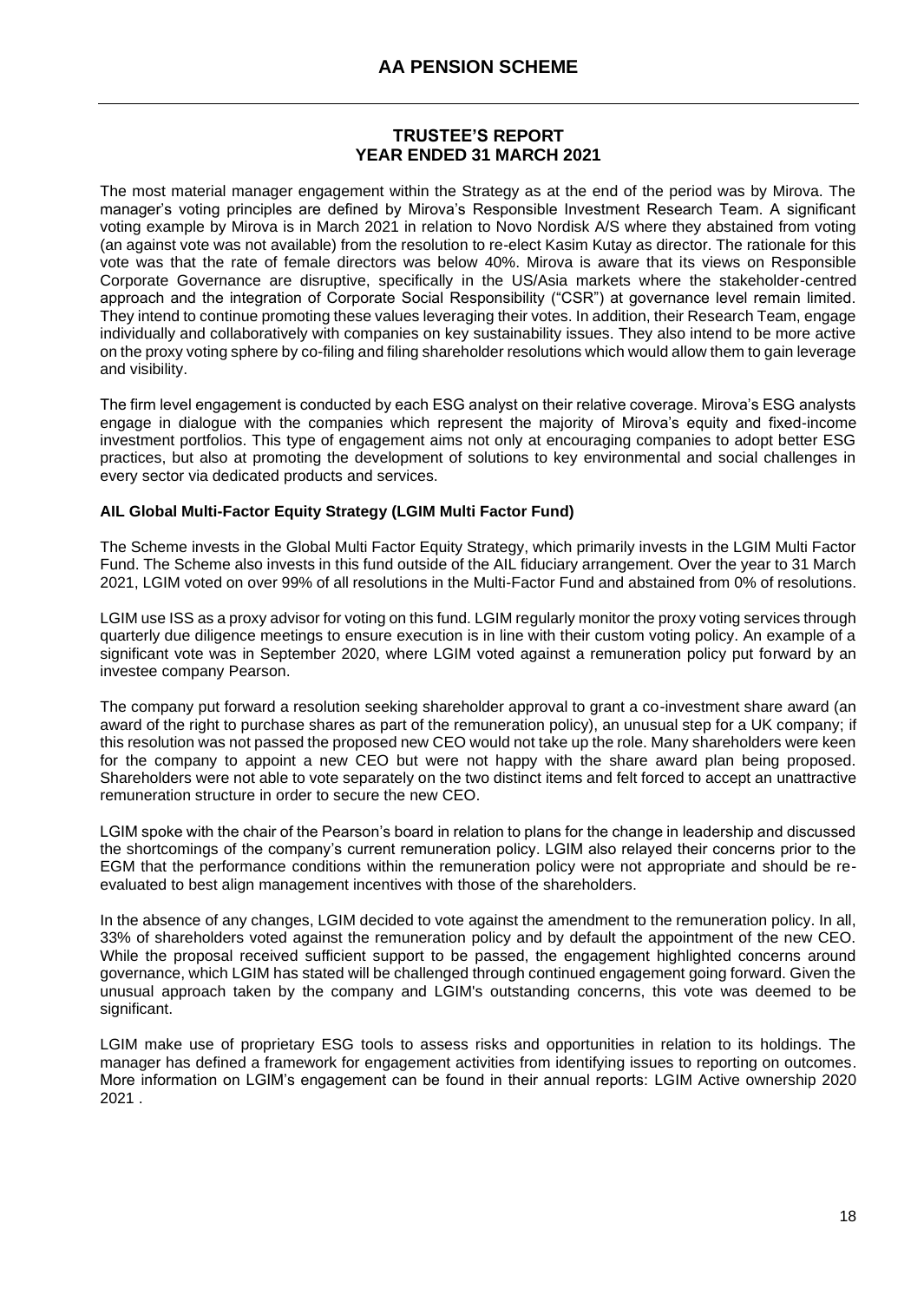#### **Engagement Activity – Fixed Income**

Over the period, the Trustee primarily invested in fixed income strategies through the bespoke AIL portfolio. Whilst voting rights are not applicable to non-equity mandates, the Trustee recognises that debt investors have significant capacity for engagement with issuers of debt. Debt financing is continuous, and there is therefore a vested interest on the part of debt issuers to ensure that institutional investors are satisfied with the issuer's strategic direction and policies. Additionally, the Trustee considers downside risk mitigation and credit quality to be a critical part of investment decision-making. The Trustee also believes engagements from fixed income managers are key to reducing ESG risks within the Scheme's portfolio, such as the ability to contribute to the transition towards a low carbon economy. As new investment solutions emerge within the industry, AIL introduce fixed income funds with a sustainability focus into portfolios as deemed appropriate.

AIL have confirmed that all applicable appointed managers in this asset class have demonstrated responsible investment policies and practices consistent with the Trustee policy and will promote continued transparency and improvements in transparency over time.

#### **Engagement Activity – Alternatives**

The Scheme was invested in a number of alternative strategies (property, infrastructure, private debt, private equity, hedge funds) both within and outside of the AIL fiduciary mandate.

All the private equity managers are either PRI signatories or adopt guidelines from the PRI and the Trustee is comfortable that all managers continue to consider financially material ESG factors in their due diligence processes and make reasonable efforts to encourage their portfolio companies to consider relevant ESG-related principles and to support their implementation.

The Trustee recognises that the investment processes and often illiquid nature of the alternative investments may mean that stewardship is potentially less applicable or may have a less tangible financial benefit than with other asset classes. Nonetheless, the Trustee expects that all their managers should open a dialogue to engage with issuers/companies they invest in should they identify concerns that may be financially material. An example over the year was the Blackrock Property Fund which had received a reduction in ESG score, relative to its benchmark. Blackrock are actively engaging with tenants to help and improve the data they provide relating to ESG.

Opportunities for engagement also may be limited in liquid alternative investments given their investment process and the nature of the investments. In particular, the Trustee acknowledges voting activity from the hedge fund managers may be limited due to the potentially short-term/opportunistic nature of the underlying investments. The Trustee notes that AIL will still periodically ask the responsible investment related questions and engage with hedge fund managers where appropriate.

AIL have engaged with some of the appointed hedge funds where voting and stewardship are more applicable. From the information received, AIL see evidence that sub-investment managers acknowledge the importance of climate change and take steps to integrate these issues into investment decisions.

The Trustee is comfortable with ongoing developments and encourage improved reporting.

#### **In Summary**

Overall, the Trustee is of the opinion the stewardship carried out on behalf of the Scheme is adequate but with room for continued improvement:

- 1. The Trustee expects that equity managers vote in more than 95% of eligible resolutions, and
- 2. The Trustee expects increased levels of detail from equity managers with respect to rationale for significant votes.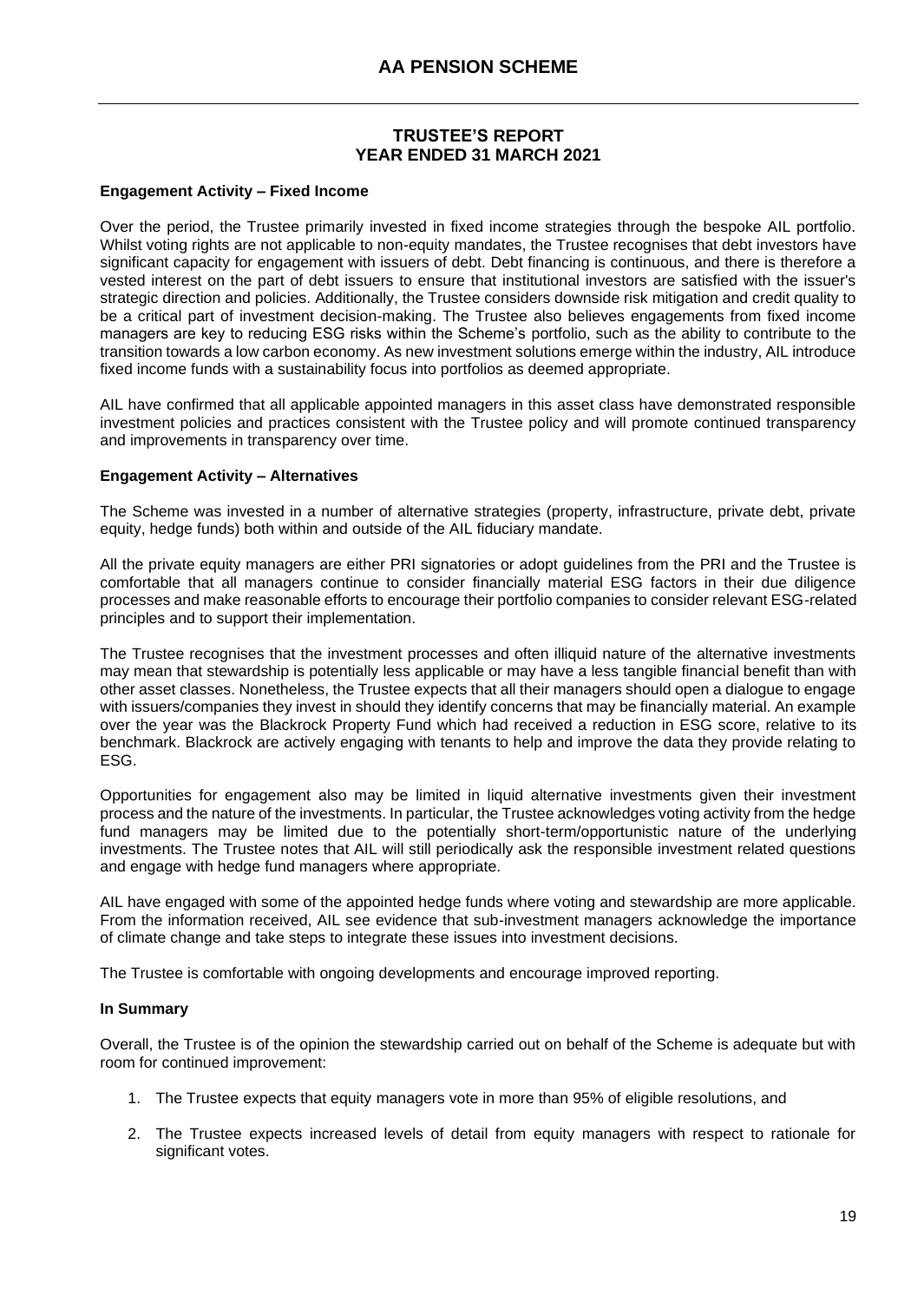The Trustee delegates responsibility to AIL to encourage and monitor these areas of improvement within the appointed underlying equity managers.

The Trustee acknowledges that stewardship may be less applicable to certain alternative asset classes such as property, but generally would still expect to see policies and processes formalised.

The Trustee uses its influence as a large institutional investor to encourage investment managers to improve disclosures and expects improvements over time in line with the increasing expectations on investment managers and their significant influence to generate positive outcomes through considered voting and engagement.

This statement has been approved by the Trustee of the AA Pension Scheme, 15 September 2021

#### **Appendix – Voting Statistics for the Scheme year**

Below are the standard statistics gathered by managers in relation to their voting behaviour.

| <b>AIL Global Active Equity Strategy</b> | % of resolutions voted on for % that were voted against<br>which the fund was eligible | management | % that were<br>abstained from |  |
|------------------------------------------|----------------------------------------------------------------------------------------|------------|-------------------------------|--|
| Sand Global Growth fund                  | 98.1%                                                                                  | 4.5%       | $0.0\%$                       |  |
| Harris Global Equity fund                | 100.0%                                                                                 | 5.0%       | 0.0%                          |  |
| GQG Global Equity fund                   | 100.0%                                                                                 | 6.7%       | 0.0%                          |  |
| Longview Global Equity fund              | 100.0%                                                                                 | 5.3%       | 0.5%                          |  |
| Arrowstreet Global Developed Equity fund | 96.5%                                                                                  | 9.4%       | 1.1%                          |  |
| Source: Investment Managers, AIL.        |                                                                                        |            |                               |  |

| AIL Emerging Markets Wealth Strategy | % of resolutions voted on for % that were voted against<br>which the fund was eligible | management | % that were<br>abstained from |
|--------------------------------------|----------------------------------------------------------------------------------------|------------|-------------------------------|
| Neuberger Berman                     | 100.0%                                                                                 | 10.9%      | 0.7%                          |
| <b>Oaktree</b>                       | 100.0%                                                                                 | 9.1%       | 1.8%                          |
| Coronation                           | 100.0%                                                                                 | 10.3%      | 4.2%                          |
| <b>TT</b> International              | 98.2%                                                                                  | 9.5%       | 0.0%                          |
| <b>GQG Emerging Markets Fund</b>     | 97.2%                                                                                  | 9.0%       | 2.4%                          |
| Source: Investment Managers, AIL.    |                                                                                        |            |                               |

| LGIM Global Developed Four Factor Index Fund | 99.9%                         | 18.0%                     | 0.2%           |
|----------------------------------------------|-------------------------------|---------------------------|----------------|
| (LGIM Multi Factor Fund)                     | which the fund was eligible   | management                | abstained from |
| AIL Global Multi-Factor Equity Strategy      | % of resolutions voted on for | % that were voted against | % that were    |
| Source: Investment Managers, AIL.            |                               |                           |                |
| Baillie Gifford Positive Change              | 95.2%<br>2.5%                 |                           | 0.6%           |
| Nordea Global Climate and Environment Fund   | 83.9%                         | 8.8%                      | $0.0\%$        |
| Mirova Global Sustainability Equity Fund     | 100.0%                        | 12.0%                     | 5.0%           |
|                                              | which the fund was eligible   | management                | abstained from |
| <b>AIL Global Impact Strategy</b>            | % of resolutions voted on for | % that were voted against | % that were    |

Source: Investment Managers, AIL.

Note: This fund is held both within the AIL mandate and outside the AIL mandate.

% that were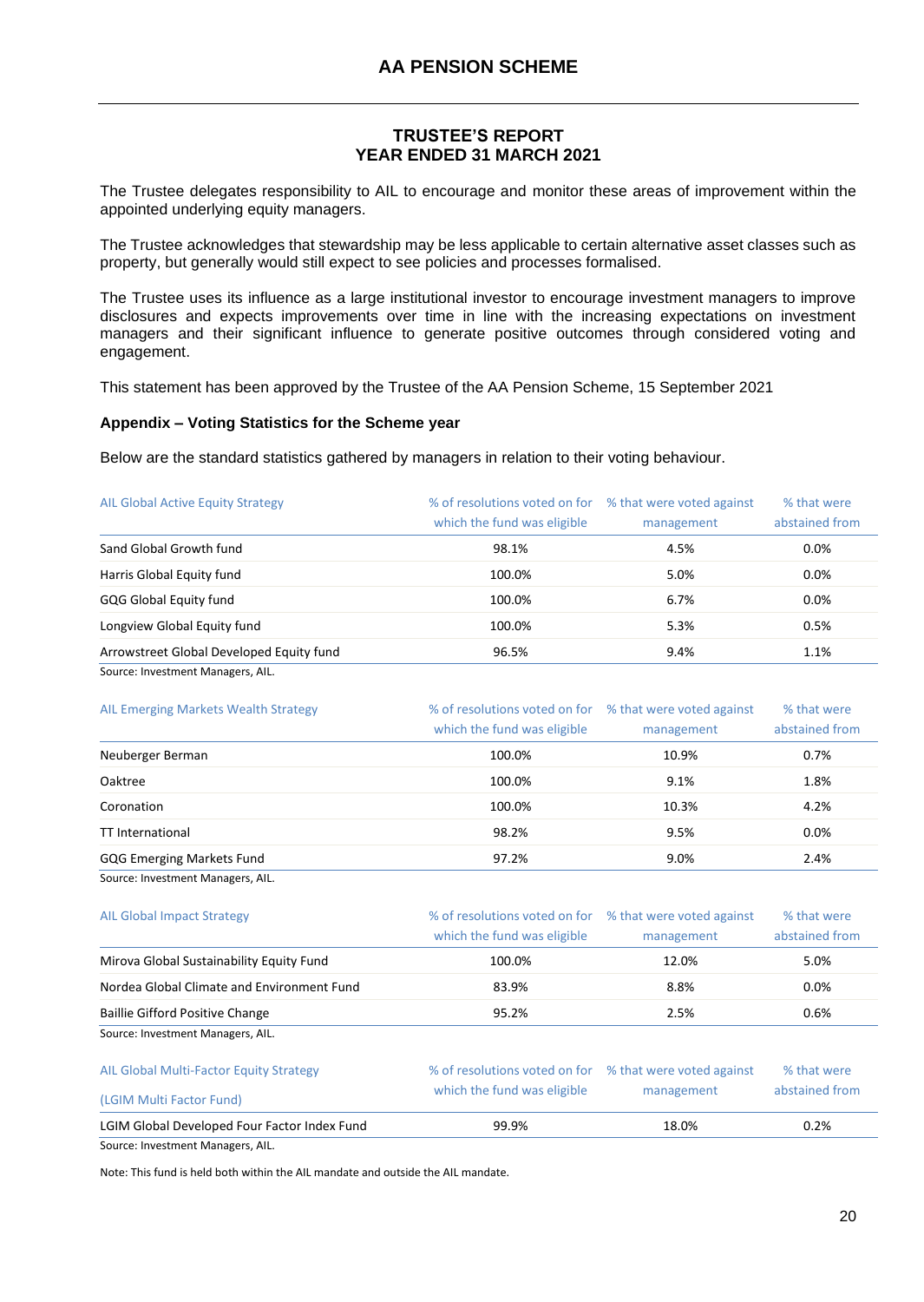#### **Further information**

Further information about the Scheme is available, on request, to members, their spouses and other beneficiaries together with all recognised trade unions. In particular, the documents constituting the Scheme, the Rules and a copy of the latest actuarial report and the Trustee's Statement of Investment Principles can be inspected.

Individual benefit statements are provided to deferred members on request. In addition to the information shown on these statements members can request details of the amount of their current transfer value and, if applicable, the current amount of any refund of contributions to which they would be entitled on leaving service. Such requests are available free of charge once a year.

If members have any queries concerning the Scheme or their own pension position, or wish to obtain further information, they should contact Aon Solutions UK Limited who will also be able to provide them with a further copy of the Scheme's booklet should they require one and answer any queries that they may have about entitlement to benefits.

The Trustee of AA Pension Scheme care of:

AA Pension Scheme Aon Solutions UK Limited PO Box 196 Huddersfield HD8 1EG

[aa.pensions@aon.com](mailto:aa.pensions@aon.com) 0345 850 6406

If you have any complaints in relation to the Scheme you should in the first instance, contact:

Mrs L Birks Trustee Services Manager The AA Fanum House Basing View **Basingstoke** Hants RG21 4EA

[pensions@theaa.com](mailto:pensions@theaa.com) 01256 648806

The Trustee and Aon Solutions UK Limited take the matter of protecting members personal information seriously. Further details can be found at www.aapensions.com/privacy-policy.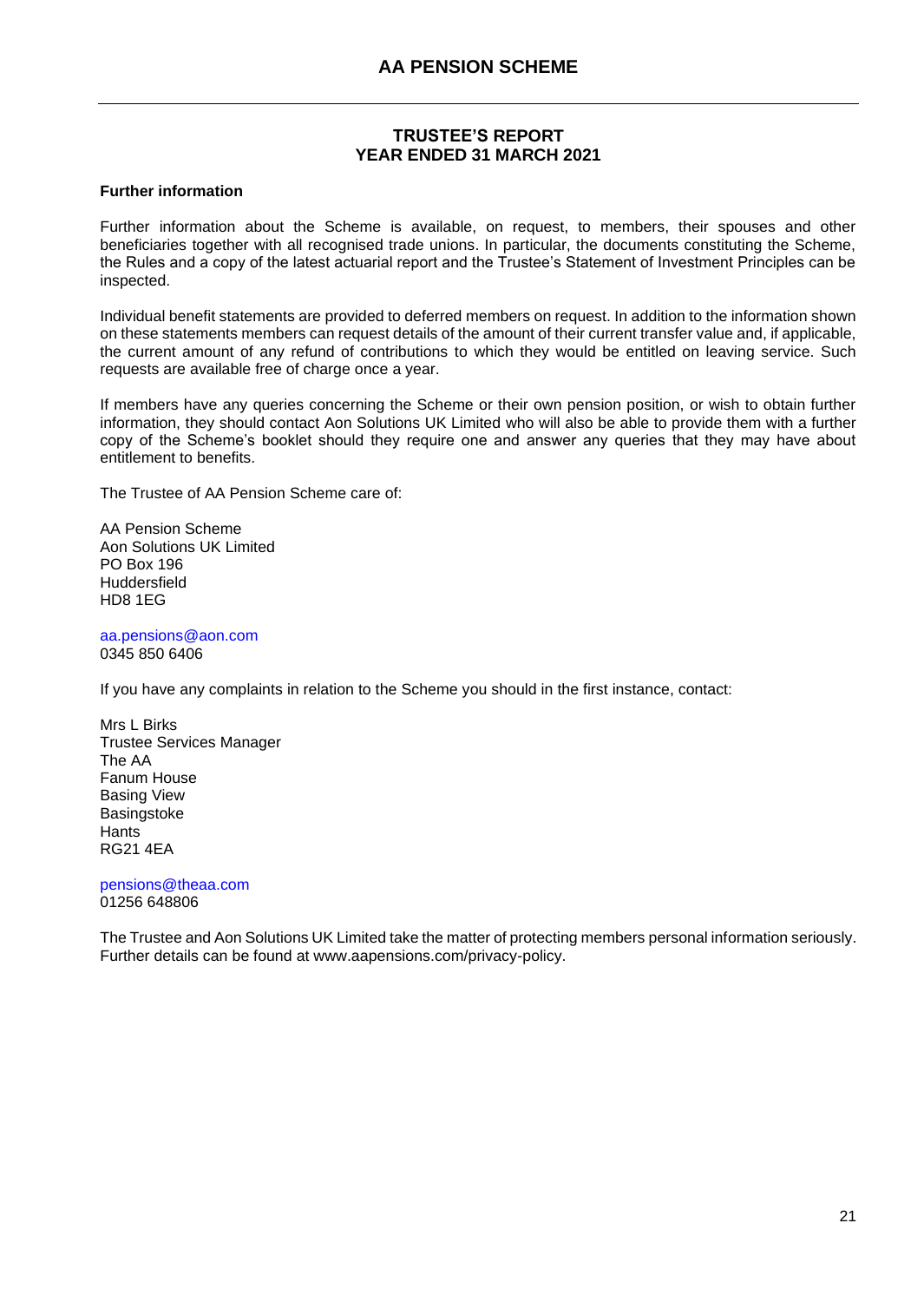#### **Compliance matters**

#### **HM Revenue & Customs Registration**

The Scheme is a registered pension scheme in accordance with the Finance Act 2004. This means that the contributions paid by both the Employer and the members qualify for full tax relief, and enables income earned from investments by the Trustee to receive preferential tax treatment.

# **Pension Tracing**

The Scheme is registered with the Pension Tracing Service which maintains a list of up to date addresses of schemes to assist ex-members in tracing their rights if they have lost contact with the previous Employers' scheme.

0800 731 0193 www.gov.uk/find-pension-contact-details

#### **The Pensions Regulator**

The Pensions Regulator ('TPR') is the United Kingdom ('UK') regulator of work-based pension schemes.

TPR's role is to act to protect the interest of pension scheme members and to enforce the law as it applies to occupational pension schemes.

The regulations set out clearly the areas that TPR covers and the powers that are vested in it. For example, TPR can prohibit or disqualify Trustee for acting unlawfully, and can impose fines on wrong doers.

TPR can be contacted at:

The Pensions Regulator Napier House Trafalgar Place **Brighton** BN1 4DW

0345 600 1011 customersupport@tpr.gov.uk www.thepensionsregulator.gov.uk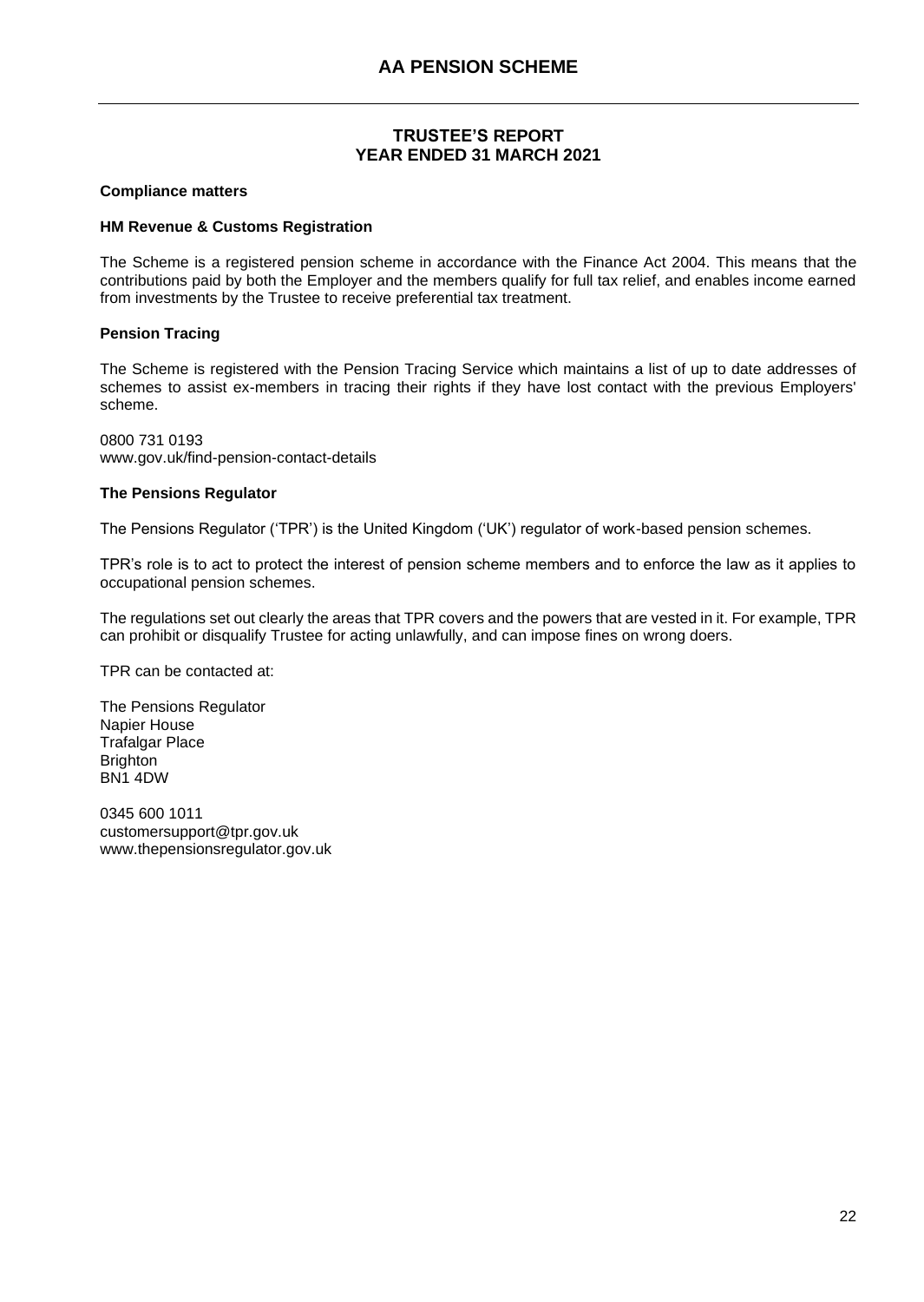#### **Compliance matters (continued)**

#### **The Pension Protection Fund**

The Pension Protection Fund was established to provide compensation to members of eligible pension schemes, when there is a qualifying insolvency event in relation to the Employer and where there are insufficient assets in the pension scheme to cover Pension Protection Fund levels of compensation.

The Pension Protection Fund can be contacted at:

PPF Member Services Pension Protection Fund PO Box 254 Wymondham NR18 8DN

0330 123 2222 ppfmembers@ppf.co.uk www.ppf.co.uk

#### **Questions about pensions**

If you have any questions about your pension, MoneyHelper, which is part of the Money and Pensions Service, provides professional, independent and impartial help with pensions for free. Services include independent information and general guidance on pension matters.

MoneyHelper can be contacted at:

Money and Pensions Service 120 Holborn London EC1N 2TD

0800 011 3797 [www.moneyhelper.org.uk](http://www.moneyhelper.org.uk/)

#### **Resolving difficulties/Internal Dispute Resolution**

It is expected that most queries relating to benefits can be resolved with the Scheme's Administrator. In the event that a complaint cannot be resolved members can make a formal complaint using the Scheme's Internal Dispute Resolution ('IDR') procedure details of which can be obtained from Mrs L Birks or use the Pensions Ombudsman's informal Early Resolution Service.

If the complaint is not resolved satisfactorily, the Government appointed Pensions Ombudsman can investigate complaints of injustice due to bad administration either by the Trustee or the Scheme's Administrator, or disputes of fact of law. The Pensions Ombudsman can be contacted at:

The Pensions Ombudsman 10 South Colonnade Canary Wharf London E14 4PU

0800 917 4487 enquiries@pensions-ombudsman.org.uk www.pensions-ombudsman.org.uk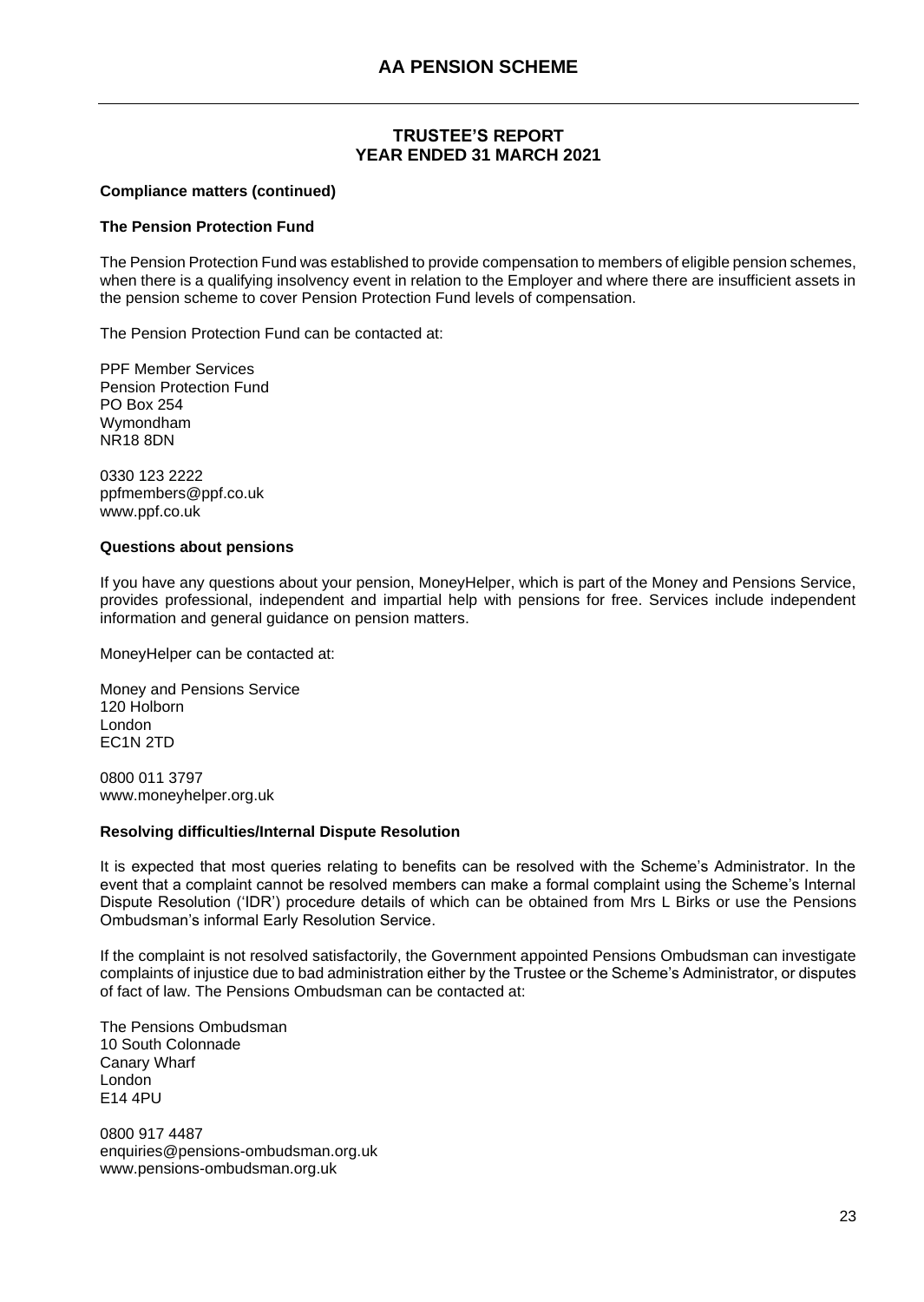# **Statement of Trustee's Responsibilities**

The financial statements, which are prepared in accordance with UK Generally Accepted Accounting Practice, including the Financial Reporting Standard applicable in the UK (FRS 102) are the responsibility of the Trustee. Pension scheme regulations require, and the Trustee is responsible for ensuring, that those financial statements:

- show a true and fair view of the financial transactions of the Scheme during the Scheme year and of the amount and disposition at the end of the Scheme year of its assets and liabilities, other than liabilities to pay pensions and benefits after the end of the Scheme year; and
- contain the information specified in Regulation 3A of the Occupational Pension Schemes (Requirement to obtain Audited Accounts and a Statement from the Auditor) Regulations 1996, including making a statement whether the financial statements have been prepared in accordance with the relevant financial reporting framework applicable to occupational pension schemes.

In discharging the above responsibilities, the Trustee is responsible for selecting suitable accounting policies, to be applied consistently, making any estimates and judgments on a prudent and reasonable basis, and for the preparation of the financial statements on a going concern basis unless it is inappropriate to presume that the Scheme will not be wound up.

The Trustee is also responsible for making available certain other information about the Scheme in the form of an annual report.

The Trustee also has a general responsibility for ensuring that adequate accounting records are kept and for taking such steps as are reasonably open to them to safeguard the assets of the Scheme and to prevent and detect fraud and other irregularities, including the maintenance of an appropriate system of internal control.

The Trustee is responsible under pensions legislation for preparing, maintaining and from time to time reviewing and if necessary revising a Schedule of Contributions showing the rates of contributions payable towards the Scheme by or on behalf of the Employer and the active members of the Scheme and the dates on or before which such contributions are to be paid. The Trustee is also responsible for keeping records in respect of contributions received in respect of any active member of the Scheme and for adopting risk-based processes to monitor whether contributions are made to the Scheme by the Employer in accordance with the Schedule of Contributions. Where breaches of the schedule occur, the Trustee is required by the Pensions Acts 1995 and 2004 to consider making reports to The Pensions Regulator and the members.

# **Approval**

The Trustee's Report was approved by the Trustee and signed and on its behalf by:

Trustee Director:

Trustee Director:

Date: 27.10.2021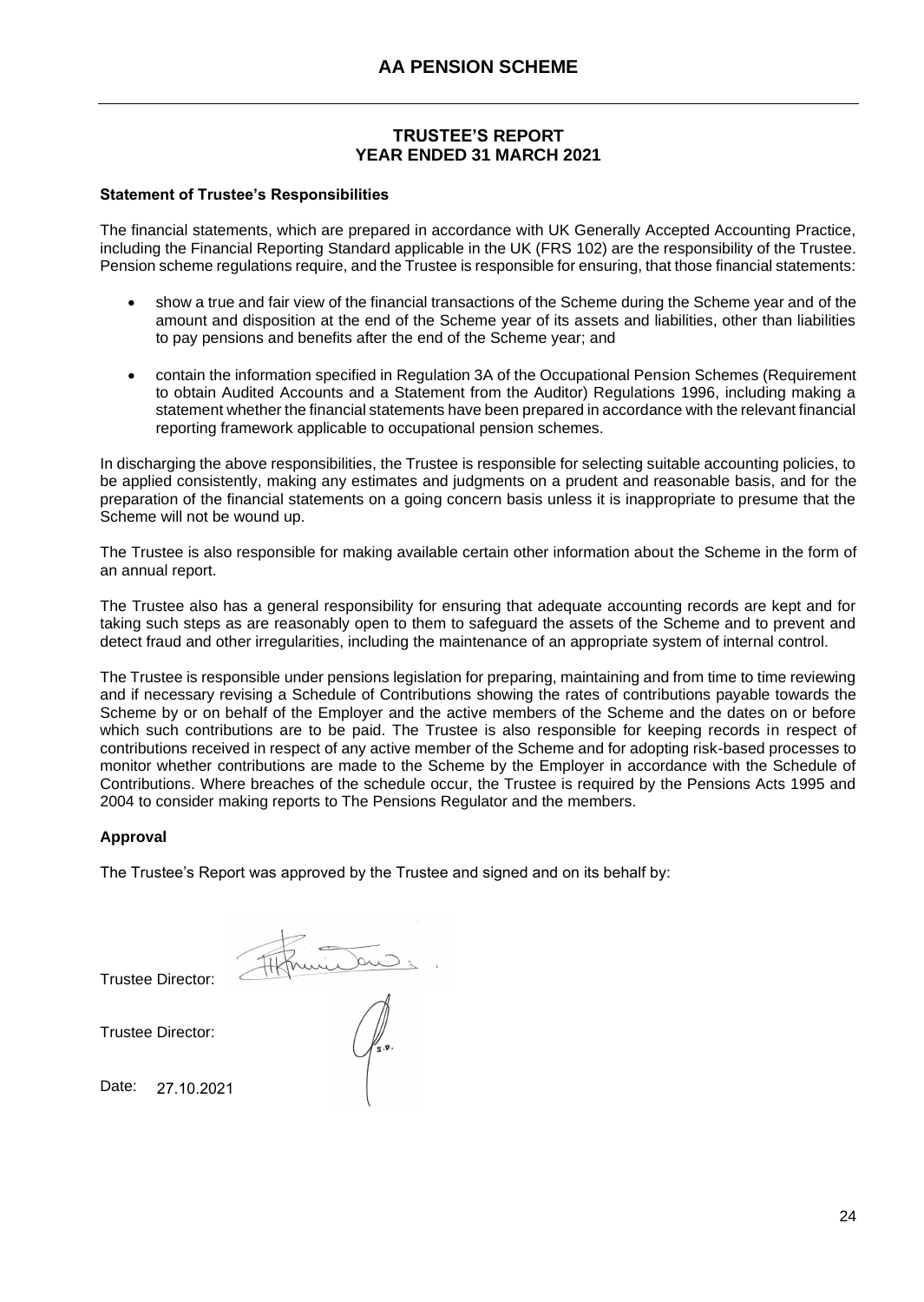# **INDEPENDENT AUDITOR'S REPORT TO THE TRUSTEE AA PENSION SCHEME**

#### <span id="page-26-0"></span>**Independent Auditor's Report to the Trustee of the AA Pension Scheme**

#### **Opinion**

We have audited the financial statements of the AA Pension Scheme ("Scheme") for the year ended 31 March 2021 which comprise the Fund Account, the Statement of Net Assets and the related notes to the financial statements, including significant accounting policies. The financial reporting framework that has been applied in their preparation is applicable law and United Kingdom Accounting Standards, including Financial Reporting Standard 102 The Financial Reporting Standard applicable in the UK and Republic of Ireland (United Kingdom Generally Accepted Accounting Practice).

In our opinion, the financial statements:

- show a true and fair view of the financial transactions of the Scheme during the year ended 31 March 2021, and of the amount and disposition at that date of its assets and liabilities, other than liabilities to pay pensions and benefits after the end of the year;
- have been properly prepared in accordance with United Kingdom Generally Accepted Accounting Practice; and
- contain the information specified in Regulation 3A of the Occupational Pension Schemes (Requirement to obtain Audited Accounts and a Statement from the Auditor) Regulations 1996, made under the Pensions Act 1995.

#### **Basis for opinion**

We conducted our audit in accordance with International Standards on Auditing (UK) (ISAs (UK)) and applicable law. Our responsibilities under those standards are further described in the Auditor's responsibilities for the audit of the financial statements section of our report. We are independent of the Scheme in accordance with the ethical requirements that are relevant to our audit of the financial statements in the UK, including the FRC's Ethical Standard, and we have fulfilled our other ethical responsibilities in accordance with these requirements. We believe that the audit evidence we have obtained is sufficient and appropriate to provide a basis for our opinion.

#### **Conclusions relating to going concern**

In auditing the financial statements, we have concluded that the Trustee's use of the going concern basis of accounting in the preparation of the financial statements is appropriate.

Based on the work we have performed, we have not identified any material uncertainties relating to events or conditions that, individually or collectively, may cast significant doubt on the Scheme's ability to continue as a going concern for a period of at least twelve months from when the financial statements are authorised for issue.

Our responsibilities and the responsibilities of the Trustee with respect to going concern are described in the relevant sections of this report.

# **Other information**

The Trustee is responsible for the other information contained within the annual report. The other information comprises the information included in the annual report, other than the financial statements and our auditor's report thereon. Our opinion on the financial statements does not cover the other information and, except to the extent otherwise explicitly stated in our report, we do not express any form of assurance conclusion thereon.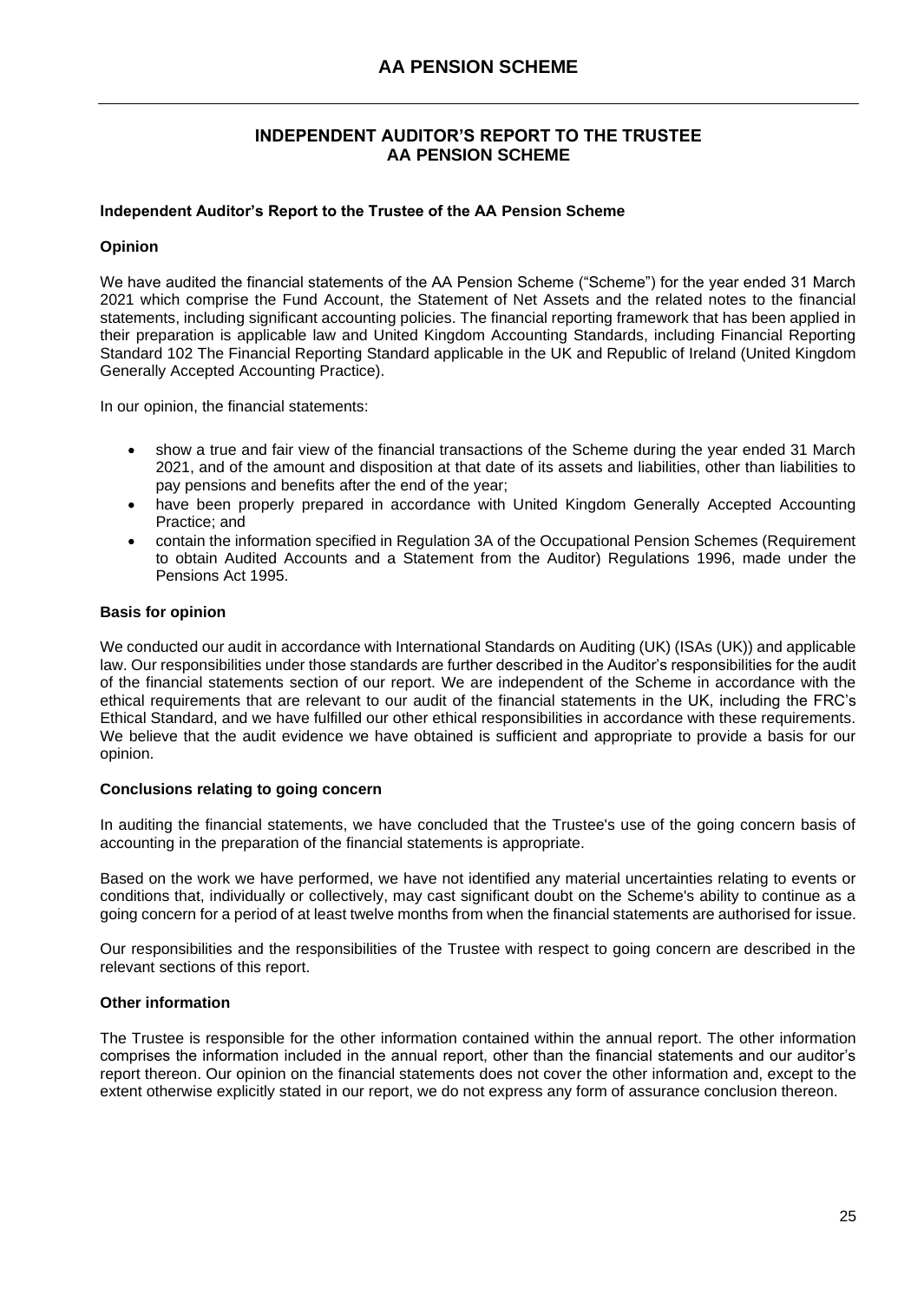# **INDEPENDENT AUDITOR'S REPORT TO THE TRUSTEE AA PENSION SCHEME**

#### **Other information (continued)**

Our responsibility is to read the other information and, in doing so, consider whether the other information is materially inconsistent with the financial statements or our knowledge obtained in the audit or otherwise appears to be materially misstated. If we identify such material inconsistencies or apparent material misstatements, we are required to determine whether this gives rise to a material misstatement in the financial statements themselves. If, based on the work we have performed, we conclude that there is a material misstatement of this other information, we are required to report that fact.

We have nothing to report in this regard.

#### **Responsibilities of the Trustee**

As explained more fully in the Statement of Trustee's Responsibilities set out on page 24, the Trustee is responsible for the preparation of the financial statements, for being satisfied that they give a true and fair view, and for such internal control as the Trustee determines is necessary to enable the preparation of financial statements that are free from material misstatement, whether due to fraud or error.

In preparing the financial statements, the Trustee is responsible for assessing the Scheme's ability to continue as a going concern, disclosing, as applicable, matters related to going concern and using the going concern basis of accounting unless the Trustee either intends to wind up the Scheme or has no realistic alternative but to do so.

#### **Auditor's responsibilities for the audit of the financial statements**

Our objectives are to obtain reasonable assurance about whether the financial statements as a whole are free from material misstatement, whether due to fraud or error, and to issue an auditor's report that includes our opinion. Reasonable assurance is a high level of assurance, but is not a guarantee that an audit conducted in accordance with ISAs (UK) will always detect a material misstatement when it exists.

Misstatements can arise from fraud or error and are considered material if, individually or in aggregate, they could reasonably be expected to influence the economic decisions of users taken on the basis of these financial statements.

Irregularities, including fraud, are instances of non-compliance with laws and regulations. We design procedures in line with our responsibilities, outlined above, to detect material misstatements in respect of irregularities, including fraud.

We set out below the key areas which, in our opinion the financial statements are susceptible to material misstatement by way of irregularities including fraud and the extent to which our procedures are capable of detecting these.

- Management override of controls. Our audit procedures to respond to these risks included enquiries of management about their own identification and assessment of the risks of irregularities, sample testing on the posting of journals and reviewing accounting estimates for bias.
- Misappropriation of investment assets owned by the Scheme. This is addressed by obtaining direct confirmation from the investment managers of investments held at the Statement of Net Assets date.
- Diversion of assets through large investment transactions. A sample of transactions within an investment transition were agreed to Trustee authorisation.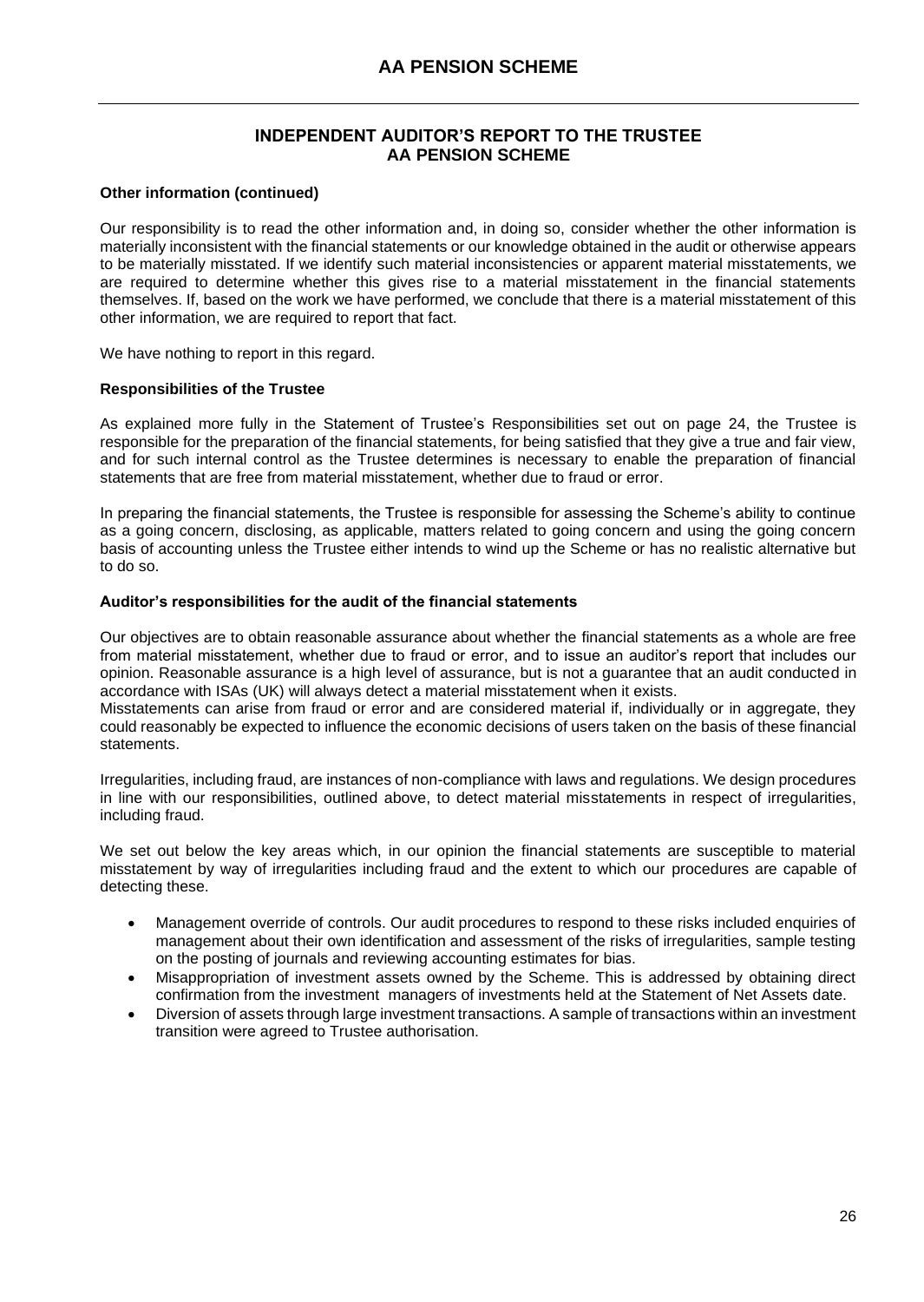# **INDEPENDENT AUDITOR'S REPORT TO THE TRUSTEE AA PENSION SCHEME**

#### **Auditor's responsibilities for the audit of the financial statements (continued)**

Owing to the inherent limitations of an audit, there is an unavoidable risk that we may not have detected some material misstatements in the financial statements, even though we have properly planned and performed our audit in accordance with auditing standards. We are not responsible for preventing non-compliance and cannot be expected to detect non-compliance with all laws and regulations.

These inherent limitations are particularly significant in the case of misstatement resulting from fraud as this may involve sophisticated schemes designed to avoid detection, including deliberate failure to record transactions, collusion or the provision of intentional misrepresentations.

A further description of our responsibilities for the audit of the financial statements is located on the Financial Reporting Council's website at: [www.frc.org.uk/auditorsresponsibilities](https://www.frc.org.uk/auditorsresponsibilities). This description forms part of our auditor's report.

#### **Use of our report**

This report is made solely to the Scheme's Trustee, as a body, in accordance with Regulation 3 of the Occupational Pension Schemes (Requirement to obtain Audited Accounts and a Statement from the Auditor) Regulations 1996, made under the Pensions Act 1995. Our audit work has been undertaken so that we might state to the Scheme's Trustee those matters we are required to state to them in an auditor's report and for no other purpose. To the fullest extent permitted by law, we do not accept or assume responsibility to anyone other than the Scheme's Trustee as a body, for our audit work, for this report, or for the opinions we have formed.

CLOWE U.K. LLP

**Crowe U.K. LLP** Statutory Auditor London

Date: 27 October 2021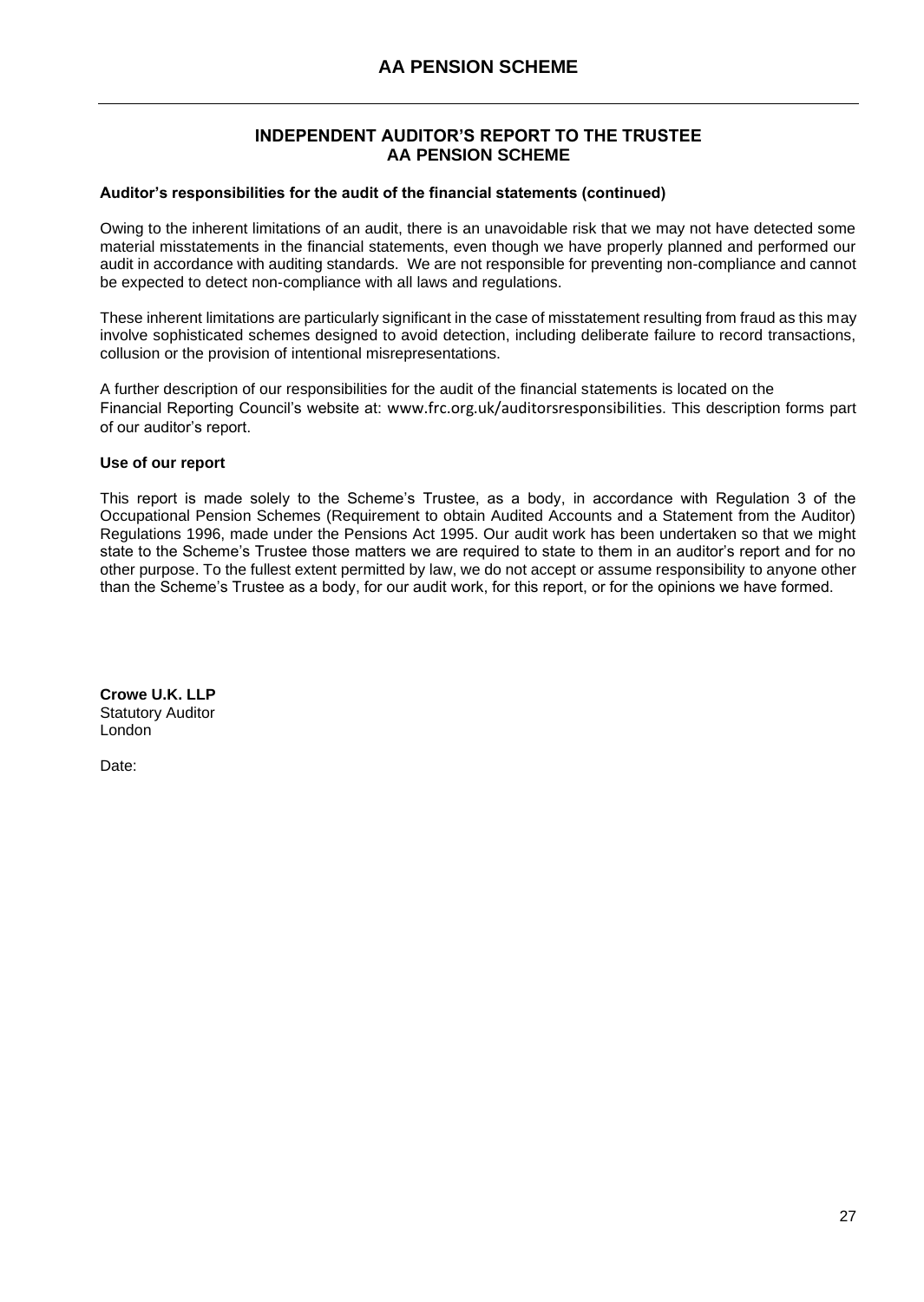# **FUND ACCOUNT FOR THE YEAR ENDED 31 MARCH 2021**

<span id="page-29-0"></span>

|                                           | <b>Note</b> | 2021<br>£000 | 2020<br>£000 |
|-------------------------------------------|-------------|--------------|--------------|
| <b>Employer contributions</b>             | 4           | 10,000       | 27,673       |
| <b>Employee contributions</b>             | 4           |              | 991          |
|                                           |             | 10,000       | 28,664       |
| Other income                              | 5           |              | 6            |
|                                           |             | 10,000       | 28,670       |
| Benefits paid or payable                  | $\,6$       | (58, 642)    | (51, 494)    |
| Payments to and on account of leavers     | 7           | (24, 026)    | (21, 911)    |
| Administrative expenses                   | 8           | (4, 144)     | (1, 365)     |
|                                           |             | (86, 812)    | (74, 770)    |
| Net withdrawals from dealing with members |             | (76, 812)    | (46, 100)    |
| <b>Returns on investments</b>             |             |              |              |
| Investment income                         | 9           | 33,873       | 26,242       |
| Change in market value of investments     | 10          | 133,334      | 51,655       |
| Investment management expenses            | 11          | (3,835)      | (1,205)      |
| Net returns on investments                |             | 163,372      | 76,692       |
| Net increase in the fund during the year  |             | 86,560       | 30,592       |
| <b>Opening net assets</b>                 |             | 2,719,190    | 2,688,598    |
| <b>Closing net assets</b>                 |             | 2,805,750    | 2,719,190    |

The notes on pages 30 to 46 form part of these financial statements.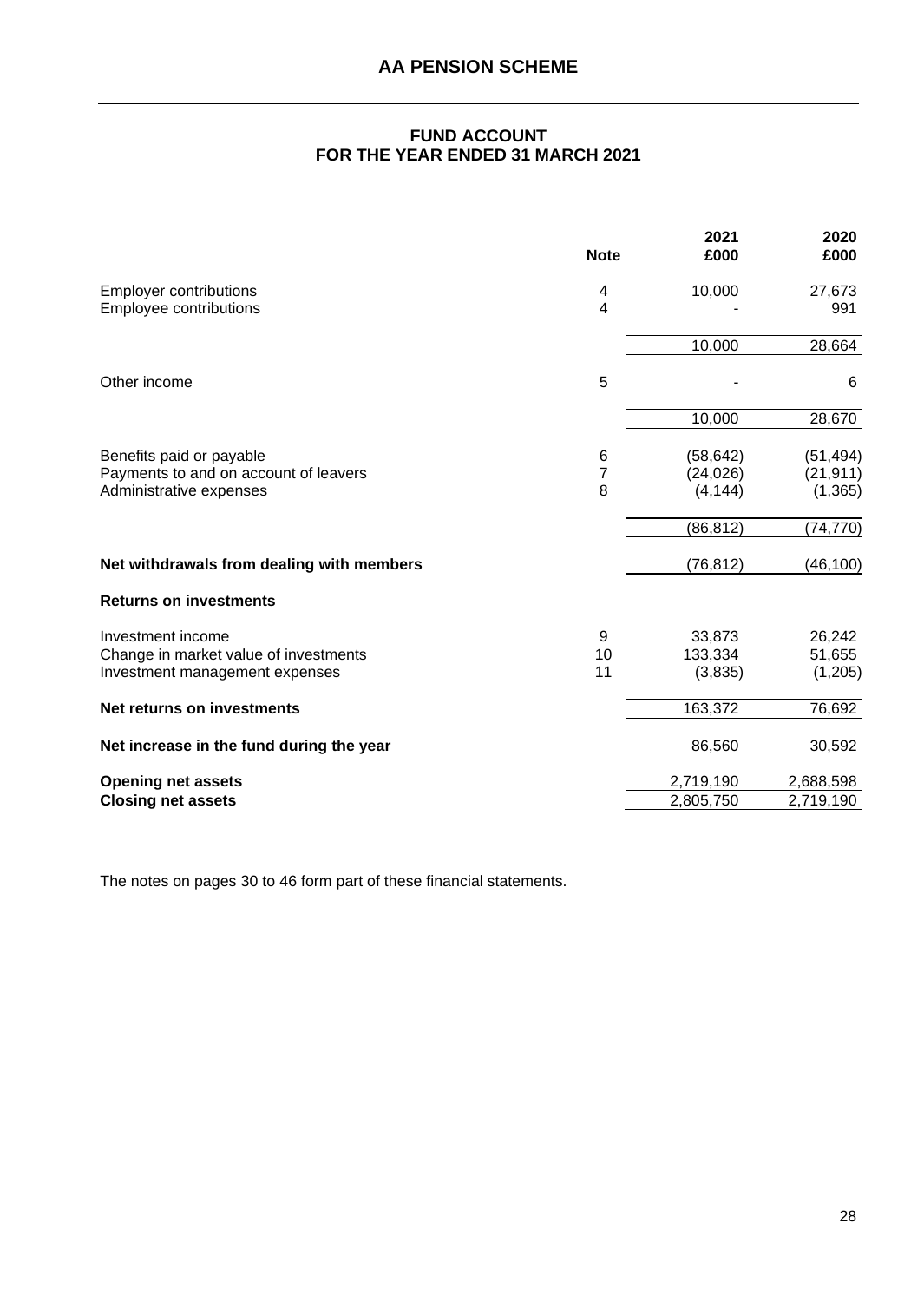# **STATEMENT OF NET ASSETS (AVAILABLE FOR BENEFITS) AS AT 31 MARCH 2021**

<span id="page-30-0"></span>

|                                                                                                                                         | <b>Note</b>                      | 2021<br>£000                                                            | 2020<br>£000                                                             |
|-----------------------------------------------------------------------------------------------------------------------------------------|----------------------------------|-------------------------------------------------------------------------|--------------------------------------------------------------------------|
| <b>Investment assets</b>                                                                                                                |                                  |                                                                         |                                                                          |
| Pooled investment vehicles<br>Insurance policies<br>Asset backed funding<br><b>AVC</b> investments<br>Cash<br>Other investment balances | 13<br>14<br>15<br>16<br>17<br>17 | 1,944,566<br>589,300<br>244,900<br>5,100<br>8,131<br>4,042<br>2,796,039 | 1,835,110<br>614,200<br>213,600<br>5,435<br>38,539<br>1,436<br>2,708,320 |
| <b>Total net investments</b>                                                                                                            |                                  | 2,796,039                                                               | 2,708,320                                                                |
| <b>Current assets</b>                                                                                                                   | 21                               | 12,721                                                                  | 13,522                                                                   |
| <b>Current liabilities</b>                                                                                                              | 22                               | (3,010)                                                                 | (2,652)                                                                  |
| Net assets available for<br>benefits at 31 March                                                                                        |                                  | 2,805,750                                                               | 2,719,190                                                                |

The financial statements summarise the transactions of the Scheme and deal with the net assets at the disposal of the Trustee. They do not take account of obligations to pay pensions and benefits which fall due after the end of the Scheme year. The actuarial position of the Scheme, which does take account of such obligations, is dealt with in the Report on Actuarial Liabilities included in the Trustee's Report on pages 8 and 9. These financial statements and Actuarial Certificate should be read in conjunction with this report.

The notes on pages 30 to 46 form part of these financial statements.

These financial statements on pages 28 to 46 were approved by the Trustee and were signed on its behalf by:

Trustee Director: Algricus Display  $\bigcirc \hspace{-0.3cm} \int_{s.o.}$ 

Trustee Director:

Date: 27.10.2021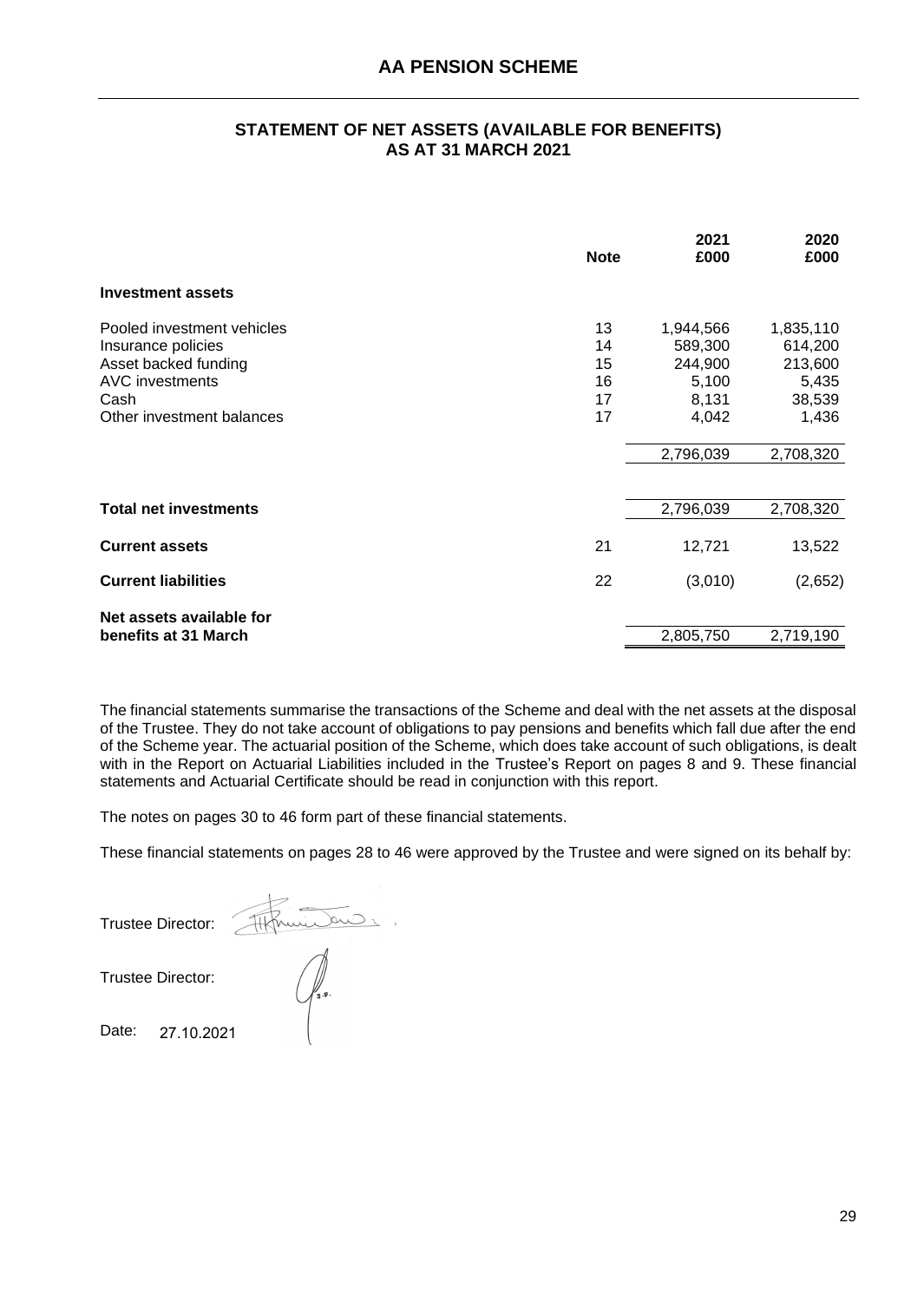# <span id="page-31-0"></span>**1. Basis of preparation**

The individual financial statements have been prepared in accordance with the Occupational Pension Schemes (Requirement to obtain Audited Accounts and a Statement from the Auditor) Regulations 1996, Financial Reporting Standard 102 ('FRS 102') – The Financial Reporting Standard applicable in the UK and Republic of Ireland issued by the Financial Reporting Council and the guidance set out in the Statement of Recommended Practice ('SORP') (2018) - Financial Reports of Pension Schemes, published by the Pensions Research Accountants Group ('PRAG').

# **2. Identification of financial statements**

AA Pension Scheme is a Defined Benefit occupational pension scheme established under trust under English Law.

The address of the Scheme's office is The AA, Fanum House, Basing View, Basingstoke, Hants, RG21 4EA.

# **3. Accounting policies**

The principal accounting policies applied to the preparation of the financial statements are set out below. These policies have been consistently applied unless otherwise stated.

# **Functional and presentational currency**

The Scheme's functional and presentational currency is Pounds Sterling (GBP).

Assets in other currencies are converted to Pounds Sterling at the rates of exchange ruling at the year end. Transactions in other currencies are translated into Pounds Sterling at the spot exchange rate at the date of the transaction.

Gains and losses arising on conversion or translation are dealt with as part of the change in market value of investments.

# **Contributions**

Normal contributions, both from employees and the Employer, are accounted for on an accruals basis in the period to which they relate.

Employer's augmentation contributions are accounted for in accordance with the agreement under which they are paid, or in the absence of such an agreement, when received.

Employer's deficit funding contributions are accounted for in the year in which it falls due in line with the Schedule of Contributions.

Asset backed funding ('ABF') contributions are accounted for in the year in which it falls due in line with the Schedule of Contributions.

# **Benefits paid or payable**

Pensions in payment, including pensions funded by insurance (annuity) policies, are accounted for in the period to which they relate.

Benefits are accounted for in the period in which the member notifies the Trustee of their decision on the type and amount of the benefit to be taken, or if there is no member choice, on the date of retiring or leaving.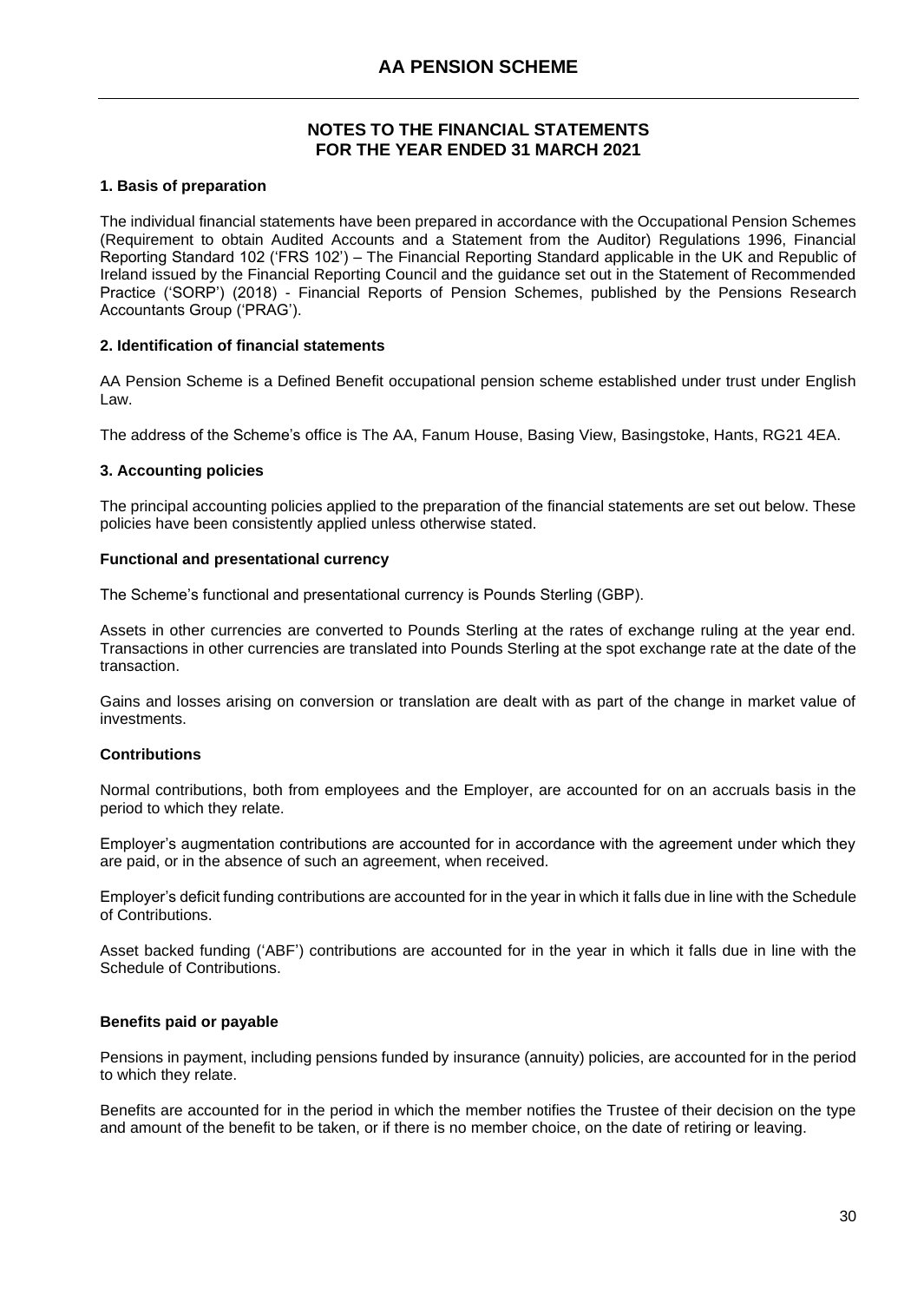#### **3. Accounting policies (continued)**

#### **Payments to and on account of leavers**

Individual transfers to other schemes are accounted for when member liability is discharged which is normally when the transfer amount is paid.

#### **Administrative expenses**

Administrative expenses are accounted for on an accruals basis.

#### **Investment income**

Income from pooled investment vehicles is accounted for when declared by the fund manager.

Income arising from the underlying investments of the pooled investment vehicles, which is reinvested within the pooled investment vehicles, is reflected in the unit price. Such income is reported within the change in market value.

Income from cash and short-term deposits is accounted for in these financial statements on an accruals basis.

All investment income is stated inclusive of any related recoverable taxation but net of any irrecoverable tax, including overseas withholding taxes and the costs of collection.

Income arising from insurance (annuity) policies held by the Trustee to fund benefits payable to Scheme members is included within investment income and is accounted for on an accruals basis.

#### **Change in market value of investments**

The change in market value of investments during the year comprise all increases and decreases in the market value of investments held at any time during the year, including profits and losses realised on sales of investments and unrealised changes in market value. In the case of pooled investment vehicles which are accumulation funds, where income is reinvested within the fund without issue of further units, change in market value also includes such income.

#### **Investment management expenses**

Investment management fees and rebates are accounted for on an accruals basis.

Management fees for pooled investment vehicles are incorporated in the unit price and reflected in change in the market value of investments in the Fund Account.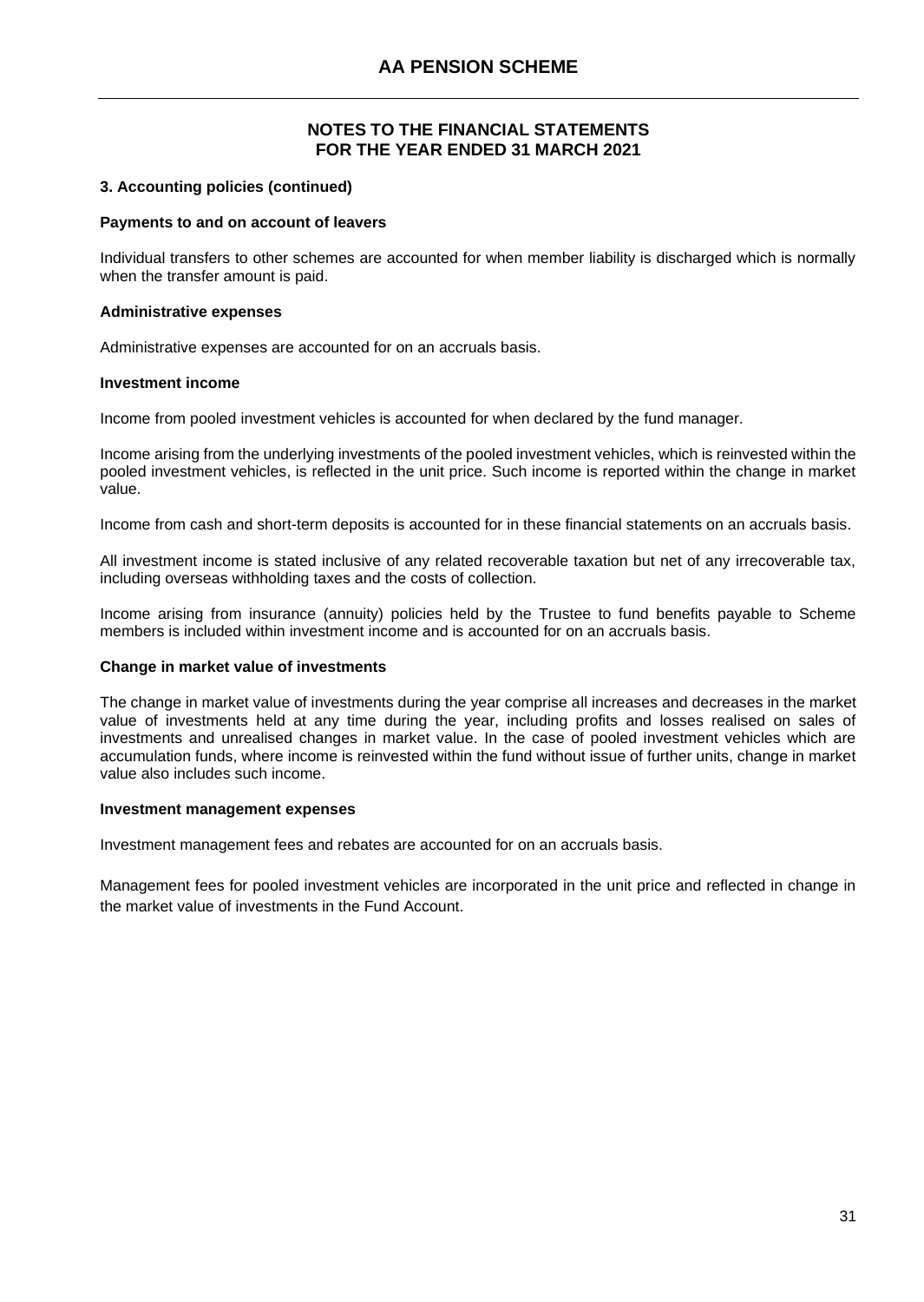#### **3. Accounting policies (continued)**

#### **Valuation of investment assets and liabilities**

#### **Investments**

Investment assets and liabilities are included in the financial statements at fair value. The methods of determining fair value for the principal classes of investment are:

Pooled investment vehicles which are traded on an active market are included at quoted price, which is usually bid price.

Pooled investment vehicles which are unquoted or not actively traded are stated at bid price or single price where there is no bid/offer spread as provided by the investment managers at the year end.

In the case of property funds included within pooled investment vehicles, these are valued by the investment managers. In the case of property fund of funds, the unit price used by the fund manager is based on the net asset valuations ("NAVs") provided by the underlying fund managers.

In the case of private equity investments, these are valued by the investment managers using the International Private Equity and Venture Capital Guidelines. These are valued at the year end, or if a valuation is not available as at the year end, at the latest valuation available adjusted for known cash movements.

Insurance (annuity) policies are valued by the Actuary at the present value of the related obligation, determined using the most recent Scheme Funding valuation assumptions updated for market conditions at the reporting date. These policies are to provide pension benefits for all members or define the group covered. Insurance (annuity) policies bought to provide members' benefits are included in the Statement of Net Assets (Available for Benefits) at their actuarial value as determined by the Actuary as at 31 March 2021.

With profits insurance policies held as AVC investments are reported at the policy value provided by the insurer based on cumulative reversionary bonuses declared and the current terminal bonus.

AVC funds are included within the Statement of Net Assets on the basis of fair values provided by the AVC provider, Utmost, at the year end. AVC funds held with Prudential are included at the value provided as at 31 March 2020 adjusted for any cash movements.

#### **Asset backed funding**

The ABF has been stated at an estimated fair value. An independent valuation has been undertaken at the year end date by the Scheme Actuary. The fair value of the arrangement is based on the net present value of the cash flows expected from the arrangement, with due allowance for credit and illiquidity risk and the funding level of the Scheme. If, within the lifetime of the ABF, the Scheme becomes fully funded (excluding the value of the Trustee's interest) on a technical provisions basis for four consecutive quarter ends during the term of the ABF, then the payments from the ABF to the Scheme will cease. Similarly, if the technical provisions funding position subsequently falls beneath fully funded for two successive quarter ends, the payments from the ABF will resume.

ABF sales are in respect of receipts generated by the underlying asset and are accounted for on an accruals basis.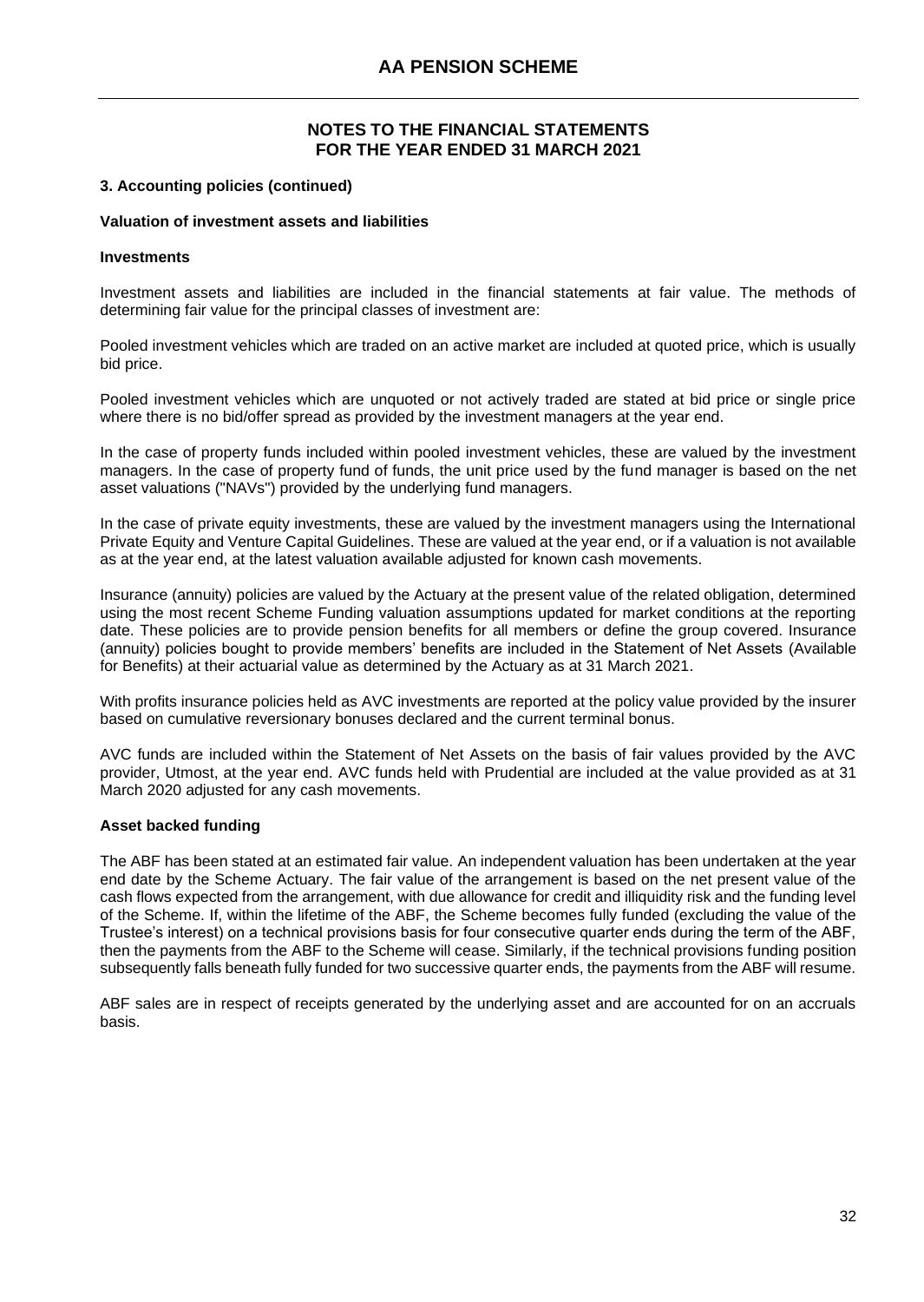# **4. Contributions** ) )

|                           | 2021<br>£000             | 2020<br>£000     |
|---------------------------|--------------------------|------------------|
| Employer:                 |                          |                  |
| Normal<br>Deficit funding | 10,000                   | 17,673<br>10,000 |
|                           | 10,000                   | 27,673           |
| Employee:                 |                          |                  |
| Normal                    | $\overline{\phantom{a}}$ | 991              |

Under the Schedule of Contributions certified by the Scheme Actuary on 24 February 2020, deficit funding contributions are payable monthly by the Principal Employer at a rate of £1,212,863 per month from April 2020 to March 2021. The Schedule of Contributions specifies that these contributions be offset against monthly payments received by the Scheme from the ABF investment (see note 10). These deficit funding contributions are increased by the published increased in Retail Prices Index subject to an overall increase of 5% and a minimum of 0% from 1 April and are payable to July 2025.

In addition, monthly deficit contributions (as detailed below) will be paid by the Principal Employer to the Scheme in accordance with the Recovery Plan dated 24 February 2020 in order to improve the Scheme funding position.

- from April 2020, up to and including March 2021, £833,333.

- from April 2021, up to and including March 2022, £916,667.

- from April 2022, up to and including July 2025, £1,000,000.

# **5. Other income** ) )

|              | 2021<br>£000             | 2020<br>£000 |
|--------------|--------------------------|--------------|
| Other income | $\overline{\phantom{a}}$ | 6            |

# **6.** Benefits paid or payable

|                                                           | 2021<br>£000 | 2020<br>£000 |
|-----------------------------------------------------------|--------------|--------------|
| Pensions                                                  | 44,152       | 42,394       |
| Commutations of pensions and lump sum retirement benefits | 13,954       | 8,200        |
| Purchase of annuities                                     |              | 9            |
| Lump sum death benefits                                   | 536          | 891          |
|                                                           | 58,642       | 51,494       |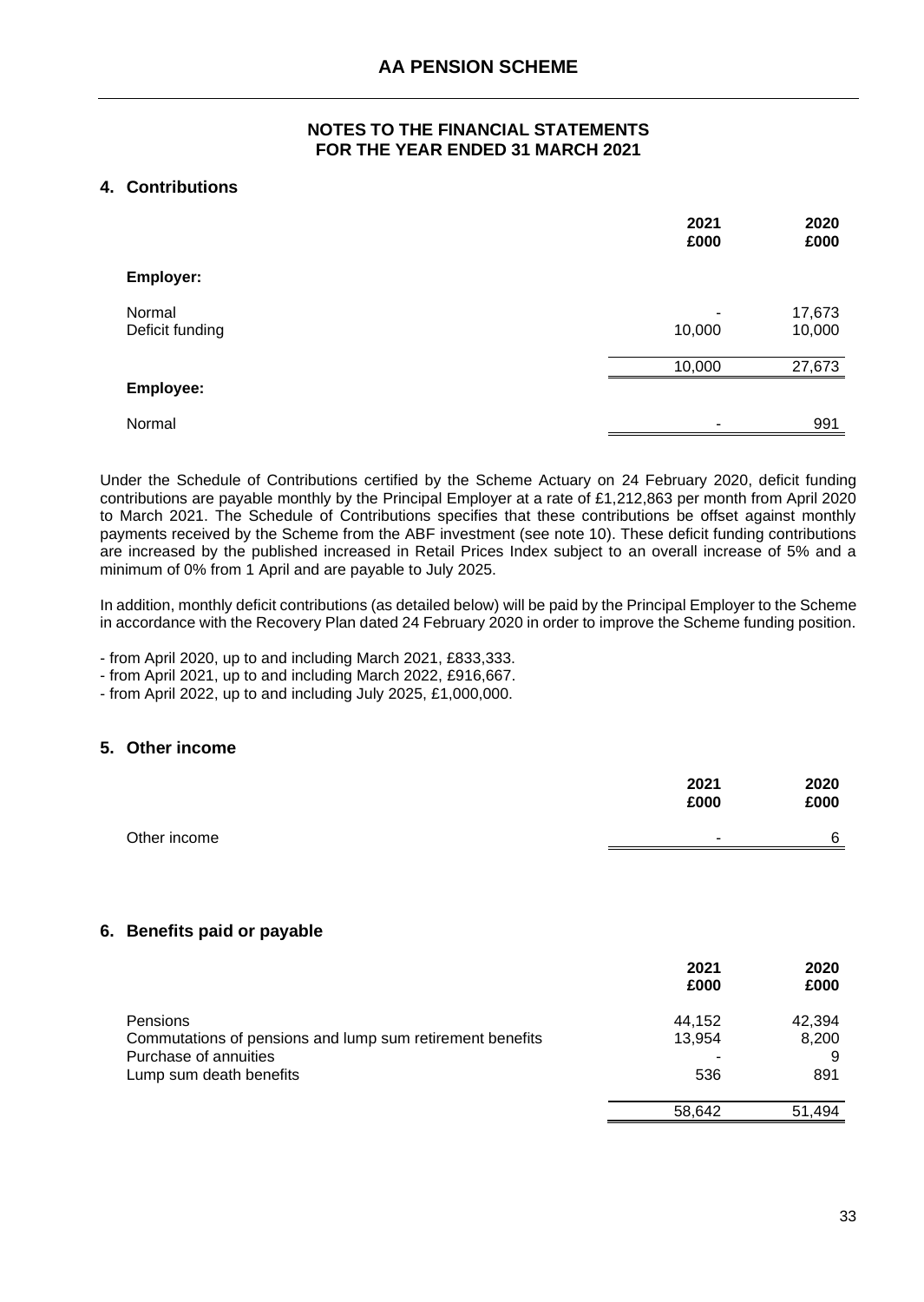# **7. Payments to and on account of leavers** ) )

|                                                                                                                        | 2021<br>£000     | 2020<br>£000   |
|------------------------------------------------------------------------------------------------------------------------|------------------|----------------|
| Individual transfers to other schemes<br>Refund to members leaving service<br>Payments to members joining state scheme | 24.021<br>5<br>- | 21,925<br>(14) |
|                                                                                                                        | 24.026           | 21,911         |

Payments to members joining the state scheme for the prior year includes a receipt of £32k in respect of funds received from HMRC due to a financial reconciliation of State Scheme premia.

# **8. Administrative expenses** ) )

|                               | 2021<br>£000 | 2020<br>£000 |
|-------------------------------|--------------|--------------|
| Administration and processing | 949          | 334          |
| <b>Actuarial fees</b>         | 967          | 599          |
| Audit fees                    | 49           | 54           |
| Legal fees                    | 413          | 191          |
| Other professional fees       | 474          | 165          |
| Scheme levies                 | 1,135        |              |
| Trustee fees and expenses     | 145          | 18           |
| Sundry expenses               | 11           | 4            |
| Bank charges                  | 1            |              |
|                               | 4,144        | 1,365        |

From 1 February 2020, under the revised Schedule of Contributions certified by the Scheme Actuary on 24 February 2020, certain administrative expenses are now borne directly by the Scheme.

In the prior year, administrative expenses were incurred relating to project work on the annuity contract buy in and costs relating to the GMP reconciliation, including contingent spouses. These expenses included costs amounting to £753k which where were incurred before 1 February 2020 but were borne by the Scheme following agreement by the Trustee and in accordance with the previous Schedule of Contributions certified on 16 June 2017.

All other administrative expenses of the Scheme for the prior year were paid by the Principal Employer.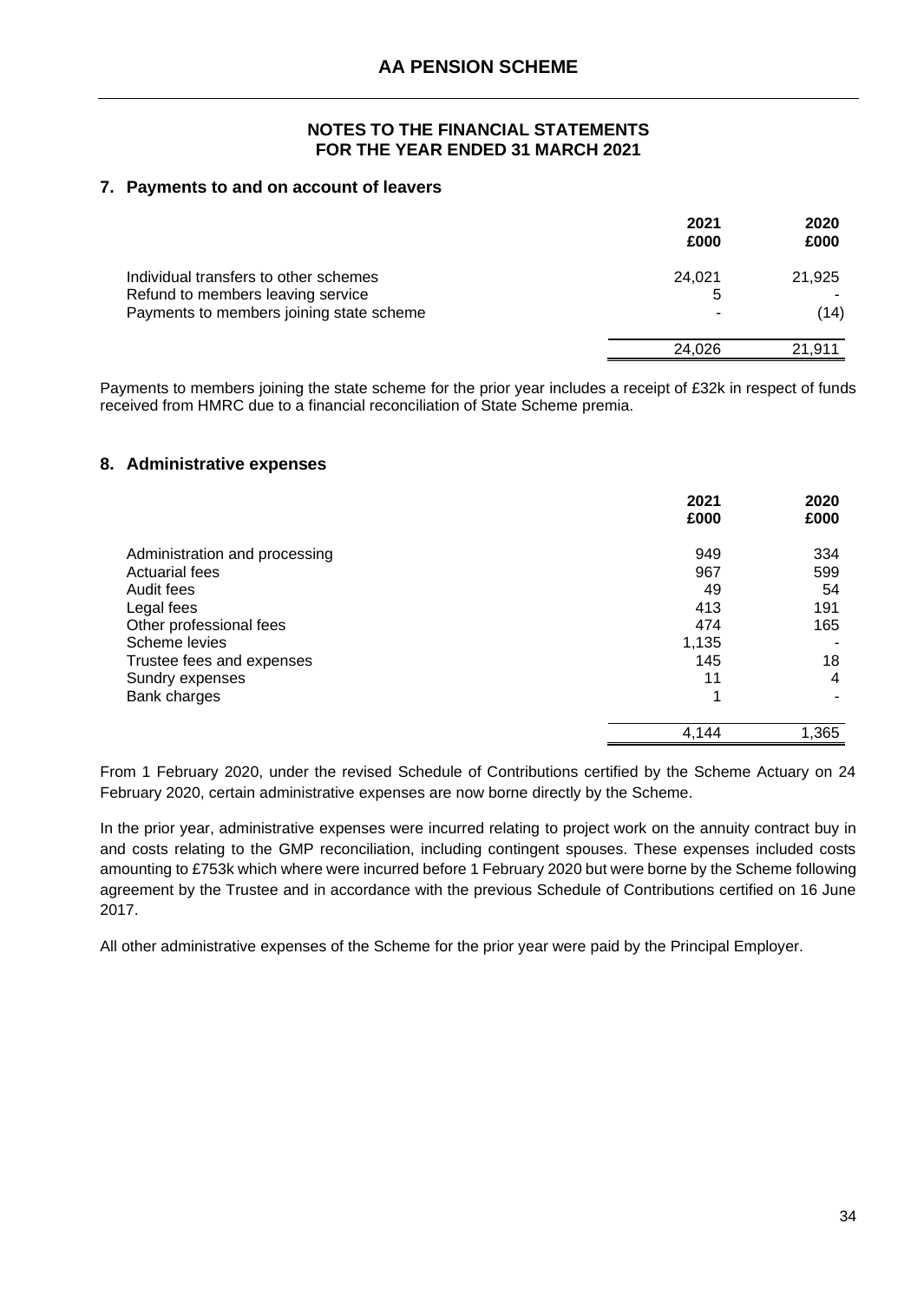# **9. Investment income** ) )

|                                                                     | 2021<br>£000 | 2020<br>£000 |
|---------------------------------------------------------------------|--------------|--------------|
| Income from pooled investment vehicles<br>Interest on cash deposits | 7,823<br>5   | 5,993<br>234 |
| Annuity income                                                      | 26.045       | 20,015       |
|                                                                     | 33,873       | 26,242       |

In the prior year a pensioner buy-in annuity contract with Just was completed. Income from the Just annuity contract is £10,493k (2020: £5,100k). Income from the Canada Life annuity contract is £15,552k (2020: £14,915k).

# **10. Investments** ) ) ) ) )

|                            | <b>Opening value</b><br>at 1 Apr<br>2020 | Purchases at<br>cost | Sales proceeds | market<br>value | <b>Change in Closing value</b><br>at 31 Mar<br>2021 |
|----------------------------|------------------------------------------|----------------------|----------------|-----------------|-----------------------------------------------------|
|                            | £000                                     | £000                 | £000           | £000            | £000                                                |
| Pooled investment vehicles | 1,835,110                                | 227,191              | (230, 022)     | 112,287         | 1,944,566                                           |
| Asset backed funding       | 213.600                                  |                      | (14, 526)      | 45,826          | 244,900                                             |
| Insurance policies         | 614,200                                  |                      | ۰              | (24,900)        | 589,300                                             |
| <b>AVC</b> investments     | 5.435                                    |                      | (456)          | 121             | 5,100                                               |
|                            | 2,668,345                                | 227,191              | (245,004)      | 133,334         | 2,783,866                                           |
|                            |                                          |                      |                |                 |                                                     |
| Cash                       | 38,539                                   |                      |                |                 | 8,131                                               |
| Other investment balances  | 1,436                                    |                      |                |                 | 4,042                                               |
| Total net investments      | 2,708,320                                |                      |                |                 | 2,796,039                                           |
|                            |                                          |                      |                |                 |                                                     |

Income is received from the ABF amounting to £12,200k each year from 1 November 2013 for 25 years in equal monthly instalments and is shown under ABF sales. This income increases annually by RPI up to a maximum of 5% p.a. Payments totalling of £14,526k have been received in this Scheme year.

During the year the following significant investment transitions took place:

100% redemption (c. £37m) from LGIM equities

- This was a strategic overweight allocation and was sold to fund Scheme cashflows including capital commitments within the illiquid portfolio.
- In February 2021, c. £109m switched from non-leveraged LGIM Index-Linked Gilt Funds, in to leveraged LGIM Index-Linked and Fixed Interest Gilt Funds. These switches were made to adjust the level of interest and inflation protection of the assets vs the Scheme liabilities.

# **Transaction costs**

There are no direct transaction costs in the year nor in the previous year. Indirect costs are incurred through the bid-offer spread on pooled investment vehicles. It is not possible for the Trustee to quantify these indirect costs.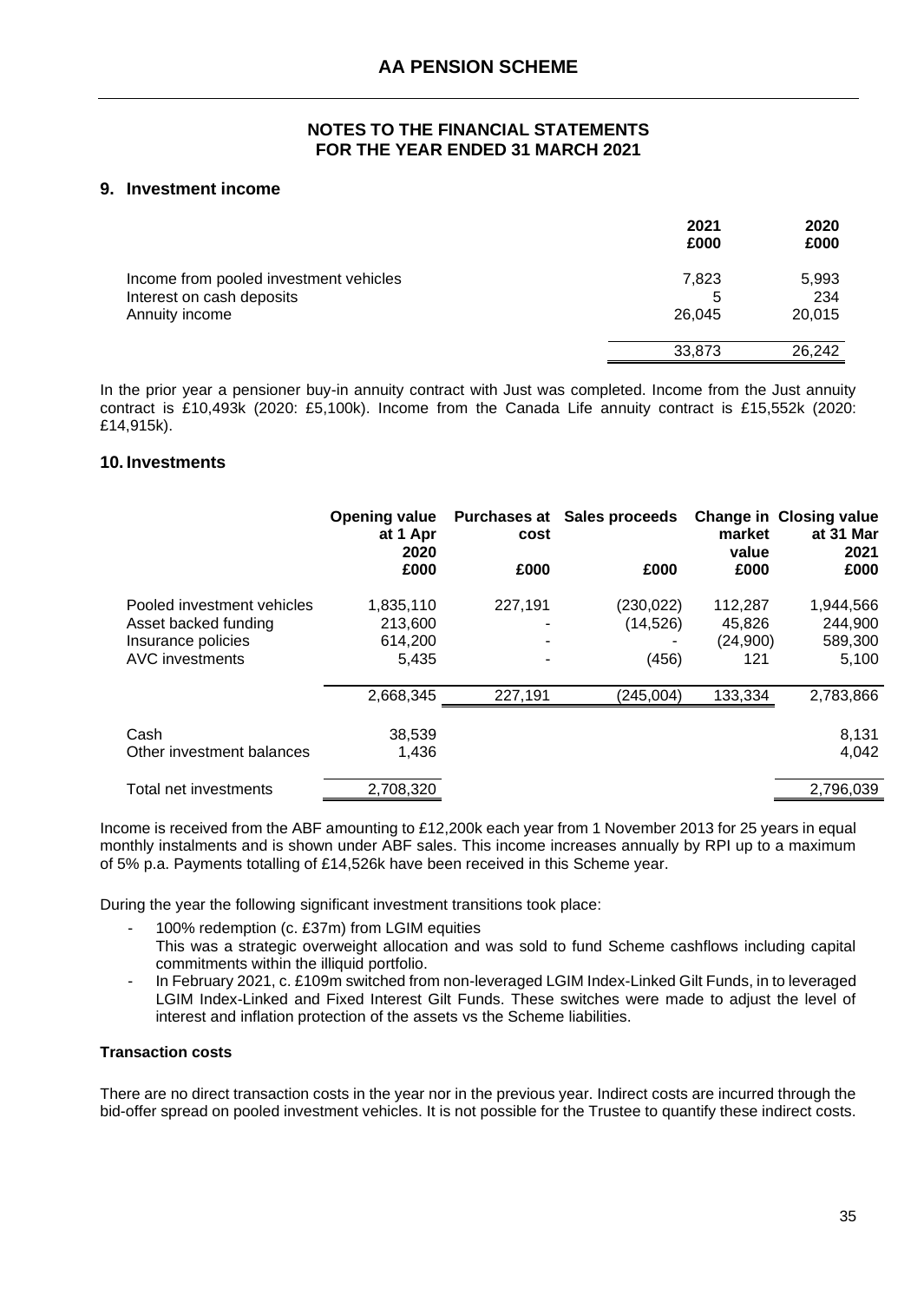#### **11. Investment management expenses** ) )

|                                                                                  | 2021<br>£000          | 2020<br>£000   |
|----------------------------------------------------------------------------------|-----------------------|----------------|
| Administration and management fees<br>Management fee rebates<br>Consultancy fees | 3,859<br>(258)<br>234 | 1,752<br>(547) |
|                                                                                  | 3,835                 | 1.205          |

Investment management expenses in the year ended 31 March 2021 include fees paid monthly totalling £2,253k in respect of the non-discretionary portfolio managed by AIL with effect 1 January 2019.

# **12. Taxation** )

The Scheme is a registered pension scheme in accordance with the Finance Act 2004. This means that the contributions paid by both the Employer and the members qualify for full tax relief, and is exempt from income tax and capital gains tax except for withholding tax on overseas investment income.

# **13.Pooled investment vehicles** )

|                               | 2021<br>£000 | 2020<br>£000 |
|-------------------------------|--------------|--------------|
| Bond funds                    | 81,068       | 144,523      |
| Cash & liquidity funds        | 11,900       |              |
| Equity funds                  |              | 36,814       |
| Hedge funds                   | 17,896       | 25,045       |
| LDI funds                     | 76,303       | 15,908       |
| AIL delegated investment fund | 1,436,678    | 1,337,053    |
| Private equity funds          | 165,574      | 122,218      |
| Property funds                | 155,147      | 153,549      |
|                               | 1,944,566    | 1,835,110    |

|                               | 2021<br>£000 | 2020<br>£000 |
|-------------------------------|--------------|--------------|
| Authorised unit trust         | 1,539,415    | 1,439,003    |
| Limited partnership           | 183,471      | 147,263      |
| Mutual fund                   | 205          | 202          |
| Open ended investment company | 221.475      | 248,642      |
|                               | 1.944.566    | 1,835,110    |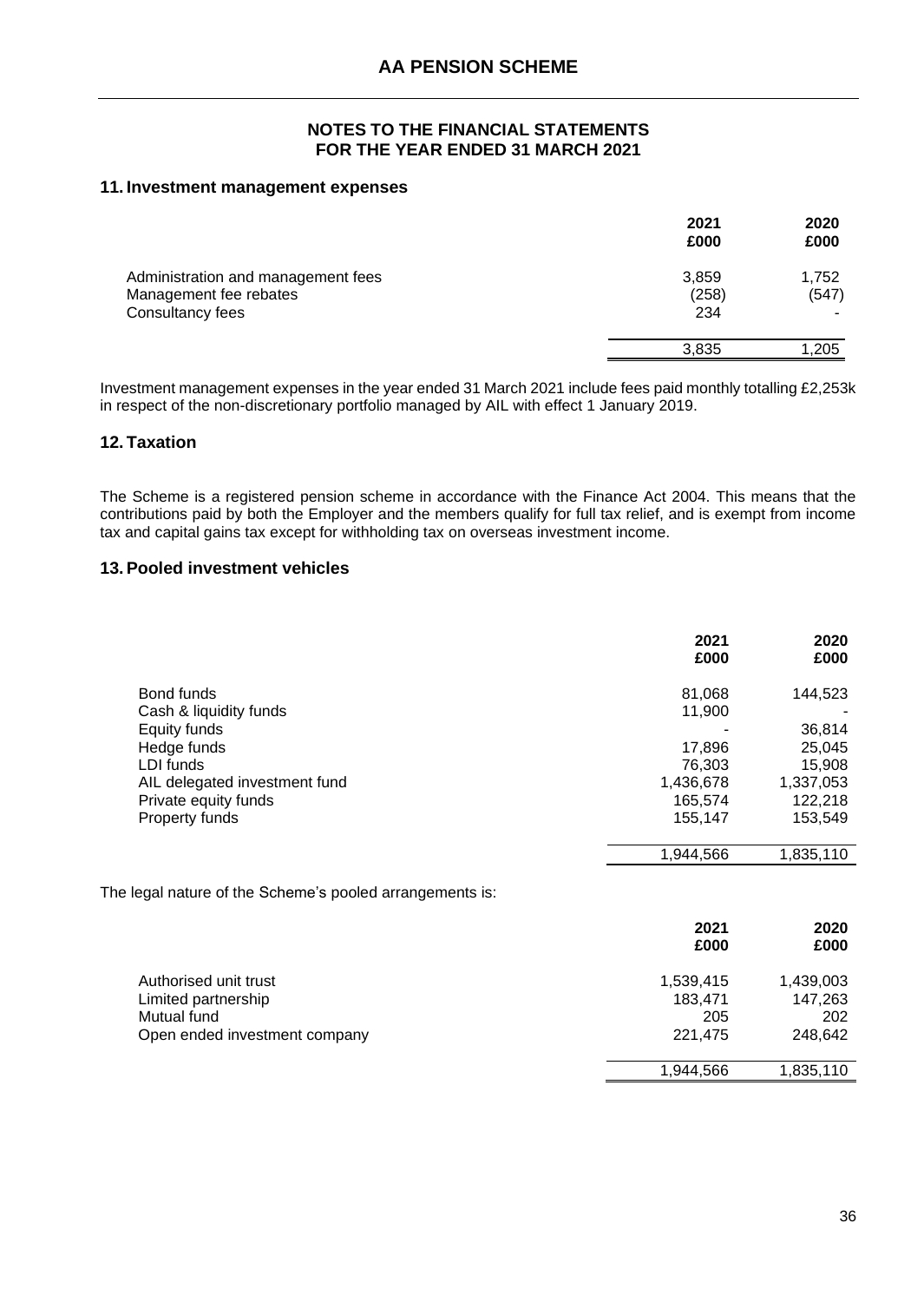# **13.Pooled investment vehicles (continued)** )

The Scheme is the sole investor in the AIL delegated investment fund which is managed by Aon Investments Limited. A breakdown of the underlying assets at the year end is set out below:

|                                             | 2021<br>£000 | 2020<br>£000 |
|---------------------------------------------|--------------|--------------|
| Equity funds                                | 261,705      | 181,852      |
| Bond funds                                  | 144,787      | 137,801      |
| Property funds                              | 152,004      | 149,374      |
| Hedge funds                                 | 335,596      | 280,931      |
| Opportunities portfolio - multi asset funds | 52.746       | 49,930       |
| Emerging market equity funds                | 65,037       | 49,400       |
| Emerging market bond funds                  | 53,116       | 54,280       |
| Cash and working capital                    | (39,370)     | 10,352       |
| LDI investment funds                        | 411,057      | 423,133      |
|                                             | 1,436,678    | 1,337,053    |
|                                             |              |              |

# **14. Insurance policies** ) )

|                    | 2021<br>£000 | 2020<br>£000 |
|--------------------|--------------|--------------|
| Insurance policies | 589,300      | 614,200      |

The Trustee holds insurance policies with Canada Life and Just which provide annuity income to cover pensions for certain members.

# **Method and assumptions**

The values of the bulk annuity policies as at 31 March 2021 are consistent with the technical provisions calculations for the formal actuarial valuation as at 31 March 2019 using the post retirement discount rate, which is the gilt yield curve without any allowance for outperformance. The assumptions used have been modified only insofar as is necessary to maintain consistency with the Statement of Funding Principles dated 12 February 2020, reflecting the change in the effective date and in relevant market conditions.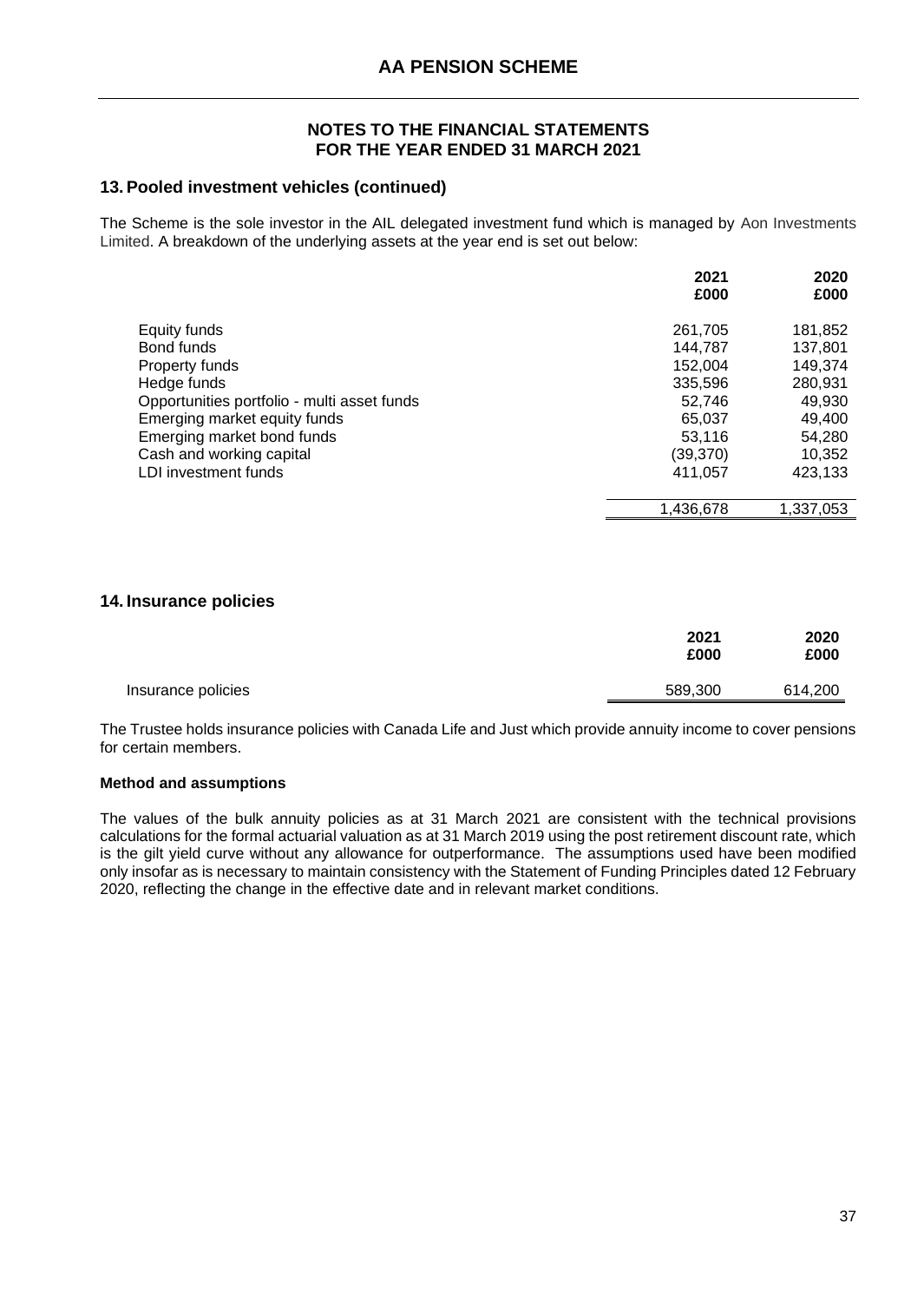# **15. Asset backed funding** ) )

| 2021<br>£000 | 2020<br>£000 |
|--------------|--------------|
| 244,900      | 213,600      |

This facility is provided via an ABF through a Scottish Limited Partnership and secured against the assets of AA Brand Management Limited which is the owner of all of the AA Group's intellectual property.

The valuation of the ABF, undertaken by the Scheme Actuary as at 31 March 2021, was based on the net present value of the cash flows expected from the arrangement, with due allowance for credit and illiquidity risk and the funding level of the Scheme using the following key assumptions:

- A credit rating for the Company of BBB (2020: BBB).
- An illiquidity premium of 1.50% (2020: 3.00%) p.a.
- A recovery rate of 67% (2020: 68%) on the amount payable upon insolvency of the Employer.

# **16. AVC investments** ) )

|                             | 2021<br>£000 | 2020<br>£000 |
|-----------------------------|--------------|--------------|
| <b>Utmost</b><br>Prudential | 712<br>4,388 | 635<br>4,800 |
|                             | 5,100        | 5,435        |

The Trustee holds assets which are separately invested from the main Scheme to secure additional benefits on a money purchase basis for those members who elected to pay additional voluntary contributions ('AVCs'). Members participating in this arrangement each receive an annual statement made up to 31 March each year confirming the amounts held to their account and movements during the year.

The total amount of AVC investments at the year end is shown above.

A valuation at the year end for Prudential has not been received, as a result the valuation shown above is based on the previous valuation, adjusted for subsequent cash movements.

AVC investments can be further analysed as:

|                                       | 2021<br>£000          | 2020<br>£000          |
|---------------------------------------|-----------------------|-----------------------|
| With profits<br>Unit trusts<br>Other* | 1,870<br>712<br>2,518 | 1,870<br>635<br>2,930 |
|                                       | 5,100                 | 5,435                 |

\* The amount represents 31 unitised funds held by Prudential in various investment institutions.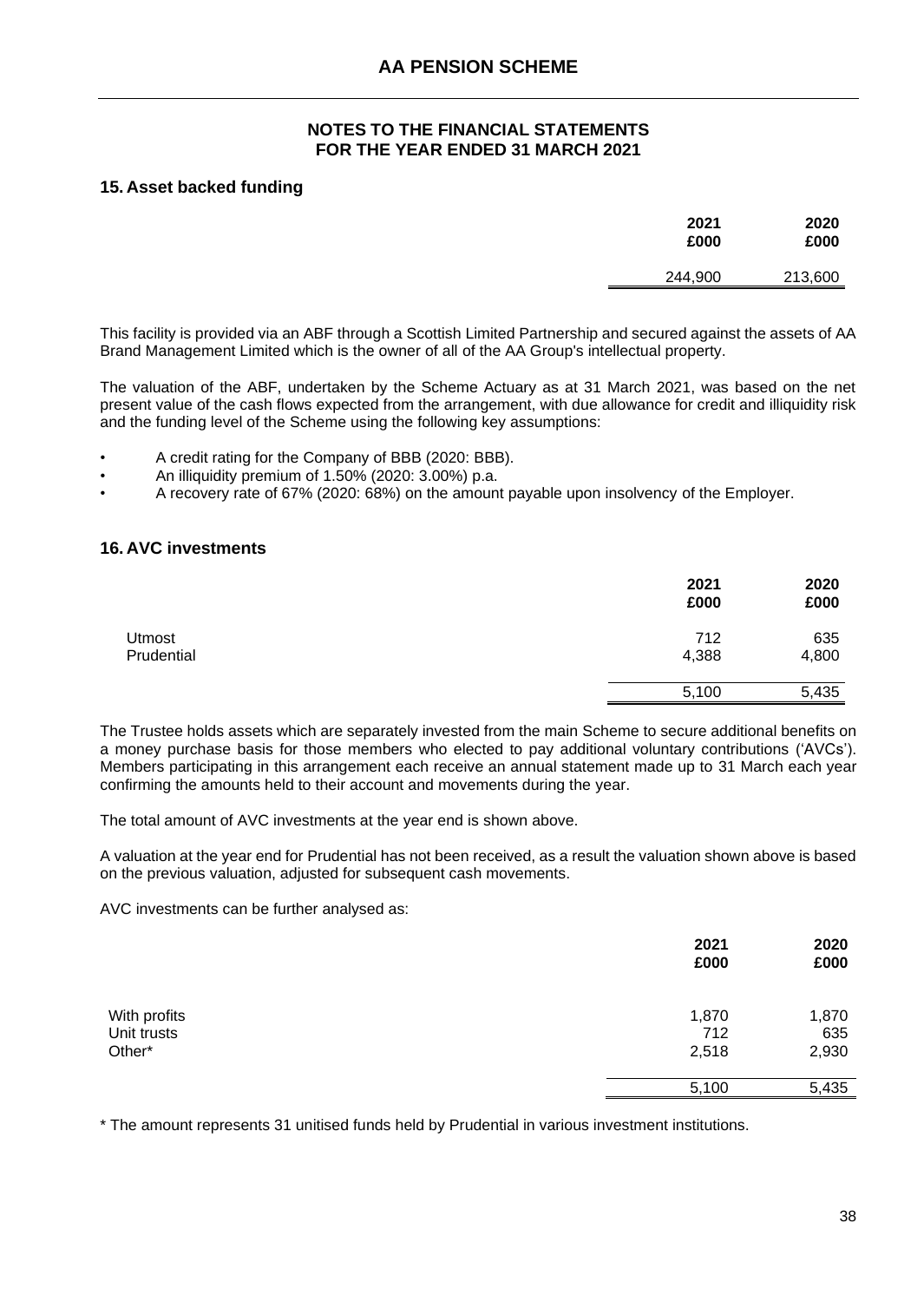# **17. Cash and other investment balances** ) )

|                                     | 2021<br>£000 | 2020<br>£000 |
|-------------------------------------|--------------|--------------|
| Cash                                | 8,131        | 38,539       |
| Other investment balances           | 1,683        | 1,398        |
| Amounts due from investment manager | 2,359        | 38           |
|                                     | 12.173       | 39,975       |

# **18. Fair value hierarchy** )

FRS102 requires for each class of financial instrument an analysis of the level in the following fair value hierarchy into which the fair value measurements are categorised. A fair value measurement is categorised in its entirety on the basis of the lowest level input that is significant to the fair value measurement in its entirety.

Level 1: The unadjusted quoted price in an active market for an identical asset or liability that the entity can access at the assessment dates;

Level 2: Inputs other than quoted prices included within Level 1 that are observable (i.e. developed using market data) for the asset or liability either directly or indirectly;

Level 3: Inputs are unobservable (i.e. for which market data is unavailable) for the asset or liability.

The Scheme's investment assets and liabilities fall within the above hierarchy as follows:

| Investment assets          | Level 1<br>£000          | Level <sub>2</sub><br>£000 | Level 3<br>£000 | 2021<br><b>Total</b><br>£000 |
|----------------------------|--------------------------|----------------------------|-----------------|------------------------------|
| Pooled investment vehicles | $\overline{\phantom{a}}$ | 169,271                    | 1,775,295       | 1,944,566                    |
| Asset backed funding       | ٠                        |                            | 244,900         | 244,900                      |
| Insurance policies         | ٠                        |                            | 589,300         | 589,300                      |
| <b>AVC</b> investments     |                          | 3,230                      | 1,870           | 5,100                        |
| Cash                       | 8,131                    | ۰                          |                 | 8,131                        |
| Other investment balances  | 2,359                    |                            | 1,683           | 4,042                        |
|                            |                          |                            |                 |                              |
|                            | 10,490                   | 172.501                    | 2,613,048       | 2,796,039                    |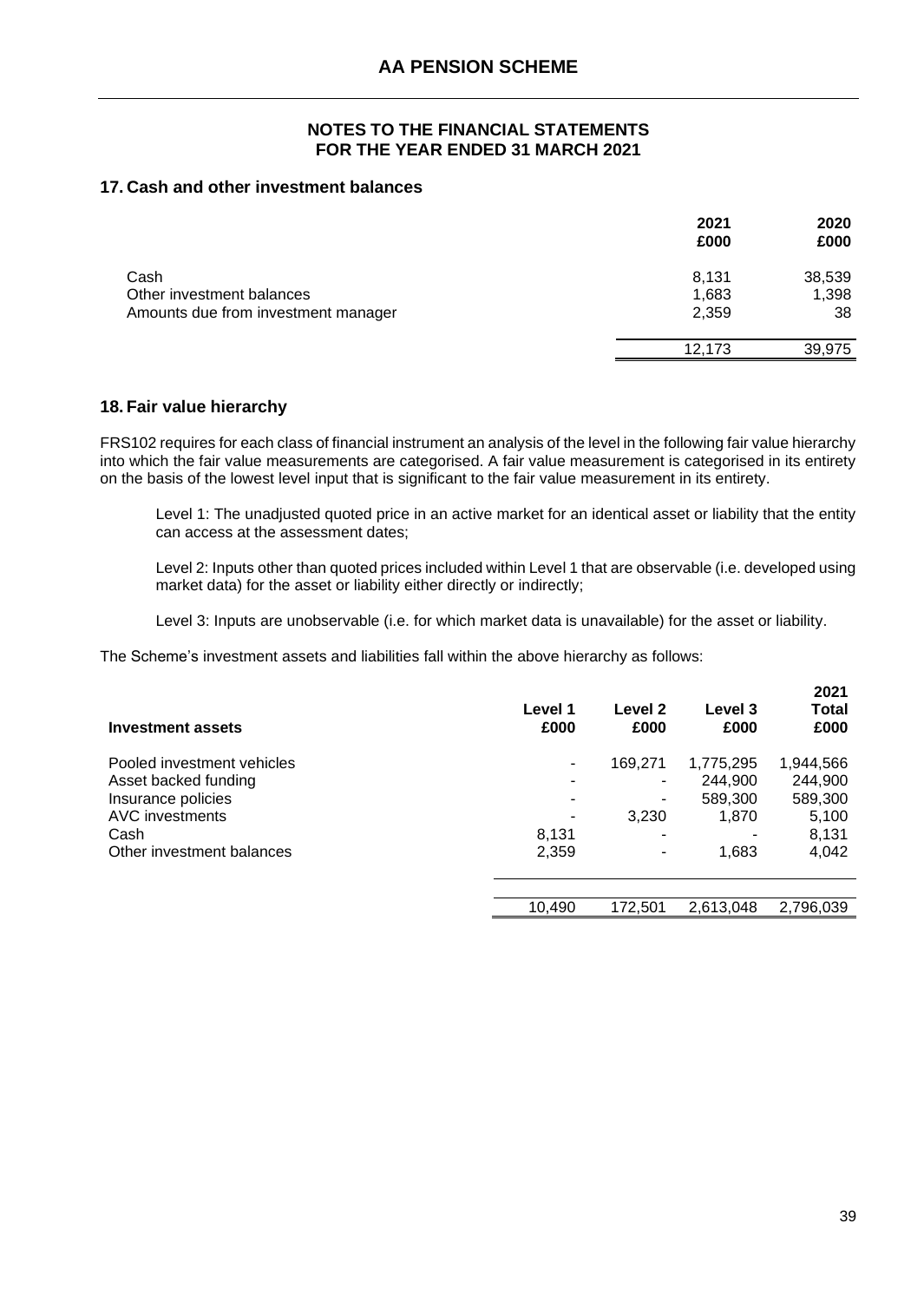# **18. Fair value hierarchy (continued)** )

| Investment assets          | Level 1<br>£000 | Level 2<br>£000 | Level 3<br>£000 | 2020<br>Total<br>£000 |
|----------------------------|-----------------|-----------------|-----------------|-----------------------|
| Pooled investment vehicles | ۰               | 197.245         | 1,637,865       | 1,835,110             |
| Asset backed funding       |                 |                 | 213,600         | 213,600               |
| Insurance policies         |                 |                 | 614,200         | 614,200               |
| <b>AVC</b> investments     |                 | 3,565           | 1,870           | 5,435                 |
| Cash                       | 38,539          |                 |                 | 38,539                |
| Other investment balances  | 38              |                 | 1.398           | 1,436                 |
|                            | 38,577          | 200.810         | 2.468.933       | 2.708.320             |

Where the absence of regular trading or the unsuitability of recent transaction prices as a proxy for fair values applies, valuation techniques are adopted and the investment assets are included in Level 3.

# **19. Investment risks** )

FRS 102 requires the disclosure of information in relation to certain investment risks.

**Credit risk:** this is the risk that one party to a financial instrument will cause a financial loss for the other party by failing to discharge an obligation.

**Market risk:** this comprises currency risk, interest rate risk and other price risk.

**Currency risk:** this is the risk that the fair value or future cash flows of a financial instrument will fluctuate because of changes in foreign exchange rates.

**Interest rate risk:** this is the risk that the fair value or future cash flows of a financial instrument will fluctuate because of changes in market interest rates.

**Other price risk:** this is the risk that the fair value or future cash flows of a financial instrument will fluctuate because of changes in market prices (other than those arising from interest rate risk or currency risk), whether those changes are caused by factors specific to the individual financial instrument or its issuer, or factors affecting all similar financial instruments traded in the market.

The Trustee determines its investment strategy after taking advice from a professional investment adviser. The Scheme has exposure to these risks because of the investments it makes in following the investment strategy set out below. The Trustee manages investment risks, including credit risk and market risk, within agreed risk limits which are set taking into account the Scheme's strategic investment objectives. These investment objectives and risk limits are implemented through the investment management agreements in place with the Scheme's investment managers and monitored by the Trustee by regular reviews of the investment portfolio.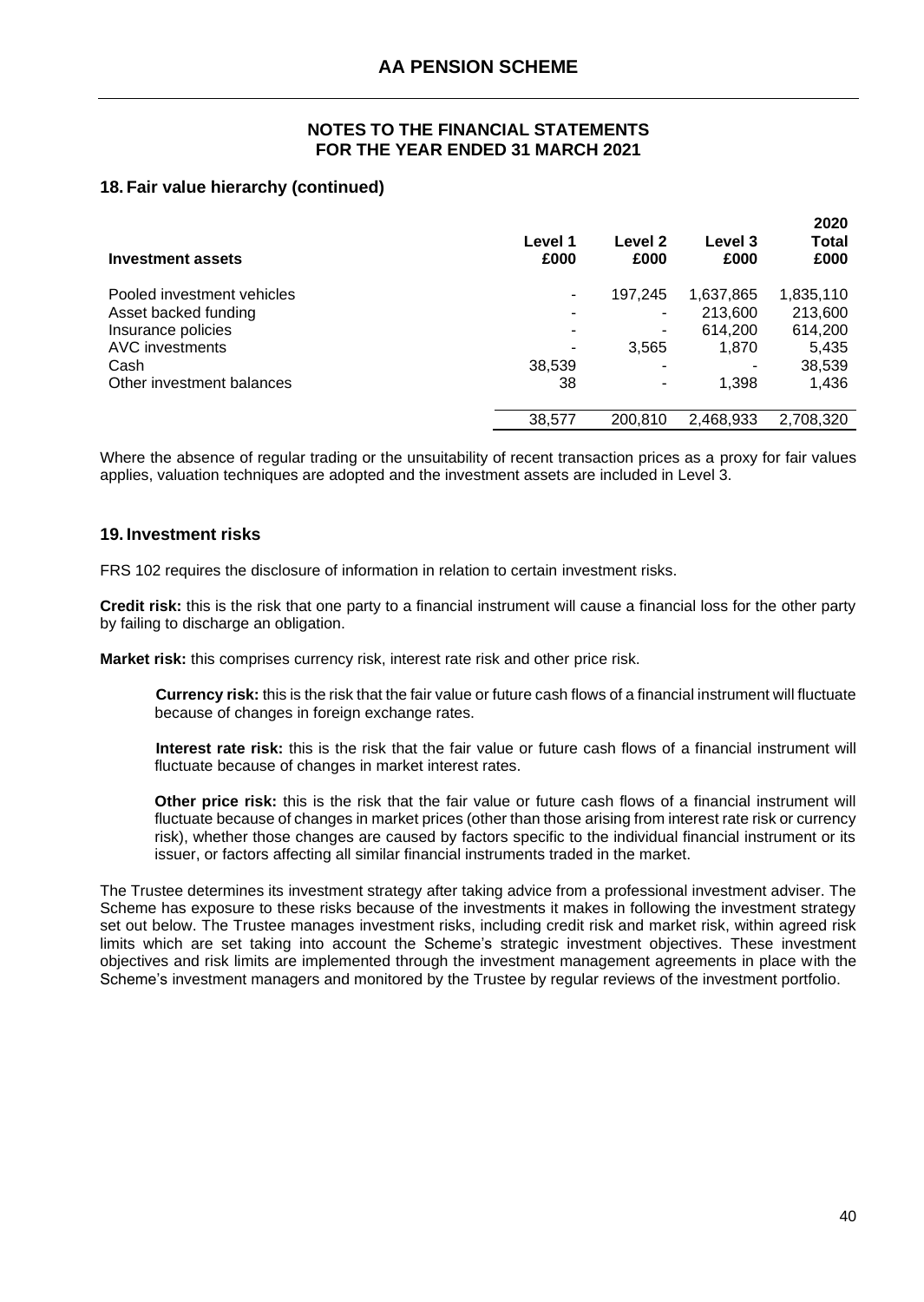# **19. Investment risks (continued)** )

#### **Investment strategy**

The investment objective is to maintain a portfolio of suitable assets of appropriate liquidity which will generate investment returns to meet, together with future contributions, the benefits payable under the Trust Deed and Rules as they fall due.

Further details in respect of 'investment strategy' can be found on page 12 of the Trustee's Report.

#### **i. Credit risk**

Credit risk arising on bonds is mitigated by investing in pooled investment vehicles holding leveraged index linked and fixed interest gilts of £103.7m (2020: £15.9M) and non-leveraged index-linked gilts of £53.7m (2020: £144.5m), where the credit risk is minimal. The Scheme's investments with the delegated investment manager AIL totalling £1,437.2m (2020: £1,337.6m) was also exposed to indirect credit risk of £197.9m (2020: £202.2m) in relation to publicly traded bonds and privately agreed credit arrangements held in pooled investment vehicles. Indirect credit risk also arises via direct investments in property debt funds of £47.8m (2020: £31.0m) and direct lending funds of £37.3m (2020: £28.5m). Of the indirect credit risk to which the Scheme is exposed, £282.1m is unrated.

Direct credit risk arises from the Scheme's investments in pooled investment vehicles, as there is the possibility that the pooled fund managers will fail to discharge their obligations to investors. This risk is mitigated by the underlying assets of the pooled arrangements being ring-fenced from the pooled manager, the regulatory environments in which the pooled managers operate and diversification of investments amongst a number of pooled arrangements. The Trustee carries out due diligence checks on the appointment of new pooled investment managers and on an ongoing basis monitors any changes to the operating environment of the pooled manager.

Within the delegated portfolio, AIL carries out due diligence checks on the appointment of new pooled investment managers and on an ongoing basis monitors any changes to the operating environment of a pooled manager. Pooled investment arrangements used by the Scheme primarily comprise mutual funds, authorised unit trusts, open ended investment companies and limited partnerships (see note 13).

Direct credit risk also arises in respect of the bulk annuity policy held with Canada Life £348.3m (2020: £363.0m) and with Just £241.0m (2020: £251.2m), which is secured to pay a proportion of the Scheme's liabilities. Whilst insurers in the UK are required to meet stringent solvency requirements, there is nevertheless a small risk of the insurer failing. The Financial Services Compensation Scheme ('FSCS') may provide compensation in this unlikely scenario.

Indirect credit risk arises in relation to underlying investments held in the credit pooled investment vehicle. This risk is mitigated by investing in funds which are well diversified in terms of credit instrument, region, credit rating and issuer. Indirect credit risk arises in relation to exposure via AIL to underlying bond and liability matching pooled investment vehicles. This risk is mitigated through the underlying exposures on an aggregate basis being predominantly investment grade credit securities; however, they may invest in debt securities which may be unrated by a recognised credit rating agency or below investment grade and which are subject to greater risk of loss of principal and interest than higher-rated debt securities. The funds may also invest in debt securities which rank junior to other outstanding securities and obligations of the issuer, all or a significant portion of which may be secured on substantially all of that issuer's assets. The funds may invest in debt securities which are not protected by financial covenants or limitations on additional indebtedness. Risk is mitigated by holding a diverse portfolio of investments with exposure to a range of issues and issuers.

Cash is held by BNYM within financial institutions which are at least investment grade credit rated.

There is also credit risk associated with the ABF not being able to make coupon payments as required by the terms of the ABF. This is mitigated in part by the ABF being backed by the Principal Employer's brand and by the legal structure of the ABF.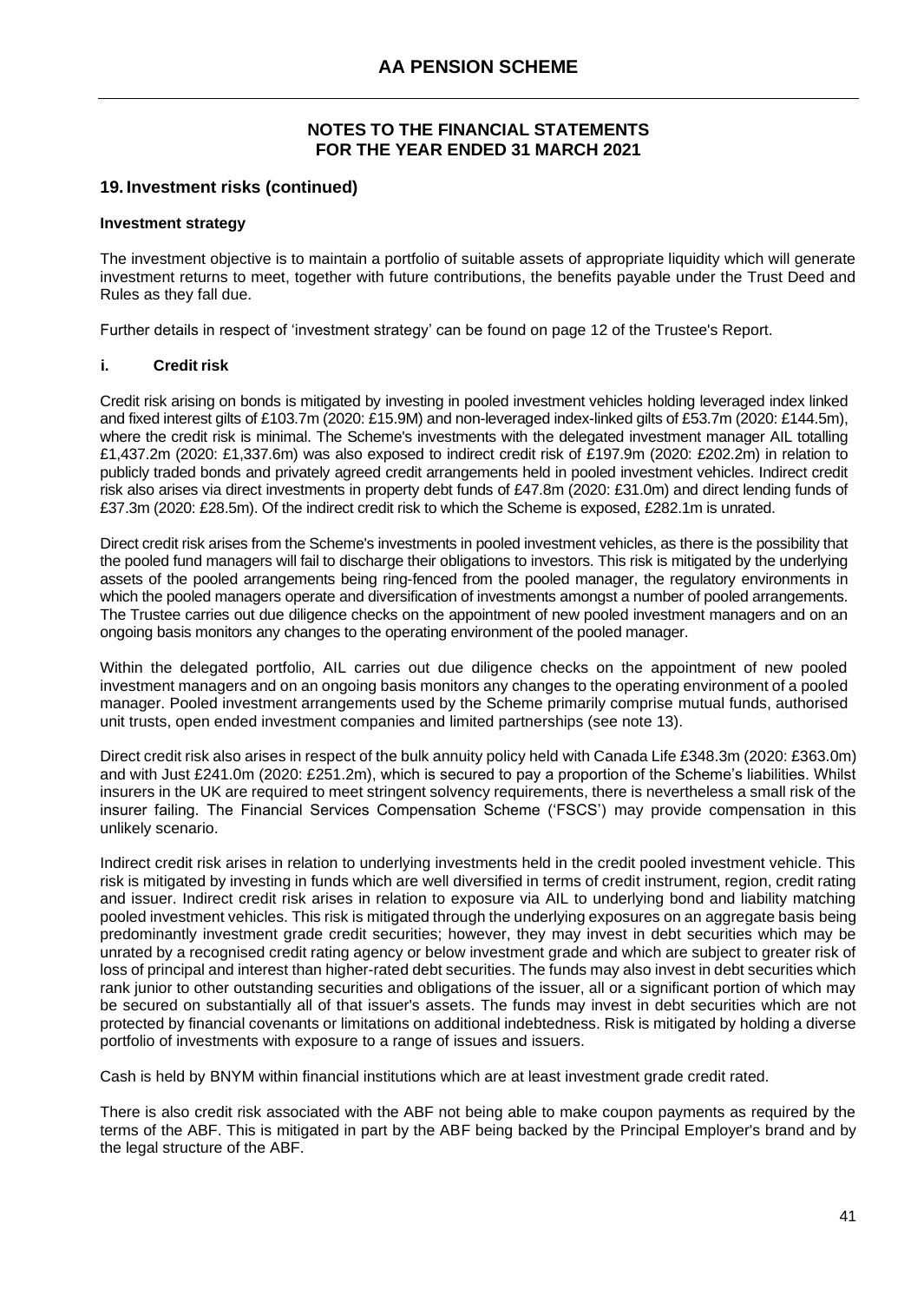# **19. Investment risks (continued)** )

#### **ii. Currency risk**

Indirect currency risk arises because some of the Scheme's investments £164.8m (2020: £210.2m) are held in overseas markets via pooled investment vehicles. Of the Scheme's investments with AIL c.£112.9m (2020: £91.9m) are held in pooled investment vehicles denominated in overseas currencies. Some of the underlying assets of AIL may enter into currency exchange transactions and/or use techniques and instruments to seek to protect against fluctuation in the relative value of its portfolio positions as a result of changes in currency exchange rates between the trade and settlement dates of specific securities transactions or anticipated securities transactions.

#### **iii. Interest rate risk**

The Scheme is subject to interest rate and inflation risk because some of the Scheme's investments are held in leveraged and un-leveraged index-linked and fixed interest gilt funds managed by LGIM totalling £157.4m (2020 £160.4m) and in gilts and index linked gilts on leveraged and unleveraged bases, cash and swaps, through pooled vehicles managed by AIL totalling £388.6m (2020: £423.1m). These investments are held in order to mitigate the impact of interest rate and inflation changes on the Scheme's funding position.

If interest rates fall the value of these funds will rise to help offset some of the increase in actuarial liabilities because of a decrease in the discount rate. Via the delegated manager, the Scheme had pooled bond investment vehicle exposure of £197.9m (2020: £192.1m) where the market values could fluctuate from interest rate changes.

The value of the annuity contracts will be impacted by changes to interest rate expectations, however this acts to hedge similar movements in a section of the Scheme's liabilities and is designed to reduce overall risk.

#### **iv. Other price risk**

Other price risk arises principally in relation to the underlying assets in the Scheme's return seeking portfolio which is held in pooled vehicles directly or through AIL as shown below

|                                                  | 2021            | 2020             |
|--------------------------------------------------|-----------------|------------------|
|                                                  | £               |                  |
| Global equities                                  | 327m            | 261 <sub>m</sub> |
| Return seeking bonds and other credit strategies | 315m            | 199m             |
| Hedge funds                                      | 305m            | 268m             |
| Infrastructure                                   | 12 <sub>m</sub> | 17 <sub>m</sub>  |
| Private equity                                   | 43m             | 27 <sub>m</sub>  |
| Property and property debt                       | 249m            | 280 <sub>m</sub> |

This exposure to overall price movements is managed by constructing a diverse portfolio of investments across various markets.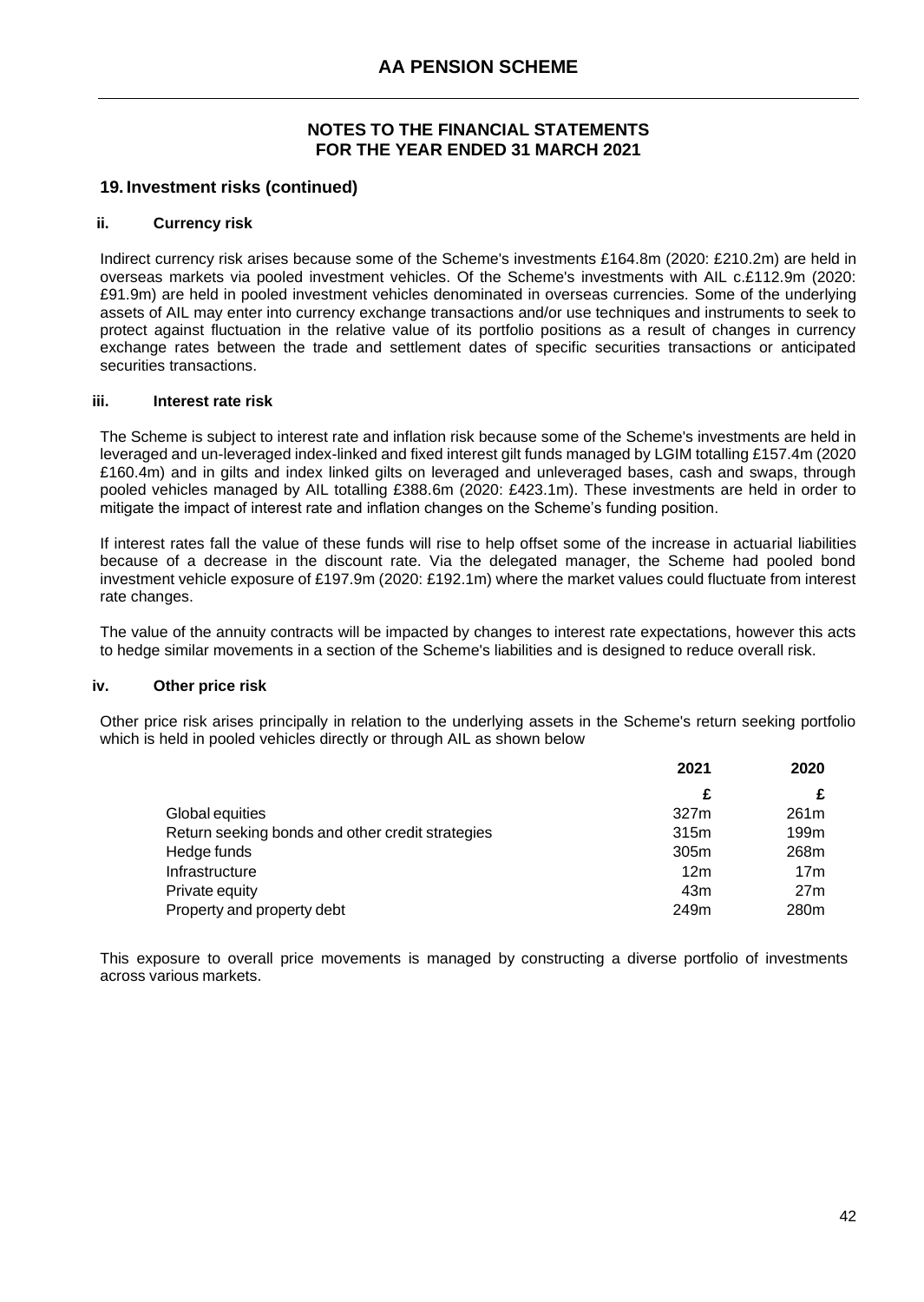# **20. Concentration of investments** )

The following investments, excluding UK Government securities, account for more than 5% of the net assets of the Scheme.

|                                    | 2021    |      | 2020    |      |
|------------------------------------|---------|------|---------|------|
|                                    | £000    | %    | £000    | %    |
| Canada Life                        | 348,300 | 12.4 | 363,000 | 13.3 |
| ABF - Scottish Limited Partnership | 244,900 | 8.7  | 213,600 | 7.9  |
| Just                               | 241,000 | 8.6  | 251,200 | 9.2  |
| Adept SF27*                        | 182.268 | 6.5  | 181.831 | 6.7  |
| Insight LDI SO 25 GBPNPV*          | 173.887 | 6.2  | 182.991 | 6.7  |

\* The Scheme is the sole investor in a delegated investment fund – see note 13. The investment in the AIL Main Portfolio AO1 represents 51.2% (2020: 49.2%) of the net assets of the Scheme. The Insight LDI SO 25 GBPNPV and Adept SF27 are funds within the AIL Main Portfolio AO1

# **21. Current assets** ) )

|                            | 2021<br>£000 | 2020<br>£000 |
|----------------------------|--------------|--------------|
| Employer contributions due | 833          | 1,417        |
| Employee contributions due |              | 85           |
| Cash balances              | 11,819       | 11,907       |
| Sundry debtors             | 69           | 113          |
|                            | 12.721       | 13,522       |
|                            |              |              |

All contributions due to the Scheme were received in accordance with the Schedule of Contributions.

# **22. Current liabilities** ) )

|                                 | 2021<br>£000 | 2020<br>£000 |
|---------------------------------|--------------|--------------|
| Accrued expenses                | 898          | 927          |
| Accrued benefits                | 1,200        | 718          |
| <b>HM Revenue &amp; Customs</b> |              | 2            |
| Sundry creditors                | 908          | 1,005        |
|                                 | 3.010        | 2,652        |
|                                 |              |              |

The sundry creditor of £908k (2020: £1,005k) represents annuity income received in advance.

# **23.Employer related investments** )

There were no direct Employer related investments during the year or at the year end (2020: nil). The Trustee recognises that indirect investment in the Employer's sponsor group, is possible through holdings in pooled investment vehicles. The Trustee believes that any indirect exposure to shares in the Employer sponsor group were less than 5% at any time during the year and at year end.

The Scheme has taken legal advice to confirm that the ABF is not an Employer related investment.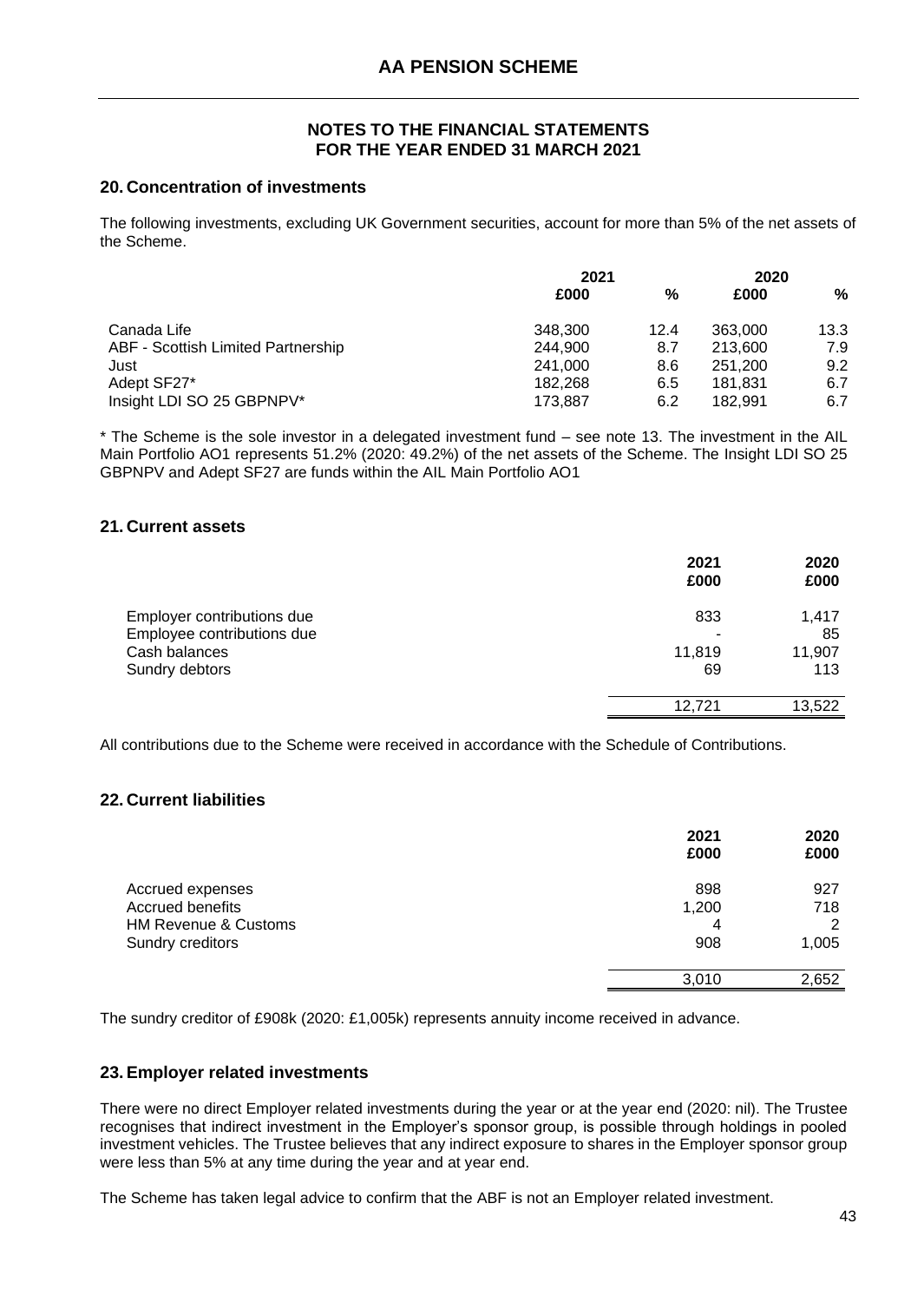# **24. Related party transactions** )

Related party transactions and balances comprise:

#### **Key management personnel**

Contributions received into the Scheme and any benefits paid in respect of Trustee Directors who are members of the Scheme have been made in accordance with the Trust Deed and Rules.

Fees and expenses were paid to Trustee Directors in the amount of £nil (2020: £95k) by the Employer and £40k (2020: £nil) by the Scheme.

Fees and expenses were paid to the Independent Trustee Director in the amount of £105k (2020: £18k) by the Scheme. At the year end a creditor balance of nil (2020: £15k) is due to be paid.

The membership status of the Trustee Directors at the year end is as below:

#### **Company Appointed**

Mr T Bonnin-Barkham – resigned 4 September 2020 (2020: Active member) Mr L Jones – Deferred member (2020: Active member) Mr J Stewart – Deferred member (2020: Active member) Mr M Sullivan – Pensioner (2020: Pensioner) **Member-Nominated** Mr P Foster – resigned 31 October 2020 (2020: Pensioner) Mr D Glover – Deferred member (2020: Active member) Mr S Millman – Deferred member (2020: Active member) Mr L Sayers – appointed 1 November 2020 – Deferred member (2020: Active member) **Independent** PAN Trustees UK LLP – non-member (2020: non-member)

#### **Employer and other related parties**

The Principal Employer is considered a related party. All transactions involved with these entities relate to remittance of monthly contributions required under the Rules of the Scheme.

The Principal Employer paid £nil (2020: £4,115k) of administrative costs including PPF levy of £nil (2020: £1,312k) related to the operation of the Scheme.

The Trustee is supported by the AA Pensions Department, from which secretarial services are provided.

The Scheme entered into an ABF arrangement during the year ended 2014. An amount of £198m was paid into the ABF which is underpinned by a 25-year loan note backed by royalties payable in respect of the AA's brands. Income is received from the ABF of £12.2m each year for 25 years in equal monthly instalments increasing annually by RPI up to a maximum of 5%. The fair value at the year end is £244.9m (2020: £213.6m).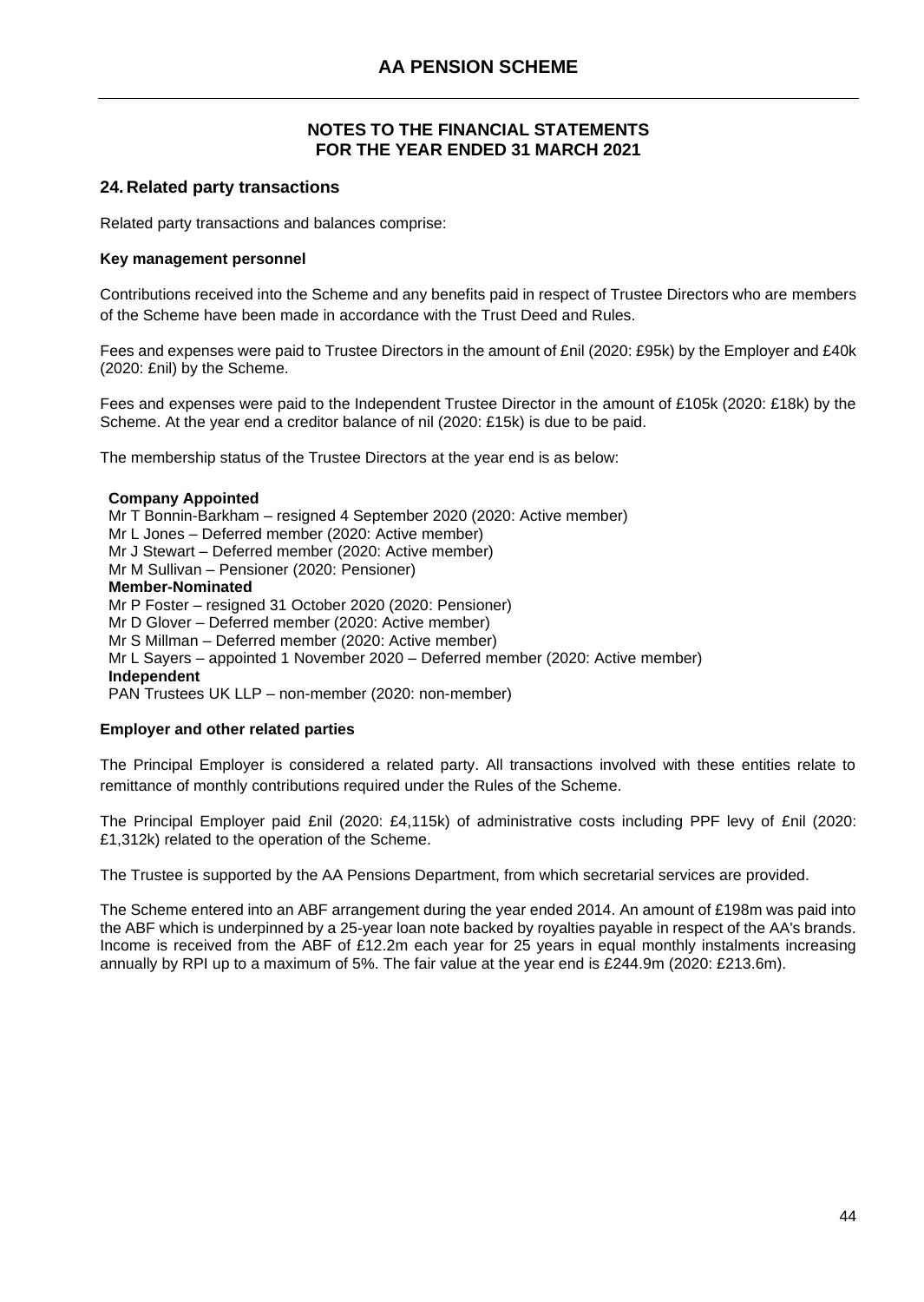# **25. Contingent assets and liabilities** )

#### **GMP Equalisation**

On 26 October 2018, the High Court handed down a judgment involving the Lloyds Banking Group's defined benefit pension schemes. The judgment concluded that schemes should be amended to equalise pension benefits for men and women in relation to guaranteed minimum pension benefits. The issues determined by the judgment arise in relation to many other defined benefit pension schemes. The Trustee of the Scheme is aware that the issue will affect the Scheme and will be considering this at a future meeting and decisions will be made as to the next steps. Under the ruling schemes are required to backdate benefit adjustments in relation to GMP equalisation and provide interest on the backdated amounts.

In addition to the above ruling on 20 November 2020, the High Court ruled that individual transfer payments made since 17 May 1990 would need to be equalised for the effects of GMP. Trustees will be expected to pay a top-up to the receiving schemes with interest at Bank base rate +1%. There are no formal deadlines for the Trustee to adhere to however the Trustee will need to proactively address the issue throughout the course of 2021.

Based on an initial assessment of the likely backdated amounts and related interest the Trustee does not deem these to be material to the financial statements and therefore have not included a liability in respect of these matters in these financial statements. They will be accounted for in the year they are determined.

#### **Equalisation of normal retirement ages**

Following the Barber judgement in May 1990, the Scheme took steps to equalise Normal Retirement Ages ('NRAs') in April 1992. As a result of preparation for the upcoming GMP equalisation exercise, it was identified that there was some uncertainty surrounding the method of equalising NRAs adopted in 1992. Based on an initial assessment of the likely backdated amounts the Trustee does not deem these to be material to the financial statements and therefore have not included a liability in respect of these matters in these financial statements. They will be accounted for in the year they are determined.

Based on an initial assessment of the likely backdated amounts and related interest the Trustee does not deem these to be material to the financial statements and therefore have not included a liability in respect of these matters in these financial statements. They will be accounted for in the year they are determined.

# **Bulk annuity**

The Trustee is undergoing a data cleanse project with the liabilities insured with Canada Life and Just. Depending on the outcome of this project, the Scheme may either have to pay an additional premium, or receive a refund from the premium already paid. Given the uncertainty surrounding the results and subsequent financial impact of this project, it is not possible to make a reasonable estimate of any likely cost or refund arising, and therefore no estimate has been included in these financial statements.

Based on an initial assessment of the likely backdated amounts and related interest the Trustee does not deem these to be material to the financial statements and therefore have not included a liability in respect of these matters in these financial statements. They will be accounted for in the year they are determined.

In the opinion of the Trustee, the Scheme had no other contingent assets and liabilities as at 31 March 2021 (2020: £nil).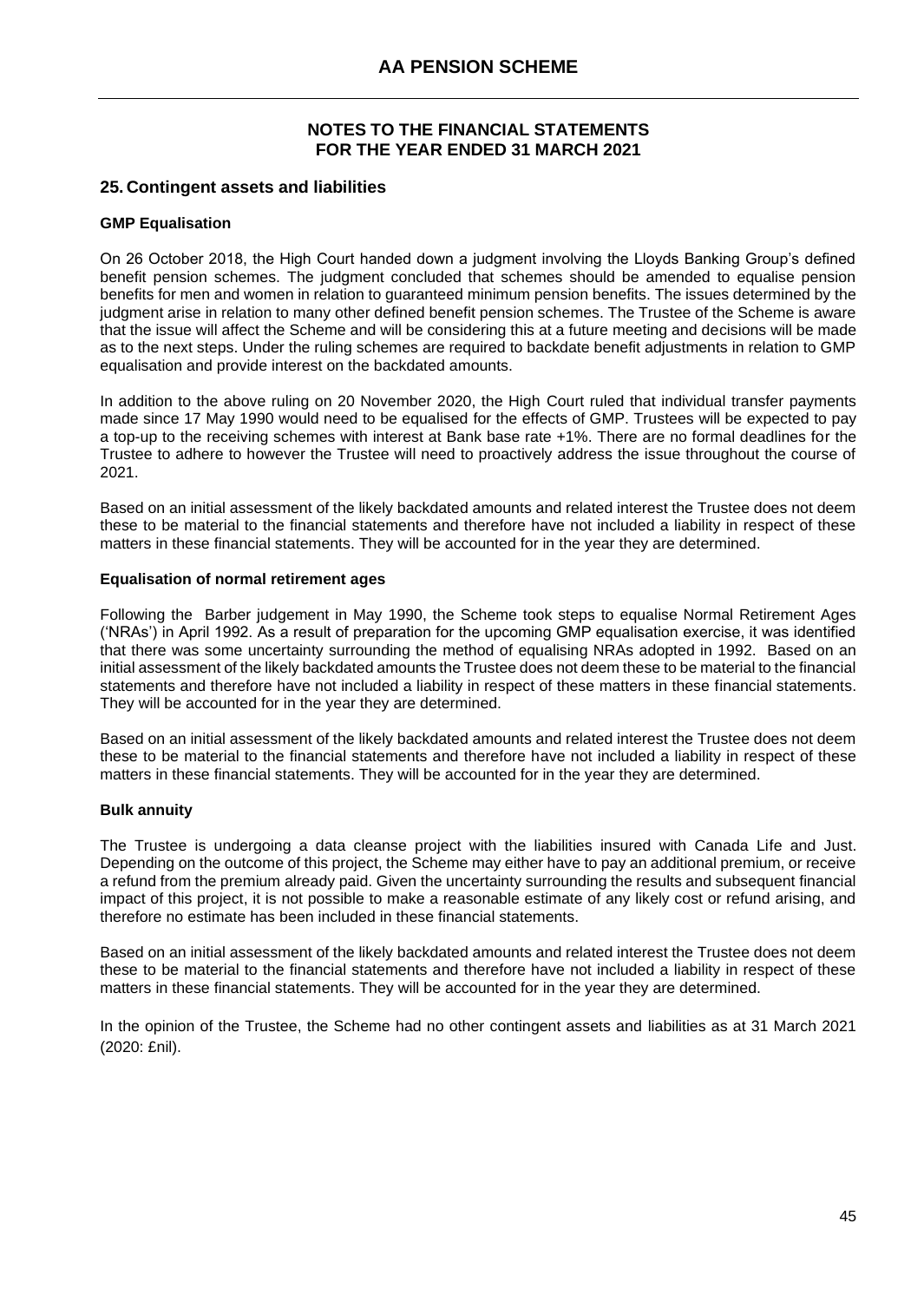# **26. Capital commitments** )

The Trustee has invested in a number of private equity arrangements where there are capital commitments which have not been fully drawn. Such commitments are detailed below:

| <b>Managers</b>          | <b>Total Commitment</b> | <b>Commitment</b><br>Paid | <b>Remaining Capital</b><br><b>Commitment</b> |
|--------------------------|-------------------------|---------------------------|-----------------------------------------------|
|                          | £000                    | £000                      | £000                                          |
| Arcmont                  | 30,000                  | 11,945                    | 18,055                                        |
| Ares                     | 30,000                  | 24,358                    | 5,642                                         |
| <b>BlackRock Quellos</b> | 35,532                  | 33,104                    | 2,428                                         |
| <b>Blackstone</b>        | 42,038                  | 4,710                     | 37,328                                        |
| <b>Brockton</b>          | 40,000                  | 21,267                    | 18,733                                        |
| BV.                      | 9,422                   | 26                        | 9,396                                         |
| Clearbell                | 80,000                  | 62,268                    | 17,732                                        |
| <b>DRC</b>               | 40,000                  | 35,963                    | 4,037                                         |
| EMK                      | 9,047                   |                           | 9,047                                         |
| Invesco                  | 20,000                  | 12,540                    | 7,460                                         |
| Keyhaven                 | 31,519                  | 29,411                    | 2,108                                         |
| Warburg                  | 37,689                  | 18,600                    | 19,089                                        |
| <b>Total 2021</b>        | 405,247                 | 254,192                   | 151,055                                       |
| Total 2020               | 364,700                 | 209,548                   | 155,152                                       |
|                          |                         |                           |                                               |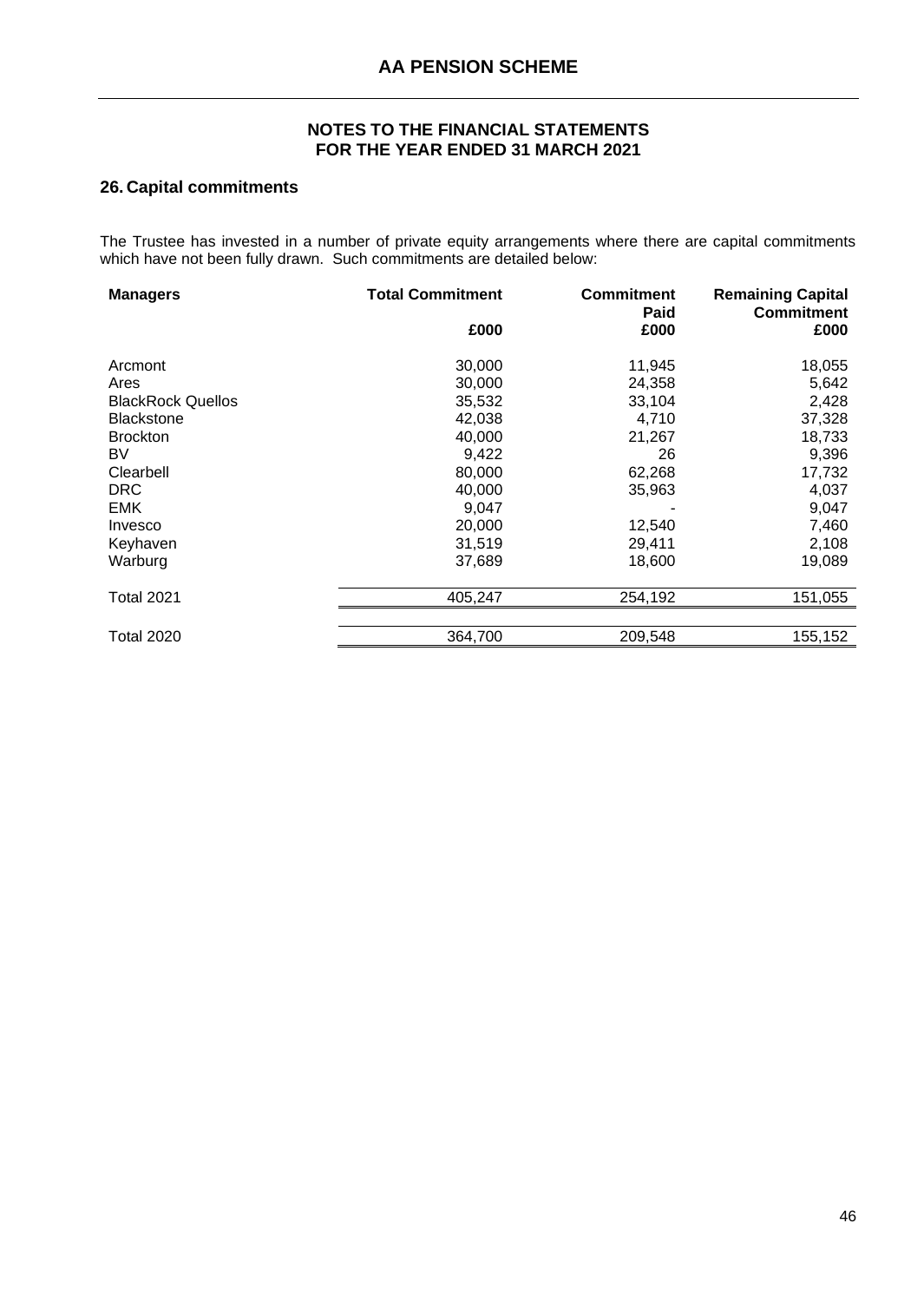# **INDEPENDENT AUDITOR'S STATEMENT ABOUT CONTRIBUTIONS FOR THE YEAR ENDED 31 MARCH 2021**

#### <span id="page-48-0"></span>**Statement about contributions payable under the Schedules of contributions**

We have examined the Summary of Contributions payable to the AA Pension Scheme, for the Scheme year ended 31 March 2021 which is set out in the Trustee's report on page 48.

In our opinion contributions for the Scheme year ended 31 March 2021 as reported in the Summary of Contributions and payable under the Schedule of Contributions have in all material respects been paid at least in accordance with the Schedule of Contributions certified by the Scheme actuary on 24 February 2020.

#### **Basis of opinion**

Our objective is to obtain sufficient evidence to give reasonable assurance that contributions reported in the attached Summary of Contributions have in all material respects been paid at least in accordance with the Schedule of Contributions. This includes an examination, on a test basis, of evidence relevant to the amounts of Contributions payable to the Scheme and the timing of those payments under the Schedule of Contributions.

#### **Responsibilities of Trustee**

As explained more fully in the Statement of Trustee's Responsibilities, the Scheme's Trustee is responsible for ensuring that there is prepared, maintained and from time to time revised a Schedule of Contributions which sets out the rates and due dates of certain contributions payable towards the Scheme by or on behalf of the Employer and the active members of the Scheme. The Trustee is also responsible for keeping records in respect of contributions received in respect of active members of the Scheme and for monitoring whether contributions are made to the Scheme by the Employer in accordance with the Schedule of Contributions.

#### **Auditor's responsibilities for the statement about contributions**

It is our responsibility to provide a Statement about Contributions paid under the Schedule of Contributions and to report our opinion to you.

#### **Use of our statement**

This statement is made solely to the Scheme's Trustee, as a body, in accordance with The Occupational Pension Schemes (Requirement to obtain Audited Accounts and a Statement from the Auditor) Regulations 1996 made under the Pensions Act 1995. Our work has been undertaken so that we might state to the Scheme's Trustee those matters we are required to state to them in an auditor's statement about contributions and for no other purpose. To the fullest extent permitted by law, we do not accept or assume responsibility to anyone other than the Scheme's Trustee as a body, for our work, for this statement, or for the opinion we have formed.

CLOWE U.K. LLP

**Crowe U.K. LLP** Statutory Auditor London

Date: 27 October 2021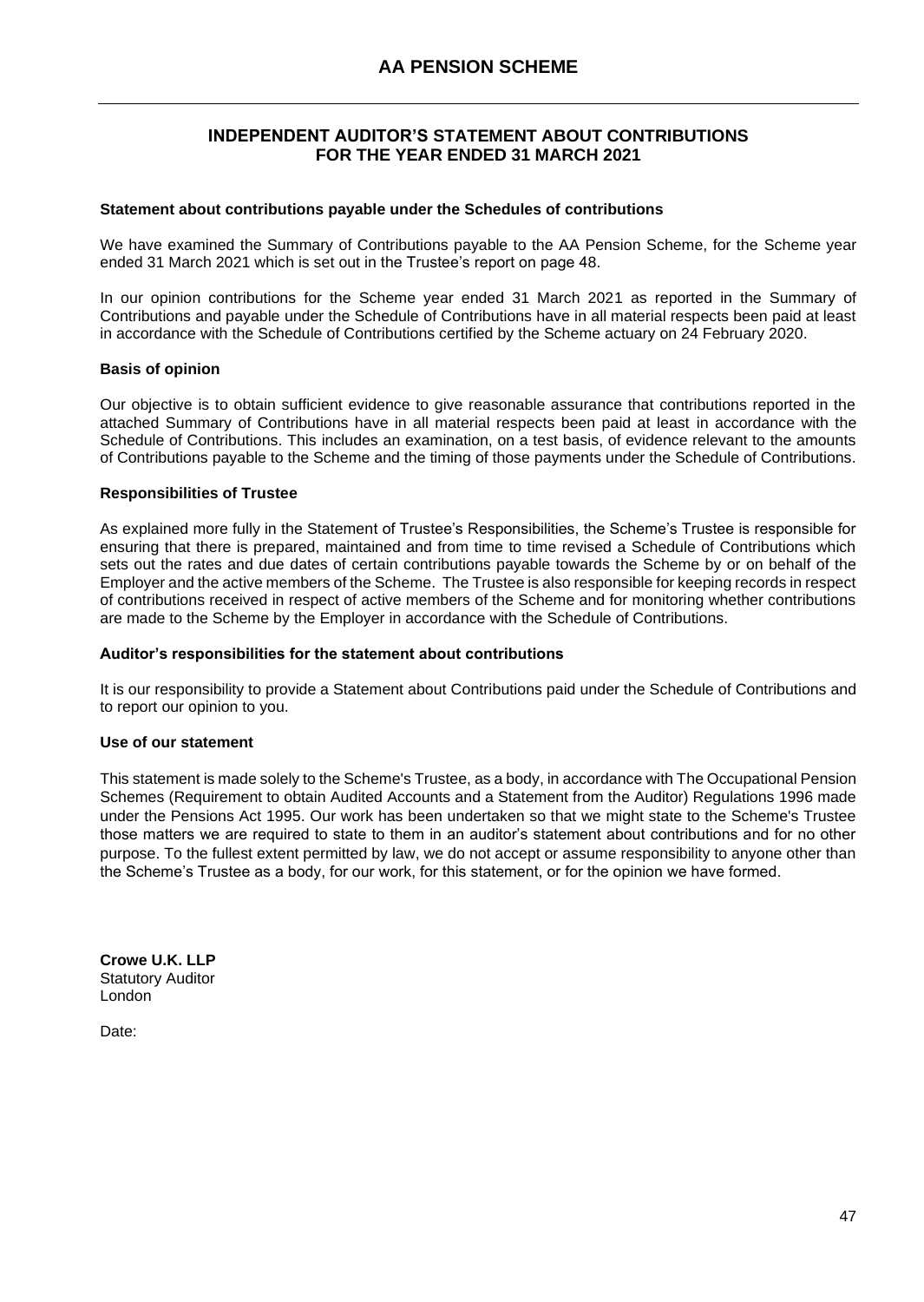# **SUMMARY OF CONTRIBUTIONS FOR THE YEAR ENDED 31 MARCH 2021**

<span id="page-49-0"></span>During the year ended 31 March 2021 the contributions payable to the Scheme were as follows:

|                                                                                                                                        | <b>Employer</b><br>£000 | <b>Employees</b><br>£000 | <b>Total</b><br>£000 |
|----------------------------------------------------------------------------------------------------------------------------------------|-------------------------|--------------------------|----------------------|
| Contributions payable under the Schedules of Contributions and as reported by the Scheme auditor                                       |                         |                          |                      |
| Deficit funding                                                                                                                        | 10.000                  |                          | 10,000               |
| Contributions payable in addition to those payable under the Schedules and total contributions reported<br>in the financial statements |                         |                          |                      |
| Deficit contributions from ABF shown under<br>investment sale proceeds                                                                 | 14.526                  |                          | 14.526               |
| Total contributions reported in the financial statements                                                                               | 24,526                  |                          | 24,526               |

The Summary of Contributions was approved by the Trustee and signed on its behalf by:

Afhinitano. Trustee Director:

Trustee Director:

Date: 27.10.2021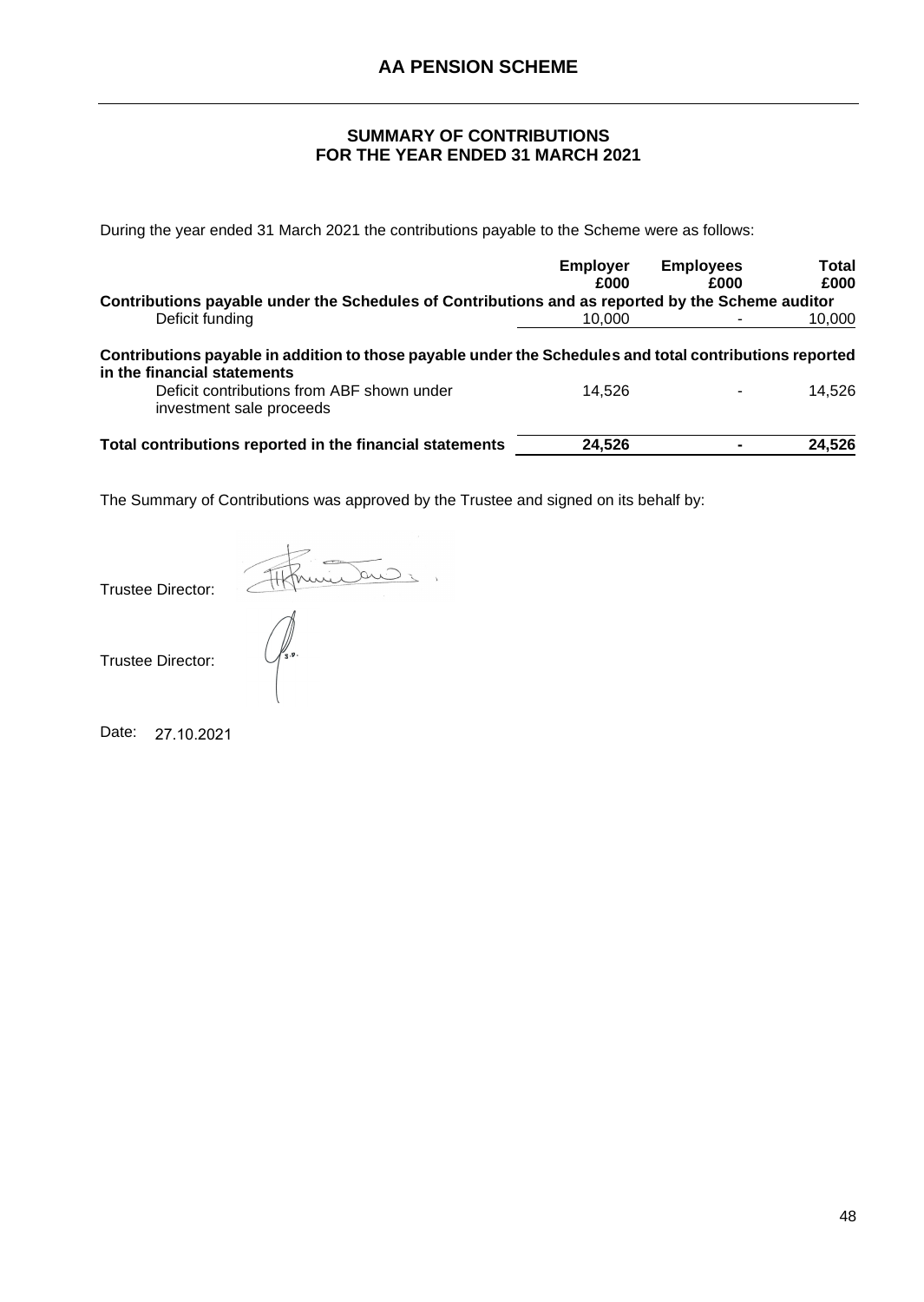# **ACTUARIAL CERTIFICATE**

#### <span id="page-50-0"></span>Name of scheme: AA Pension Scheme

#### Adequacy of rates of contributions

1. I certify that, in my opinion, the rates of contributions shown in this schedule of contributions are such that the statutory funding objective could have been expected on 31 March 2019 to be met by the end of the period specified in the recovery plan dated 12 February 2020.

#### Adherence to statement of funding principles

2. I hereby certify that, in my opinion, this schedule of contributions is consistent with the Statement of Funding Principles dated 12 February 2020.

The certification of the adequacy of the rates of contributions for the purpose of securing that the statutory funding objective can be expected to be met is not a certification of their adequacy for the purpose of securing the scheme's liabilities by the purchase of annuities, if the scheme were to be wound up.

Signature . . . . . . . . . . . . . .

 $24220$ Date...

David Eteen Feliow of the Institute and Faculty of Actuaries

Aon Hewitt Limited Verulam Point Station Way St. Albans AL1 5HE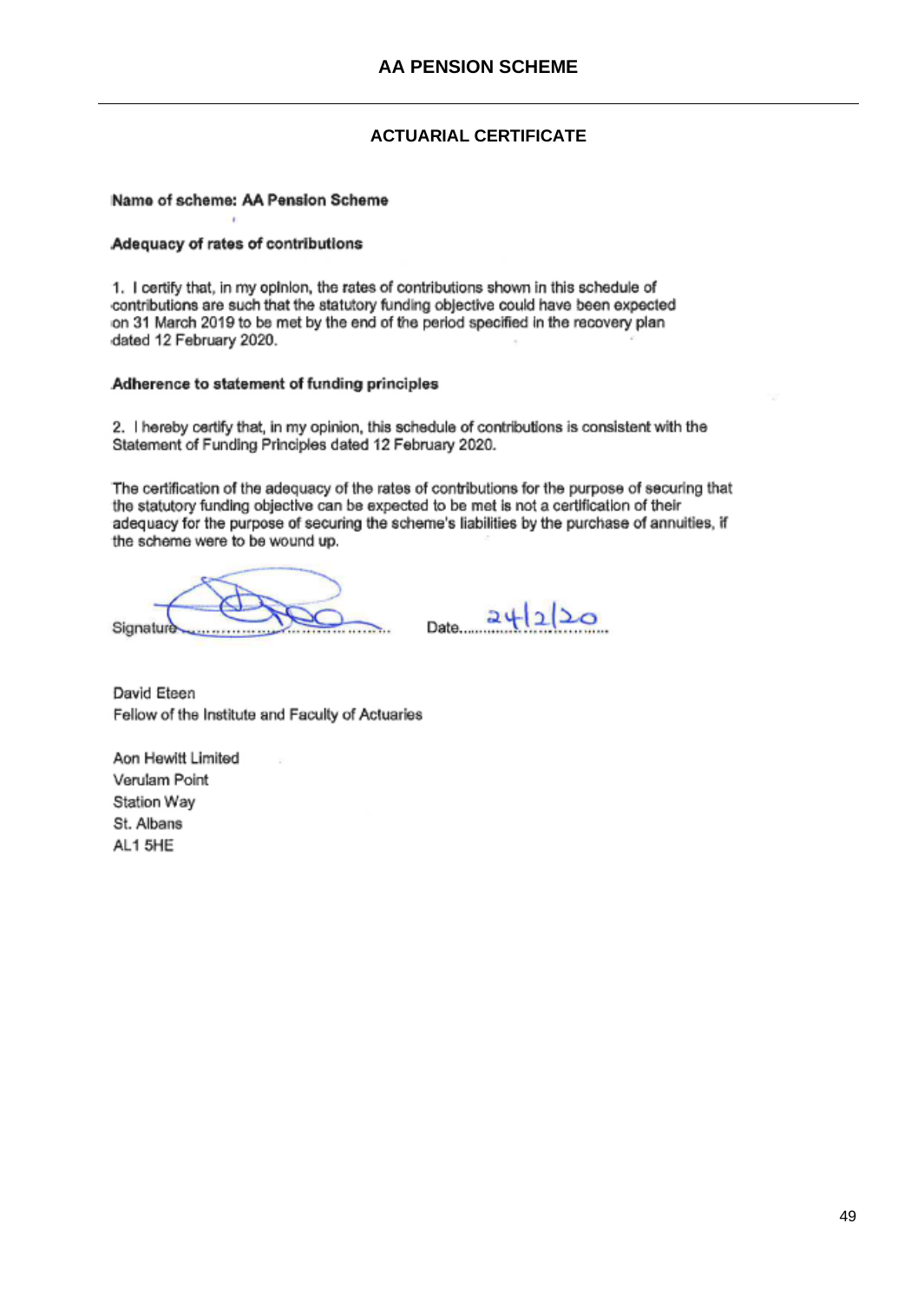# **APPENDIX – EXTRACTS FROM STATEMENT OF INVESTMENT PRINCIPLES**

#### <span id="page-51-0"></span>**Extracts from the Statement of Investment Principles - dated September 2020**

**The Scheme's stewardship policy**  The relevant extract of the SIP (as at Scheme year end 31 March 2021), covering the Scheme's voting and engagement policies, is as follows:

*6.2 As part of their delegated responsibilities, the Trustee expects the Scheme's investment managers to where appropriate, engage with investee companies with the aim to protect and enhance the value of assets; and exercise the Trustee's voting rights in relation to the Scheme's assets. The Trustee recognises the importance of their role as a steward of capital and the need to ensure the highest standards of governance and promotion of corporate responsibility in the underlying companies and assets in which the Scheme invests, as this ultimately creates long-term financial value for the scheme and its beneficiaries.*

*The Trustee regularly reviews the continuing suitability of the appointed managers and takes advice from the Investment Consultant with regard to any changes. This advice includes consideration of broader stewardship matters and the exercise of voting rights*  by the appointed managers. If an incumbent investment manager is found to be falling *short of the standards the Trustee has set out in their policy, as set out in this document, the Trustee undertakes to engage with the investment manager and seek a more sustainable position but may look to replace the investment manager.*

*The Trustee will engage with investment managers as necessary for more information, to ensure that robust active ownership behaviours, reflective of their active ownership policies, are being actioned*

*6.3*

*The Trustee supports the Codes on the corporate governance of UK companies and accordingly expects its appointed Investment Managers to comply with these Codes. Voting should fully consider the "comply or explain" basis of the Codes, with explanations given by companies for non-compliance. The Trustee would also expect the Investment Managers always to exercise their voting rights in UK companies, including when appropriate by registering "votes withheld". Regarding non-UK companies, the Trustee expects the Investment Managers similarly to vote its shares where it is practicable to do so taking account of recognised best practice in corporate governance in the country or market concerned.*

#### *6.4*

*On issues not covered by the UK Corporate Governance and Stewardship Codes, or similar overseas best practice guidance, the Trustee would expect the Investment Managers to vote actively on contentious issues, with the objective of securing the best outcome for the shareholders generally and, where appropriate, setting an example that is appropriate to other companies.*

#### *6.5*

*The Trustee would expect that the Investment Managers should always vote in the best interests of the investee company and never vote in any way that is influenced by their own interests, e.g. because the investee company concerned has a pension fund where the assets are managed by certain Investment Managers.*